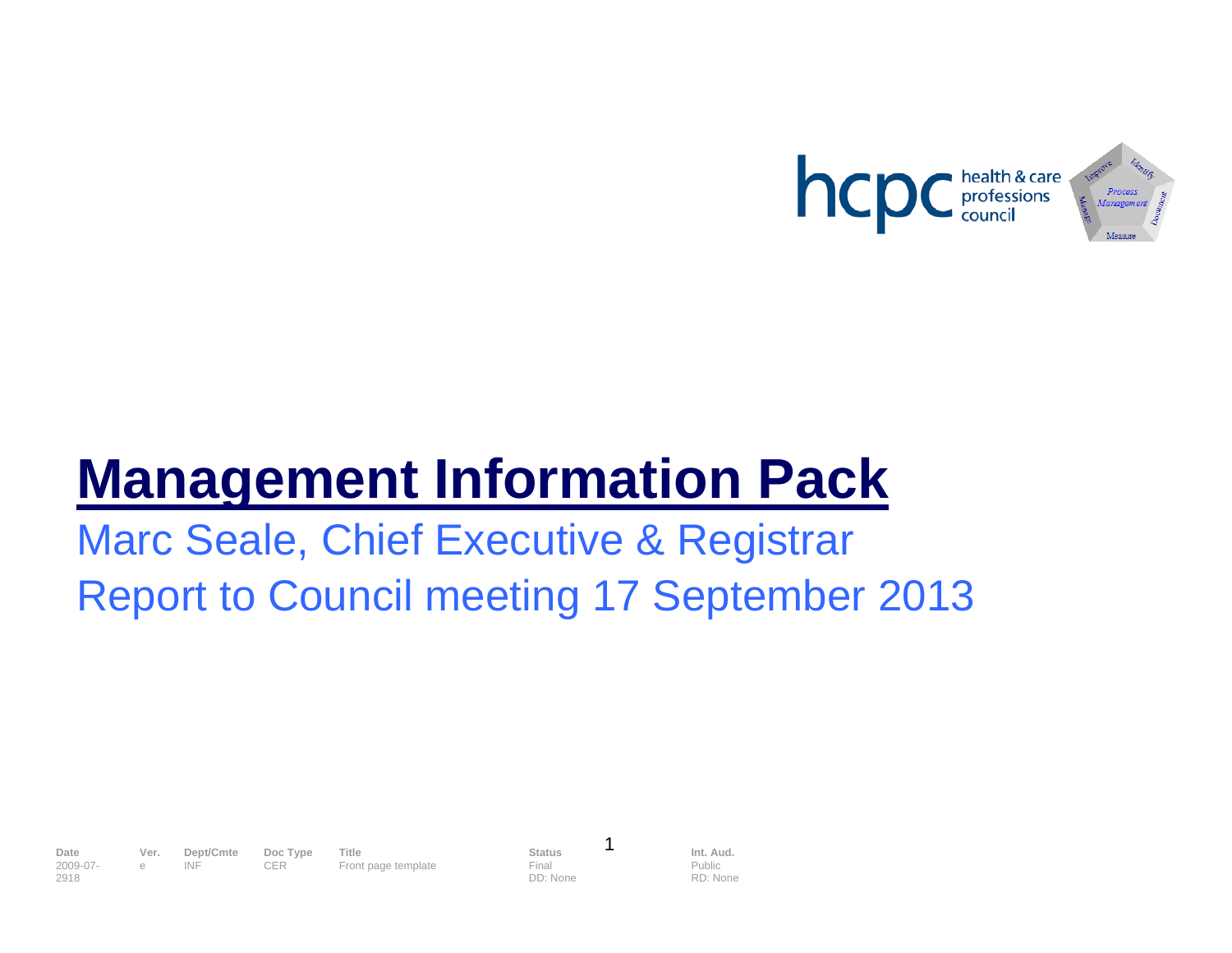# **Chief Executive's Report to Council meeting 17 September 2013 Contents**

| <b>Department</b>                         | <b>Page</b> |
|-------------------------------------------|-------------|
| Chief Executive - Mr M Seale              | 3           |
| Business process improvement - Mr R Dunn  | 4           |
| Education – Mr B Edmonds, Acting Director | 6           |
| Facilities management - Mr S Hall         | 8           |
| Finance - Mr A Carr, Acting Director      | 9           |
| Fitness to Practise - Ms K Johnson        | 10          |
| Human resources - Ms T Haskins            | 11          |
| Information technology - Mr G Gaskins     | 13          |
| Partners programme - Ms H Graham          | 16          |
| Policy and standards - Mr M Guthrie       | 17          |
| Registration - Mr R Houghton              | 20          |
| Secretariat - Ms L Hart                   | 22          |

2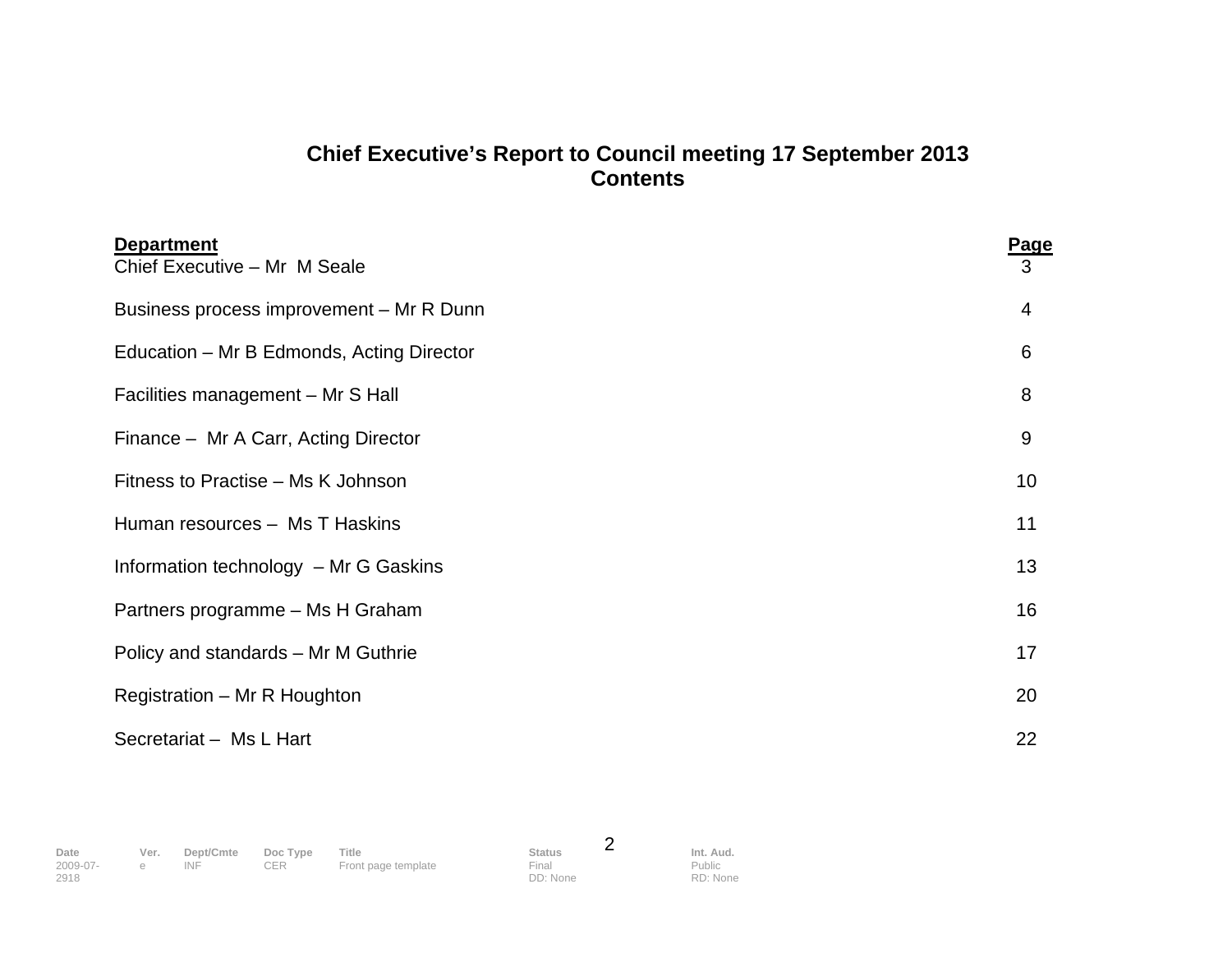|                                                                             |         | <b>Chief Executive: Mr Marc Seale</b>     |        |
|-----------------------------------------------------------------------------|---------|-------------------------------------------|--------|
| 1. Completed Meetings 1 July to 31 August 2013                              |         | <b>CLEAR Board of Directors, St Louis</b> | 1 Oct  |
| International Association of Medical Regulatory                             | 1 July  | <b>Westminster Forum</b>                  | 8 Oct  |
| <b>Authorities</b>                                                          |         | Meet the HCPC, Belfast                    | 15 Oct |
| NHS Education for Scotland, Brian Durward                                   | 5 July  |                                           |        |
| <b>Chief Executives Steering Group, NMC</b>                                 | 9 July  |                                           |        |
| <b>CLEAR Board of Directors</b>                                             | 9 July  |                                           |        |
| Westminster Forum Keynote seminar, Developing                               | 10 July |                                           |        |
| the health and care workforce                                               |         |                                           |        |
| <b>HEE Healthcare Science Programme Board</b>                               | 17 July |                                           |        |
| Responding to the Francis Report, DoH                                       | 19 July |                                           |        |
| Department of Health, Nick Clarke                                           | 22 July |                                           |        |
| Institute of Biomedical Science                                             | 23 July |                                           |        |
| Quarterly Health and Social Care Regulatory Forum                           | 24 July |                                           |        |
| <b>British Association of Dramatherapists</b>                               | 25 July |                                           |        |
| CORU, Ginny Hanorahan                                                       | 26 July |                                           |        |
| 4 Country Social work Care Council CEO/Directors<br>meeting                 | 1 Aug   |                                           |        |
| Australian Health Practitioner Regulation Agency,<br><b>Martin Fletcher</b> | 5 Aug   |                                           |        |
| <b>CLEAR Board of Directors</b>                                             | 13 Aug  |                                           |        |
| South East Coast Ambulance Service NHS                                      | 19 Aug  |                                           |        |
| 2. Scheduled Meetings                                                       |         |                                           |        |
| Australian Health Practitioner Regulation Agency,<br><b>Martin Fletcher</b> | 2 Sep   |                                           |        |
| The Society of Chiropodists and Podiatrists                                 | 4 Sep   |                                           |        |
| <b>CLEAR Board of Directors</b>                                             | 10 Sep  |                                           |        |
| Meet the HCPC, Perth                                                        | 19 Sep  |                                           |        |
| International Association of Medical Regulatory                             | 19 Sep  |                                           |        |
| <b>Authorities</b>                                                          |         |                                           |        |
| Department of Health Leeds                                                  | 23 Sep  |                                           |        |
| Academy for Healthcare Science                                              | 24 Sep  |                                           |        |
| <b>Chief Executives Steering Group, NMC</b>                                 | 24 Sep  |                                           |        |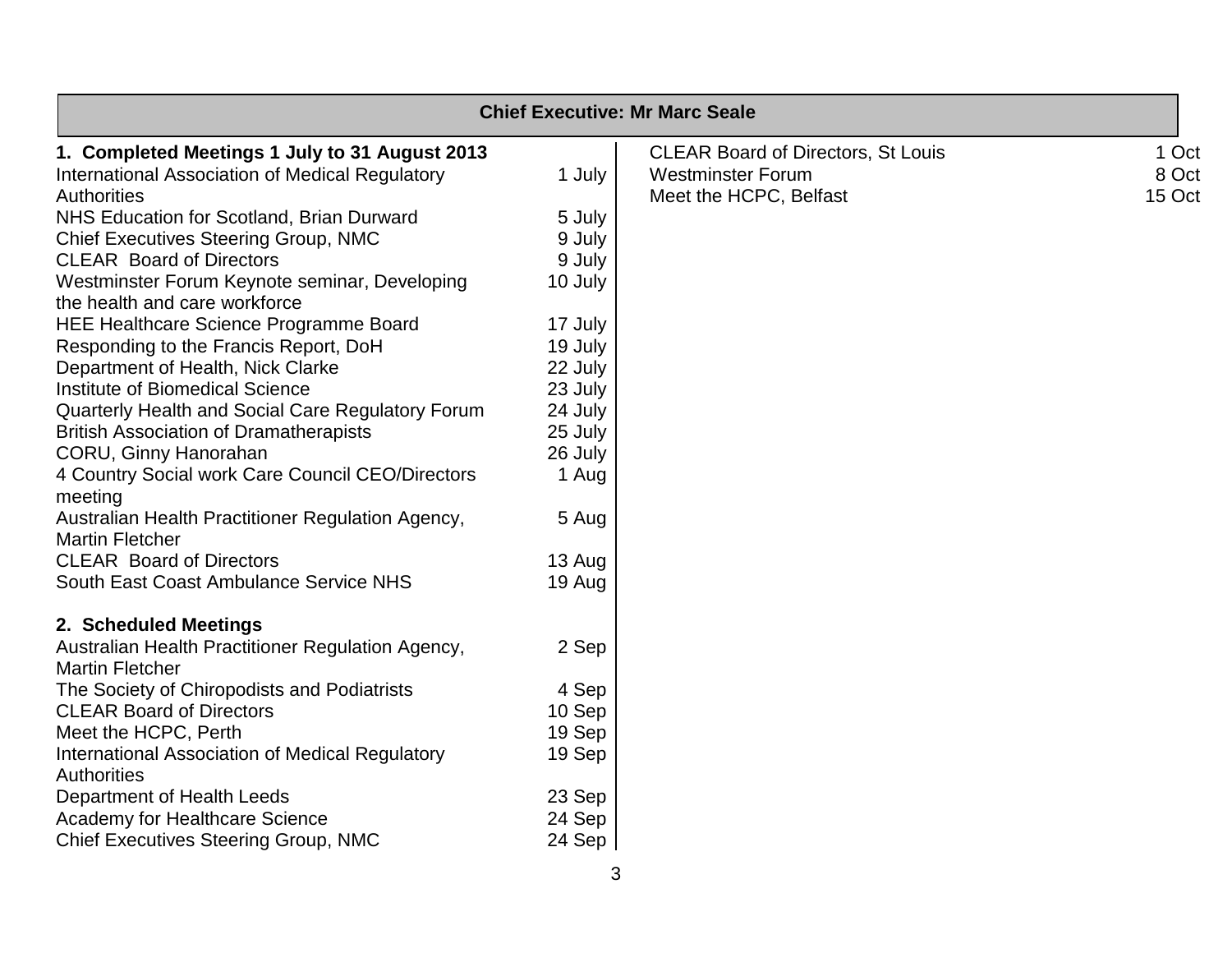#### **Business Process Improvement: Mr Roy Dunn**

#### **1. Human resources**

There are no changes to the BPI structure. We have relocated to 186 Kennington Park Road, rear building.

#### **2. Quality Management System (QMS) review meetings, internal audits and Near Miss Reports (NMR).**

The internal audit schedule for 2013 – 14 is running.

Two further NMR's (nonconformity incidents) have been declared. Three issues are under examination, and the reports will hopefully be concluded in September.

#### **3. QMS process updates**

A review of the process for international registrations is about to begin. There are likely to be some changes to the tendering & procurement processes over the next few months. Council member recruitment process and Independent prescribing have been drafted.

#### **4. BSI audit**

The HCPC QMS / ISMS will be migrated to the new BSI platform following departmental training.

#### **5. Business continuity**

Each department has been updating the appropriate area of the plan, for a final paper only version to be circulated shortly.

#### **6. Information security management**

We are working toward modifying the security training CBT package for all employees, with the Secretariat. Partners will be trained on information security using the CBT package used by employees last year. A few adjustments are being made to reflect their different roles to employees.

Adjustments to how documents are printed around the organisation are being evaluated, and security improvements developed.

Asset owners are validating the information assets register for HCPC, and the threats and vulnerabilities are being examined. The use of vsRisk system continues. Below is the latest statistical snapshot.

| Item                      | No of Items | No in Use |
|---------------------------|-------------|-----------|
| Assets                    | 349         | 323       |
| <b>Asset Owners</b>       | 16          | 16        |
| <b>Asset Groups</b>       | 36          | 36        |
| <b>Threats</b>            | 141         | 102       |
| Vulnerabilities           | 308         | 201       |
| Controls*                 | $133*$      | 119       |
| <b>Risk Assessments**</b> | 2319        | 2343**    |

Controls\* = 133 standard ISO27002 controls possible

Risk Assessments\*\* = second assessment on a single asset reflected in "No in Use" greater than "No of Items".

The development of individual policy items, to implement ISO27002 controls, is on-going.

Work on developing a secure web delivery method for confidential content for various parts of the organization continues, with an existing supplier.

#### **7. Information & data management**

The paper archive in the Cheshire mine has been examined, for documents containing information that is beyond the required retention period. 51of the 52 boxes of documents examined have been destroyed based on the current Retention Schedule. The contents of the boxes consisted almost entirely of confidential documents, including much personal data over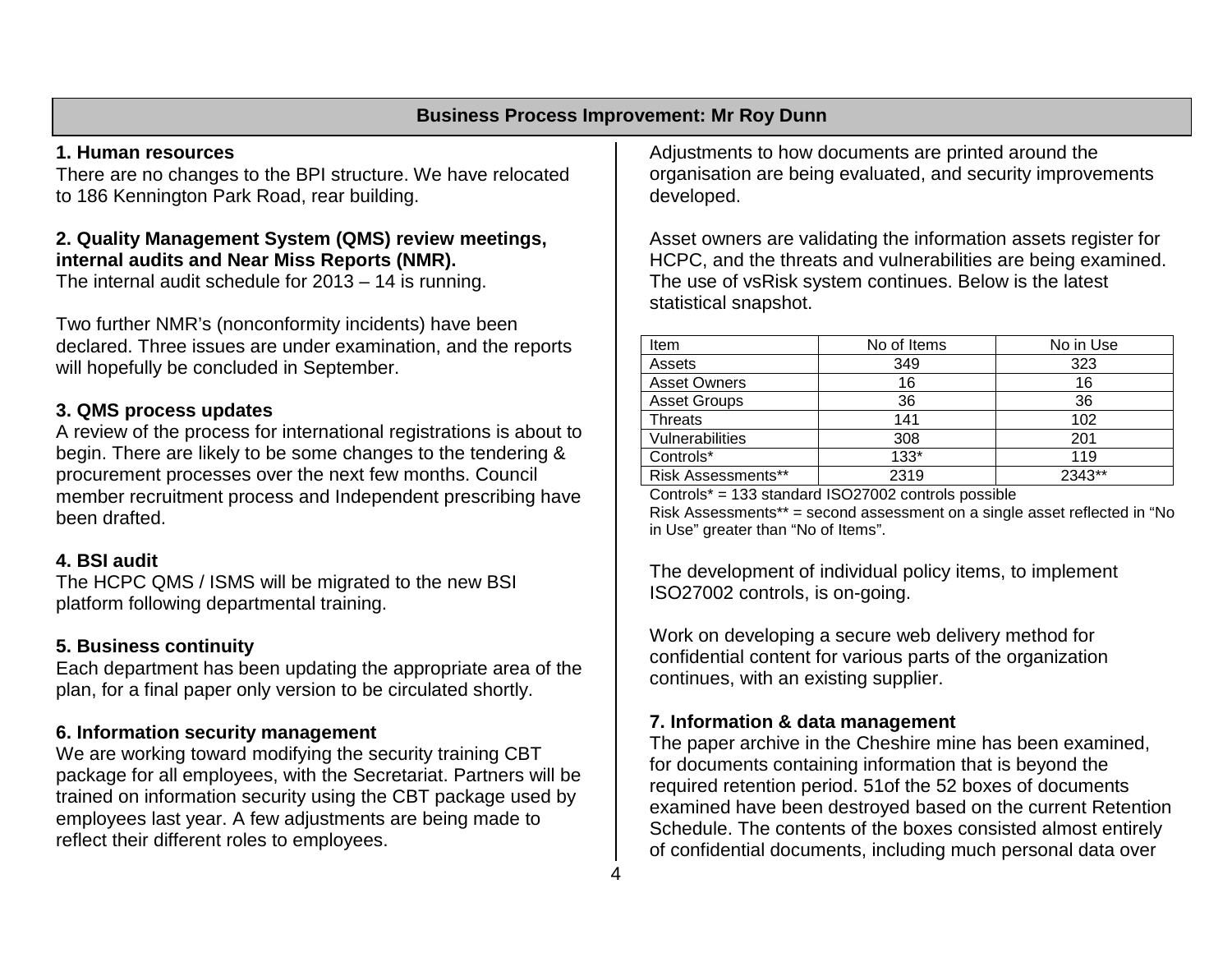ten years old. In accordance with requirements for such documents and the data they contained, they were securely destroyed. One carton relating to the old CPSM Pension scheme has been retained for its historic interest.

Freedom of Information requests of a statistical nature continue.

#### **8. Reporting**

PSA have requested detail on the origin of non EEA entitlement International applicants and registrants over the last two years. These have been supplied.

The Department for Business, Innovation & Skills has requested high level demographic information on educational psychologists.

The Centre for Workforce Intelligence and the NES have requested anonymised registrant data to assist in building their plans for future training needs.

#### **9. Risk Register**

The next iteration of the Risk Register has been circulated for update by risk owners. This will be presented to Audit Committee in September.

#### **10. Other activity**

The tendering process for the security print contract has recommenced now that the Procurement Manager is in post.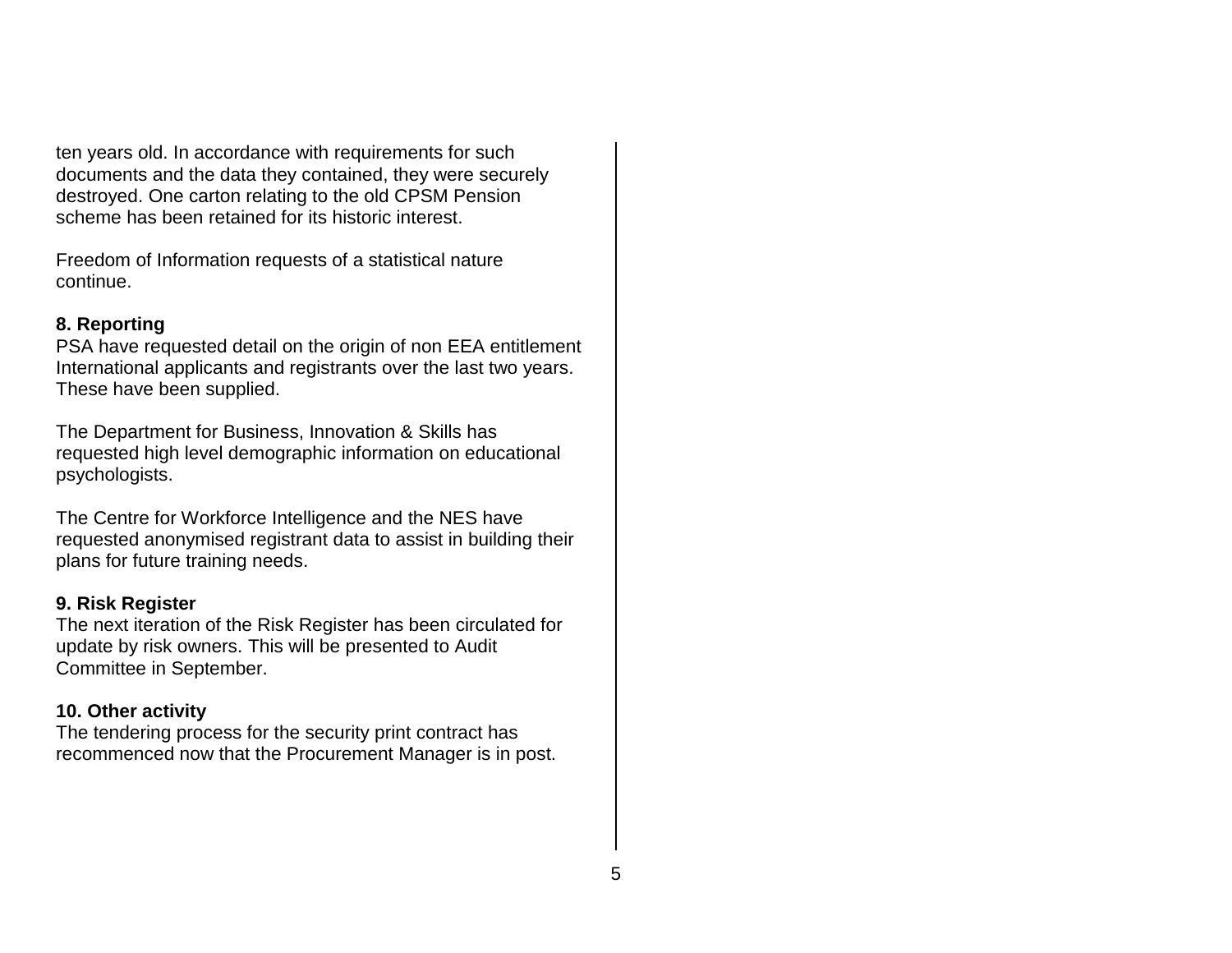#### **1. Approval process**

The Department has now begun the visit schedule for the academic year 2013 –14. 69 visits (covering 163 programmes) have been scheduled to date, including one multi-professional visit. The majority of these visits are to social worker programmes (76%) and AMHP programmes (9%). Education providers have until December 2013 to request a visit before July 2014.

#### **2. Annual monitoring process**

The last submission deadline for the academic year 2012 –13 is 30 September 2013. It is anticipated that any outstanding audit submissions will be sent to the October and December Education and Training Panels to formally close off annual monitoring for 2012 –13. The scheduling process for the next academic year has now begun.

### **3. Major change process**

Since our last report to Council on 4 July we have received 23 new major change notifications, covering 32 programmes.

# **4. Complaint process**

The Department has received two new complaints since our last report to Council. There are currently two outstanding complaints.

# **5. Social workers (England)**

The second year of our three year schedule of visits to social worker programmes began this month. We are currently due to undertake 47 visits to 124 programmes in 2013 –14.

The first year of our two year schedule of visits to AMHP programmes began this month. We are currently due to

undertake 12 visits to 15 programmes in 2013 –14. Following Council's approval in July, the approval criteria for AMHP programmes has now been circulated to all AMHP education programmes, AMHP visitors and visitors from other professions who are attending the first few AMHP visits in 2013 –14.

### **6. Independent and supplementary prescribing programmes**

Preparations are underway for the approval of independent prescribing programmes following changes to prescribing legislation for chiropodists/podiatrists and physiotherapists on 12 August 2013. Assessment days have been scheduled in November to review approved supplementary prescribing programmes who wish to deliver independent prescribing and we are also scheduling approval visits for new education providers.

# **7. Communication with stakeholders**

The fourteenth issue of the Education Update will be distributed to education providers, visitors and other education stakeholders on September 2013.

Members of the Department met the following groups from July to September 2013:

- NHS Education for Scotland
- Podiatrists practising podiatric surgery stakeholder event
- Education inter-regulatory group
- The Department for Education
- Frontline
- The College of Social Work Learning & Development Reference Group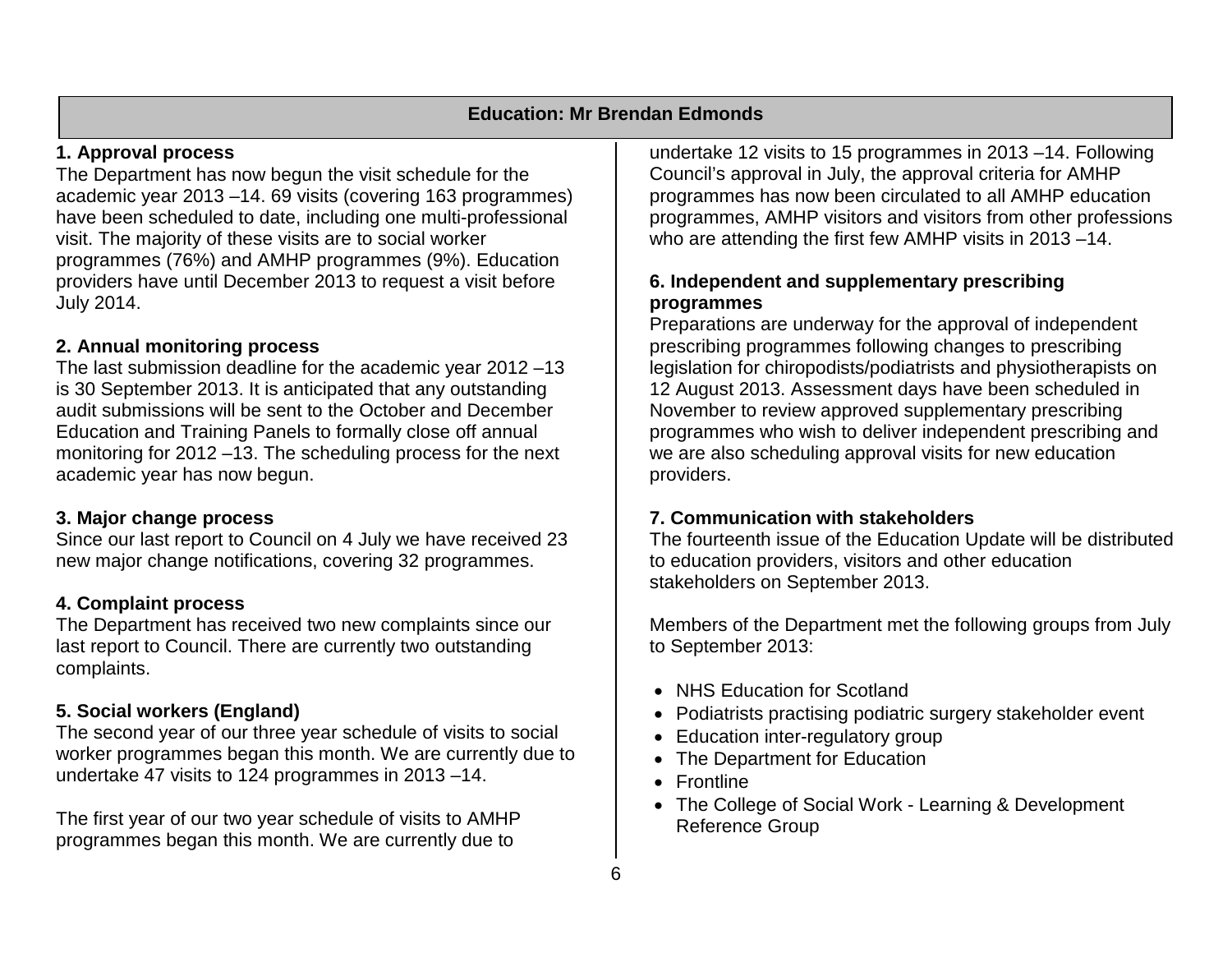#### **8. Publications**

The Department is currently undertaking an analysis of activities in the academic year 2012 –13 for inclusion in the Education Annual Report 2013. The report will also include a review of our first year of social work visits. Publication is anticipated in May 2014.

#### **9. Seminars**

The first of two social work seminars and six service user and carer involvement seminars planned for 2013-14 take place later this month in London. The remaining seminars will take place during October – February 2014 at various venues across the UK. More information on the seminars can be found on the HCPC website at:

http://www.hcpc-uk.org/education/providers/seminars/

### **10. Employees**

There have been no employee changes in the Department since the last Council meeting on 4 July and no further recruitment is planned for 2013 –14. The total number of employees remains at 18.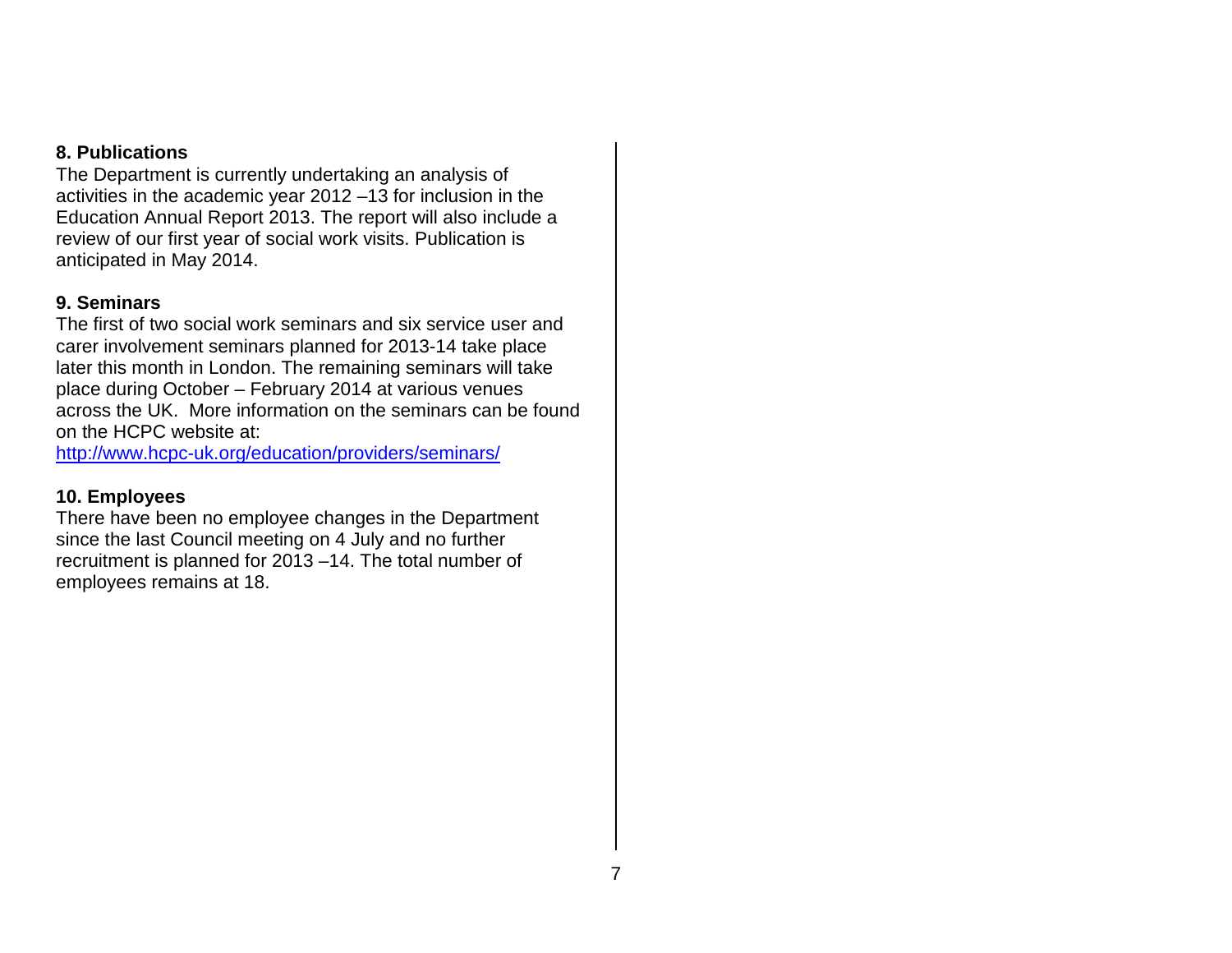|                                                                                                                                                                                                                                                                                                                                                                                                                     | <b>Facilities Management: Mr Stephen Hall</b>                       |
|---------------------------------------------------------------------------------------------------------------------------------------------------------------------------------------------------------------------------------------------------------------------------------------------------------------------------------------------------------------------------------------------------------------------|---------------------------------------------------------------------|
| 1. Employees<br>There are five permanent employees including the Facilities<br>Manager. Services provided include reception, building<br>maintenance, postroom, health and safety and building project<br>management.                                                                                                                                                                                               | employees were unpacked and working by midday on Monday<br>15 July. |
| 2. 186 Kennington Park Road<br>Work is continuing in conjunction with architects and cost<br>consultants to agree on a scheme in relation to any proposed<br>redevelopment of the above property.                                                                                                                                                                                                                   |                                                                     |
| 3. 33 Stannary Street<br>The air-conditioning has been installed in the offices leased by<br>HCPC within 33 Stannary Street and were commissioned on 23<br>July. All remedial building works to have been carried out and<br>employees have reported that they are pleased with the final<br>outcome.                                                                                                               |                                                                     |
| In respect of the dedicated fibre-optic link to this building,<br>Lambeth Borough Council has approved the excavation<br>application. Our preferred contractors have now lodged an<br>application for parking suspensions and are providing a traffic<br>management plan to the local authority. They are currently<br>waiting for this next stage of approval before proceeding<br>further.                        |                                                                     |
| <b>4. Office Moves</b><br>On Saturday 13 July the Finance Department relocated to the<br>first Floor of 33 Stannary Street. The large meeting room<br>located on the first Floor of 33 Stannary Street was relocated to<br>the first Floor of 186 Kennington Park Road. Business Process<br>Improvement moved to the space formally occupied by the<br>Finance Department. The move was successful and all affected |                                                                     |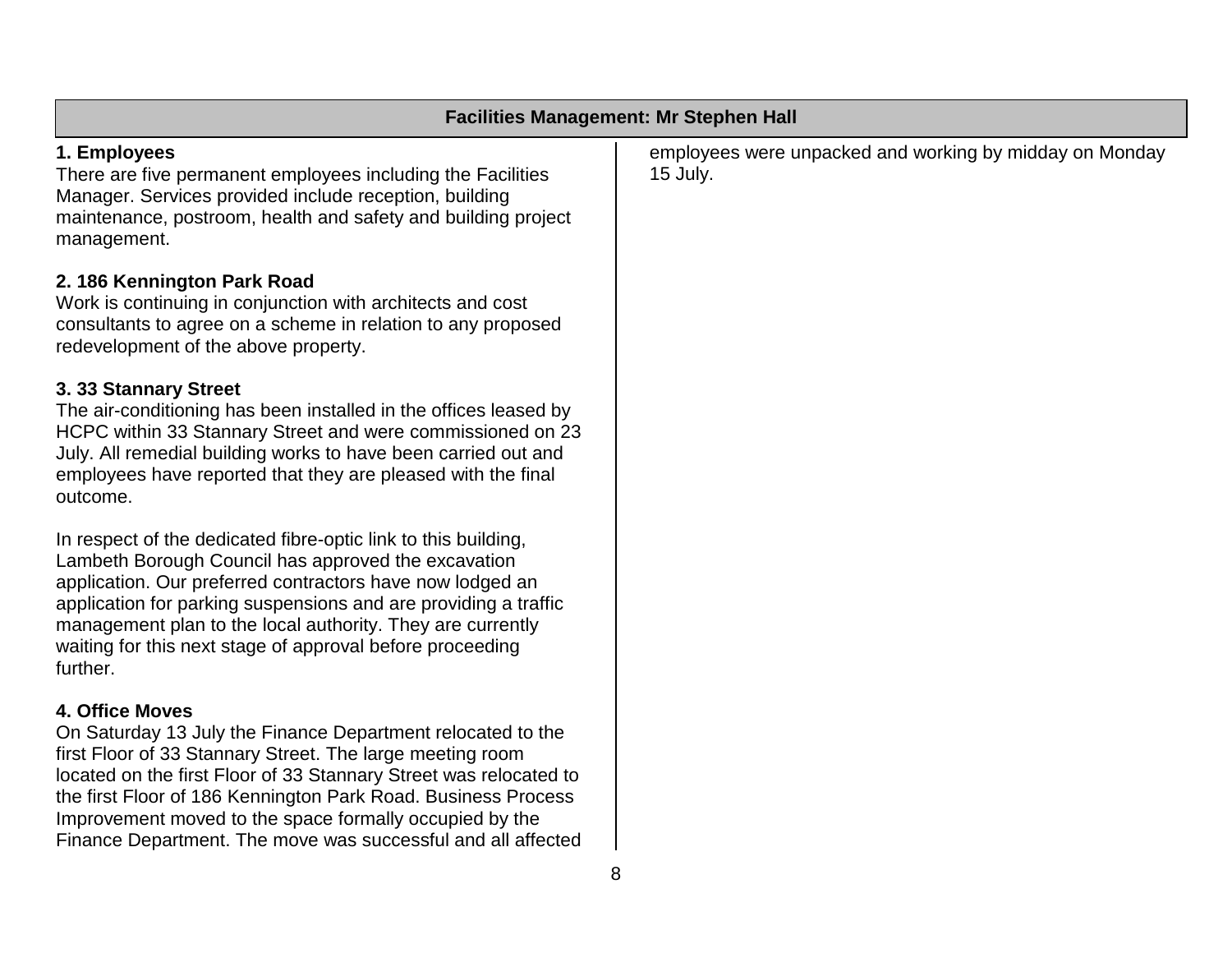| <b>Finance: Mr Alan Carr</b>                                                                                                     |                                                                                                                                                   |  |  |  |  |  |  |  |  |  |  |  |
|----------------------------------------------------------------------------------------------------------------------------------|---------------------------------------------------------------------------------------------------------------------------------------------------|--|--|--|--|--|--|--|--|--|--|--|
| 1. Work Programme                                                                                                                | 5. Procurement                                                                                                                                    |  |  |  |  |  |  |  |  |  |  |  |
| Since the last Council Meeting, the Finance Department has                                                                       | We have completed the procurement process for recording and                                                                                       |  |  |  |  |  |  |  |  |  |  |  |
| produced the June and July management accounts and<br>completed the five year income forecast. We have progressed                | transcription services but have been unable to award the<br>contract due to a challenge by an existing supplier. We are                           |  |  |  |  |  |  |  |  |  |  |  |
| three procurement tenders and an update to the procurement<br>policy. We have also sponsored and led the NetRegulate<br>project. | currently progressing with the process for legal services and for<br>printing services. A revised procurement policy is close to<br>finalisation. |  |  |  |  |  |  |  |  |  |  |  |
| 2. Results                                                                                                                       | 6. Employees                                                                                                                                      |  |  |  |  |  |  |  |  |  |  |  |
| July management accounts show income of £8,185k for the                                                                          | Tim Moore resigned as Finance Director with effect from 31                                                                                        |  |  |  |  |  |  |  |  |  |  |  |
| first four months of the financial year, an operating surplus of                                                                 | August 2013. Alan Carr has been appointed as Interim                                                                                              |  |  |  |  |  |  |  |  |  |  |  |
| £660k and an overall surplus of £768k after interest received.                                                                   | Finance Director and the search for a permanent replacement<br>has begun.                                                                         |  |  |  |  |  |  |  |  |  |  |  |
| 3. Annual Report and Accounts                                                                                                    |                                                                                                                                                   |  |  |  |  |  |  |  |  |  |  |  |
| The 2012 – 13 Annual Report and Accounts were laid before                                                                        | 7. Internal audit                                                                                                                                 |  |  |  |  |  |  |  |  |  |  |  |
| Parliament on 18 July 2013.                                                                                                      | Mazars conducted an internal audit of core financial controls<br>During August and their report is due to be presented to the                     |  |  |  |  |  |  |  |  |  |  |  |
| 4. Funds under management                                                                                                        | audit Committee on 26 September 2013.                                                                                                             |  |  |  |  |  |  |  |  |  |  |  |

At the end of July 2013, £4.3m was held in short term accounts at Lloyds and NatWest, earning 1.25% and 0.50%.

The following have been invested for longer periods at fixed rates:

£2m in a Lloyds deposit account earning 3.25% (1 year to 13.08.13),

£2m in a Lloyds deposit account earning 2.6% (1 year to 28.10.13) and

£2m in a Santander deposit account earning 2.5% (1year to 03.02.14).

£1.5m in a Santander deposit account earning 1.4% (1 year to 11.07.14)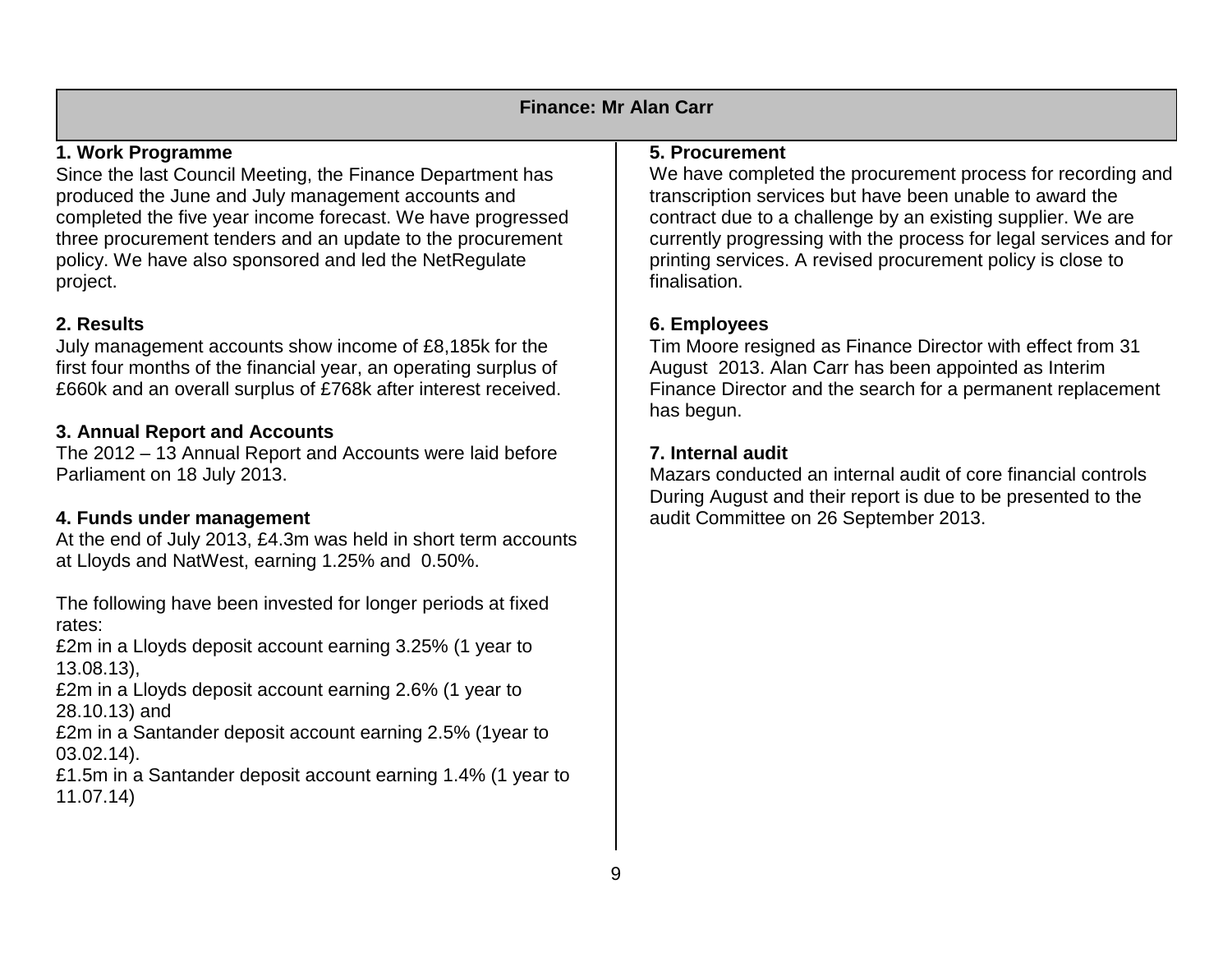#### **Fitness to Practise: Ms Kelly Johnson**

#### **1. Case Information**

The statistical information is provided in the management commentary, separate to this report.

#### **2. Meetings and other Stakeholder Events:**

Professional Standards Authority Complaints Workshop Professional Standards Authority Seminar – Francis Recommendation 235 SLT Managers Forum in West Midlands Gary Blisset, GB Training Gary Lewin

#### **3. Resources**

Since the date of the last report to Council, the following appointments have been made

Adwoa Owuss-Akyem – Case Support Officer (replacement position

Sneha Shah – Case Support Officer (replacement position) Patience Akintobi (previously Hearings Officer) – Case Manager (replacement position) Amita Malhotra (previously Case Support Manager) – Case Team Manager (replacement position) Victoria Gardner – Case Team Manager (new position) Phillip Bowden (previously Scheduling Offier) – Lead Scheduling Officer (new position) Josephine Fox (previously Quality Compliance Officer) – Quality Compliance Manager (new position) Gary Rope (previously Team Administrator) – Acting Administration Co-ordinator Sarita Kharia – Head of FtP Service Improvement (new position to cover components of the maternity leave of Eve Seall, Head of Case Management).

Recruitment is also underway for two Compliance Officers and a Case Support Manager.

#### **4. Partners**

We continue to deliver new refresher training for FtP partners. A review day for legal assessors took place on 17 July 2013, with panel chair refresher training taking place on 3 July 2013 and new panel member training on 11 and 12 July 2013.

#### **5. Other**

Work continues on the tender for the provision of legal services. Interviews are scheduled to take place in early December 2013. The recording and transcription tender is still underway.

The Professional Standards Authority (PSA) audit of the initial stages of HCPC's fitness to practise has now concluded. The final report is likely to be published in the late autumn.

The TCM Group have been appointed as our provider for the mediation pilot project. The preparation work for the mediation pilot is nearer completion, with the pilot itself due to being in September.

Activity continues in the work streams of ensuring efficiency, data security, improving the fitness to practise experience and pre-hearing case management.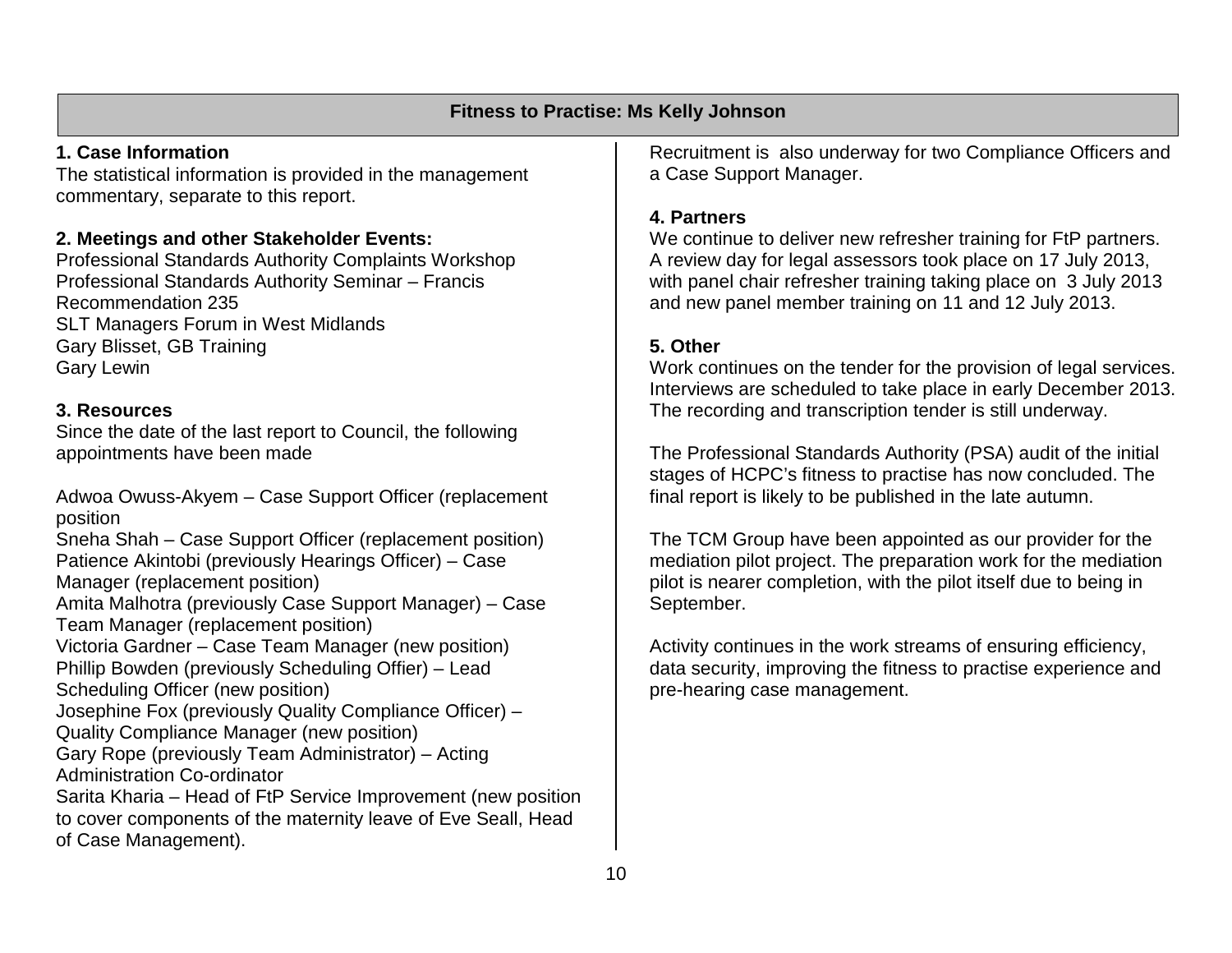#### **1. Employee resourcing Finance**

A specialist headhunting consultancy has been appointed to manage the search for a new Director of Finance. A detailed search and selection campaign has been planned, with final panel interviews planned for 1 November 2013.

The Council will be aware that in the meantime Alan Carr has been appointed to the role of Interim Finance Director following interviews in early August.

#### **Human Resources**

Following interviews in July, Jason Darcy was appointed to the role of HR Officer (maternity cover) following a period of temping. Beth Richardson was appointed to the fixed-term, project backfill role of HR Officer, and will start in the new role in late August.

#### **IT**

Following interviews in August, Elandre Potgieter has been appointed to the new post of IT Service Support Analyst. Elandre will start work in early September.

Recruitment is still in progress for the new post of IT Infrastructure Support Engineer.

#### **Fitness to Practise**

Interviews for one new and one replacement post of Case Team Manager were held in July. Victoria Gardner and Amita Malhotra, currently Case Support Manager, were appointed and will start their new roles in late August.

Philip Bowden, formerly a Scheduling Officer, was appointed to the new post of Lead Scheduling Officer following interviews in July.

Sarita Khaira has been appointed to the maternity cover post of Head of FtP Service Improvement covering Eve Seall's maternity leave. Sarita will start her new role on 9 September.

Following interviews in August, Jo Fox, currently a Compliance Officer, has been appointed to the new role of Compliance Manager. Recruitment for one new and one replacement Compliance Officer role is now in progress.

Other vacancies currently being advertised for FtP are; a replacement Scheduling Officer, a replacement Hearings Officer and a fixed term Team Administrator role.

#### **Registration**

Ashley Antonio-Mortley, currently a Registration Advisor, was been appointed to the replacement role of Team Leader following interviews in August.

Tamara Mason, Bridget Kens and Jennifer Thompson have been appointed to replacement roles of Registration Advisor (two full-time and one part-time) following interviews in August.

#### **Secretariat**

Giba Begum has been appointed to the new role of Secretariat Team Administrator following interviews in August. Giba will start work at the HCPC in early September.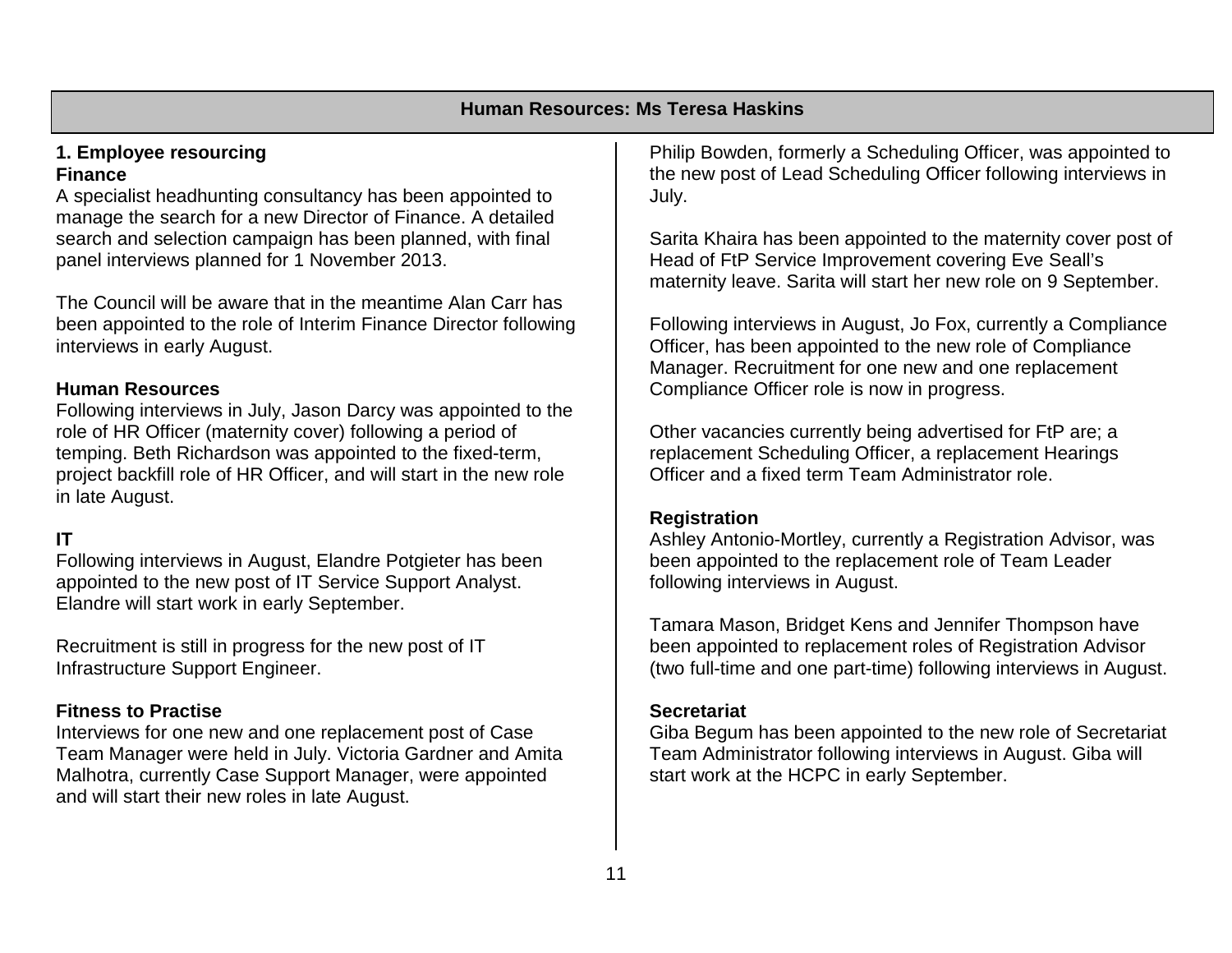#### **2. Other HR activities**

#### **HR and Partners process and systems review project**

Other than recruitment, the main focus of the HR team's work in August has been reviewing a detailed report on future business processes compiled by the project business analyst, and planning the next stage of the project which will be high level requirements gathering.

#### **Policy work**

The HR team is in the process of consulting with employees about the revised absence, IT and social media policies.

#### **APDRs Training and development**

The organisational training plan, which includes a range of courses for employees at all levels of the organisation has now been launched.

### **Employee Consultation Group (ECG)**

New employee representatives have been elected or appointed to all vacancies, and training of representatives will take place in September.

#### **Organisational culture: action plan**

The last Executive Management Team awayday in July included a session on action planning in the light of feedback received at the all employee awayday in May. The HR Director has documented this action plan, which will be considered at the next EMT monthly meeting in September.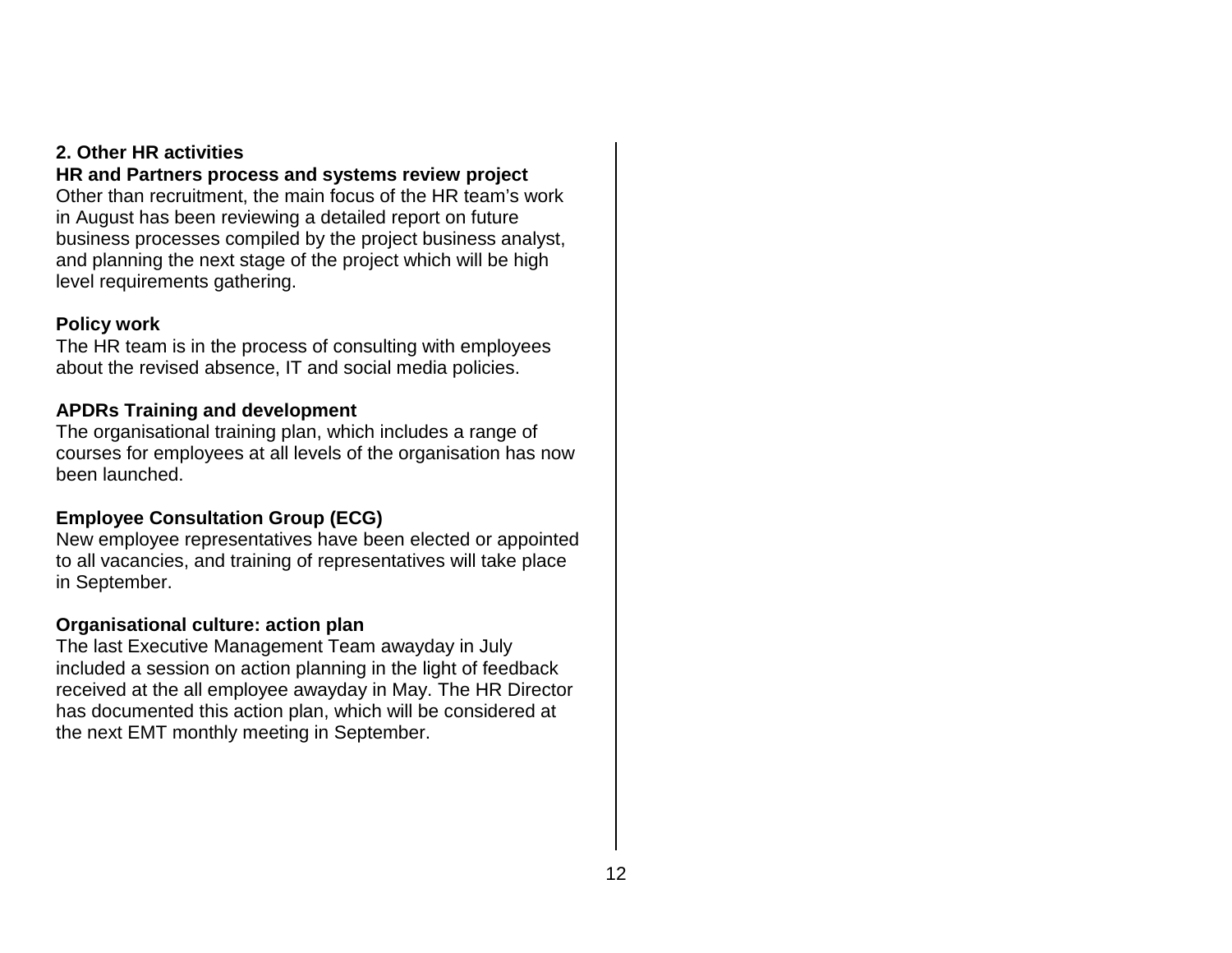#### **Information Technology: Mr Guy Gaskins**

Strategic objective 1 **–** "*To drive efficiencies within the organisation by the use of Information Technology and Information Systems."*

• **NetRegulate Improvements 2013 – 14 Major Project -** This project aims to implement a number of smaller changes to the NetRegulate combined into a number of phased releases.

The second deployment has been delivered successfully on 30 July 2013. The third deployment is due in December 2013.

• **HR and Partners Systems and Process Review** – This project aims to assess the current processes within the Human Resources and Partners teams; determine revised operational processes where required; assess the effectiveness of the current IT provision and if necessary run a tender for new services.

The operational as-is process maps have been completed. The to-be process mapping workshops have completed and the first draft of the document is being reviewed. Requirements gathering is planned to start in September 2013.

• **Remote Access project** – The project objective is to investigate options to deliver a remote access technology that allows users to connect to the HCPC network using non-HCPC equipment. The project will deliver a pilot for any proposed technology solution.

A tender to potential suppliers has been run and submissions received. These are being reviewed and a preferred supplier will be selected in July 2013. The pilot is expected to run towards the end of the year.

A preferred supplier has been identified and clarifications on the design are being sort prior to starting the pilot.

• **Core switch replacement** – The project objective is to replace the existing core switch network to increase capacity and provide an infrastructure capable of supporting a virtual desktop and streaming media.

Exploratory meetings have been held with three potential suppliers. This will be followed by a short tender process to select an appropriate technical solution.

The schedule for implementation will be determined after the selection exercise.

Strategic objective 2 **–** "*To apply Information Technology within the organisation where it can create business advantage."*

• **Implement the upgrade of the desktop operating system to Windows 7 –** This project will deliver an upgrade to the desktop and laptop operating systems from Windows XP to Windows 7.

Windows 7 has now been deployed to: Registrations, Policy, Secretariat, Partners, HR, Education, Facilities and Communications Departments. The remaining departments including FtP and Finance are being planned to fit into the business cycle to minimise disruption.

This project is being delayed because resource has been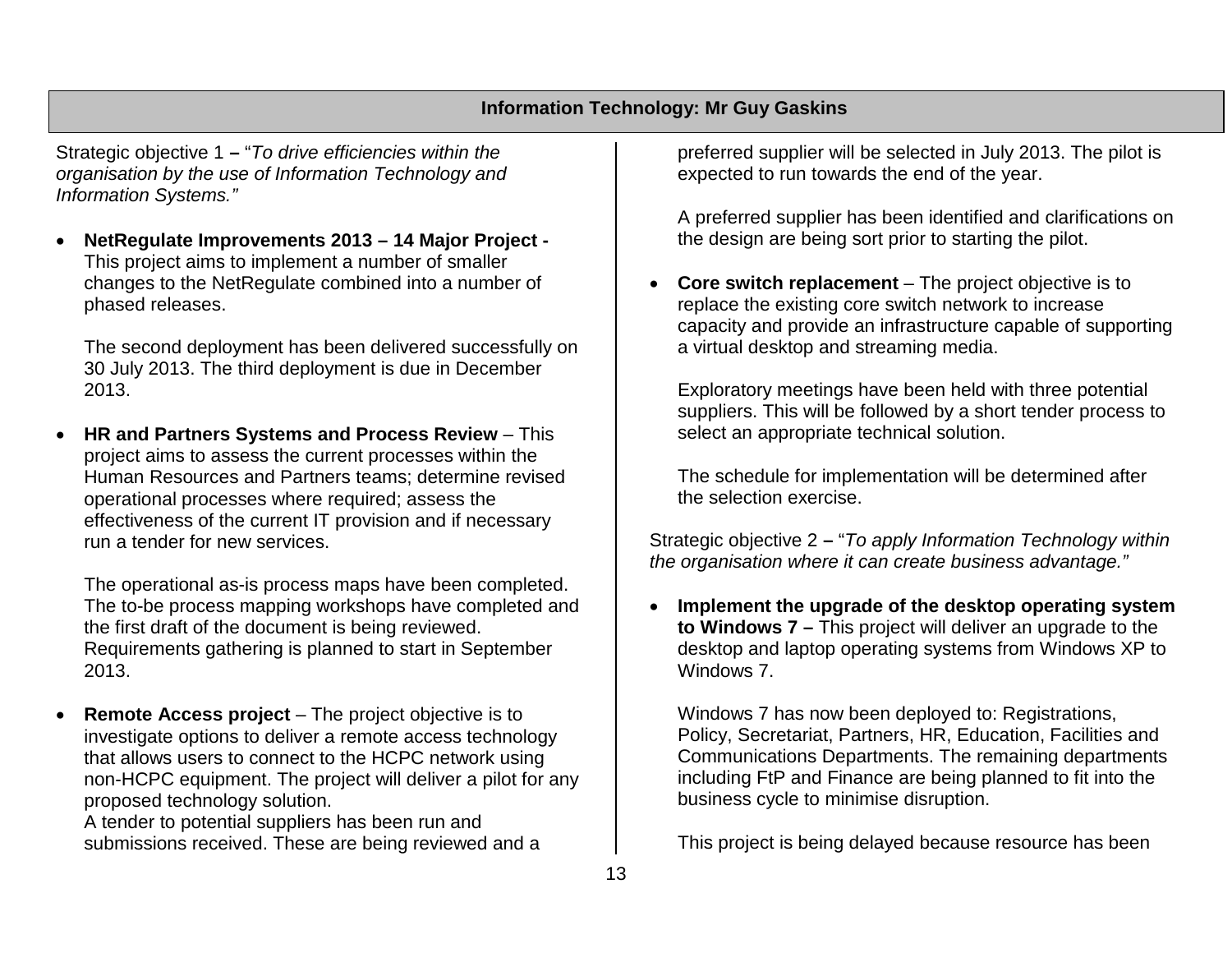prioritised to the telephone handset upgrade. It is now expected to complete in October 2013.

• **Education systems build** – This project will deliver the technology elements and the business process change as identified in the Education systems and process review project.

The technical design workshops have concluded. The outline infrastructure and application design has been created. This will feed into the detailed business case which is being built to gain authorisation to go into the implementation phase of the project.

• **NetRegulate System Refresh** – This project aims to upgrade key elements of the NetRegulate technical environment to improve the ability to support the system and to create a more flexible technical environment.

This project has been postponed due to an outstanding technical issue which has been referred to the vendor by our third party supplier. It is expected to restart at the end of the calendar year.

• **Wireless network** – The project objective is to replace the wireless network in the 186 Kennington Park Road (KPR) building and extend the coverage to the main Park House building for public and employee use.

A further phase of the project will deliver wireless for 33 Stannary Street after civil engineering works have completed to connect the office to our local area network. We have now received a licence from the local council to

proceed with the civil works; the schedule has yet to be agreed.

A wireless survey has been completed and additional structured cabling installed to cater for the physical access points of the network. The wireless service is now in test while the process for administrating and supporting the service is finalised.

The first phase of the project aims to have completed by September 2013.

Strategic objective 3 **–** "*To protect the data and services of HPC from malicious damage and unexpected events."*

• **Network encryption project** – The new encryption product has been purchased and installed. The tool allows very granular control by user and by personal computer – called Port Control. It can be used to determine who is able to write data to removable media and whether it is required to be encrypted.

This is being delivered as part of the deployment of the Windows 7 upgrade.

• **Telephone System upgrade** – The objectives of this project are to:

- upgrade the existing software elements of the telephone system including call queues;

- implement failover resilience to the main telephone controller; and

- replace the existing telephone handsets to a standard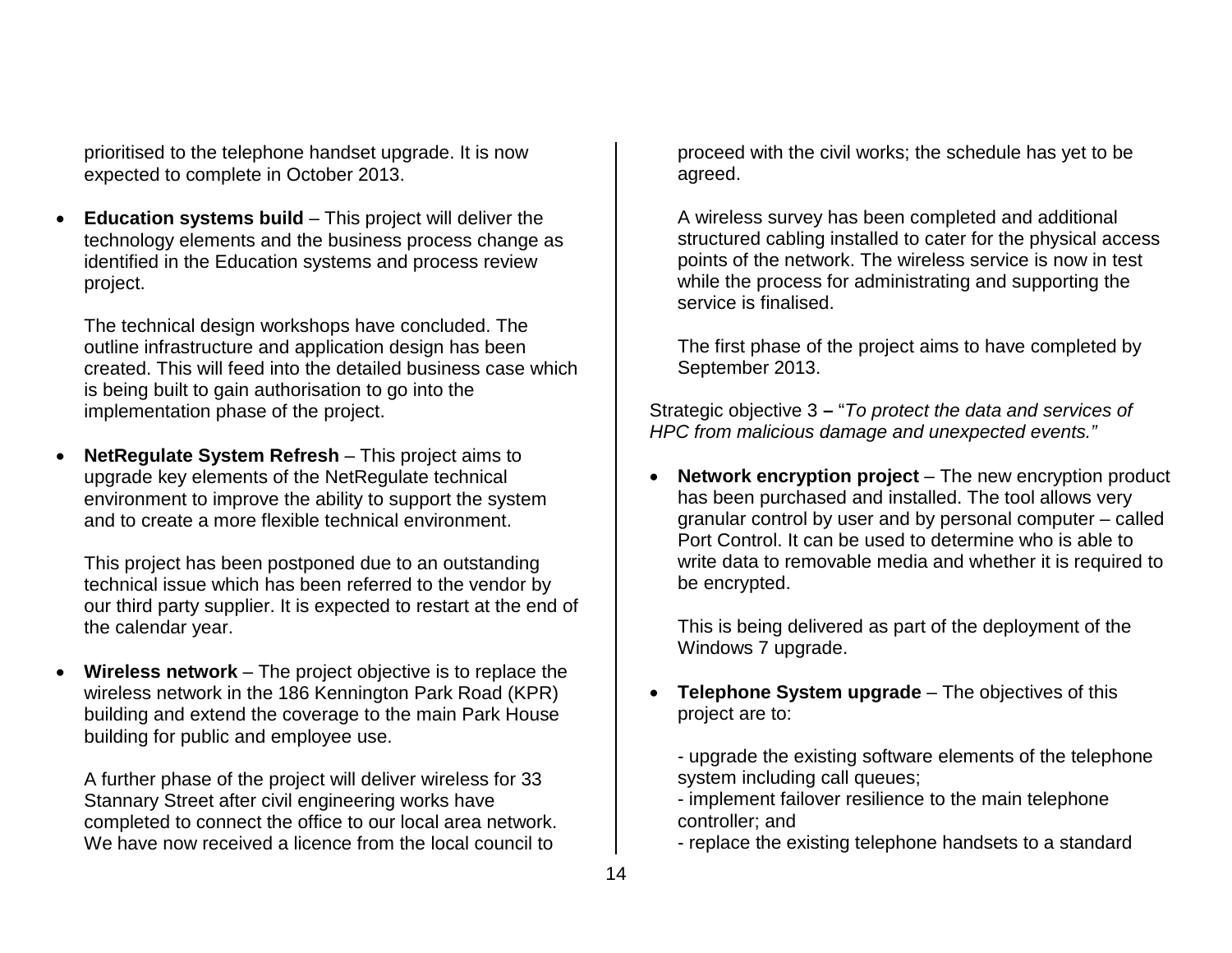model that enables hot desk functionality. Upgrades to the telephone system have been completed and a failover telephone controller has been installed.

Configuration of the system to enable failover functionality has completed successfully and all the handsets have been replaced in August 2013.

As a consequence of the upgrade the registration call recording system is also being replaced. We expect this to be complete in October 2013.

• **IT Policy review** – To review the current IT Policy and to amend to reflect current practices, obligations and expectations.

The policy has been written and has been through several iterations of review by the EMT and by the HCPC lawyers.

This is going through a consultation exercise before being presented to the Finance and Resources Committee.

#### • **Service Availability**

**Online register and online renewal outage** – We experienced outages on:

- o 08 July 2013 for approximately thirty minutes between 12:30 and 13:00.
- o 15 July 2013 for approximately forty minutes between 15:20 and 16:00 for the online renewals and between15:20 and 17:30 for the online Register.
- o 22 July 2013 for approximately fifteen minutes between

The service disruption is due to the resilient servers freezing. A change has been made to the configuration of the application servers and neither the error nor the behaviour has been seen since.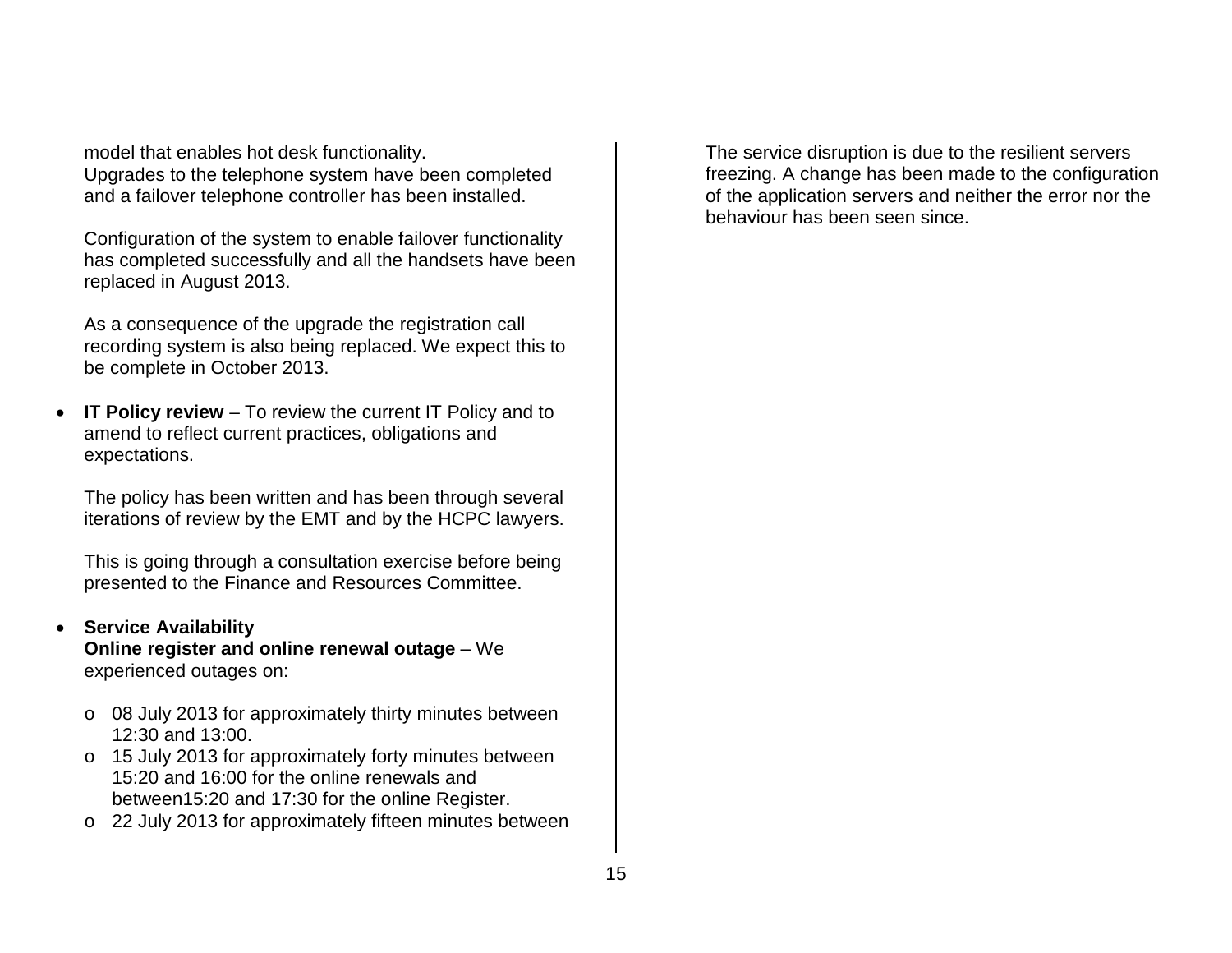#### **Partners: Ms Hayley Graham**

### **1. Recruitment**

There has been no recruitment since the last report. The next recruitment campaign will begin in early October.

# **2. Training**

There has been no training since the last report. The following refresher training is scheduled to take place in September and October.

| vpe       | <b>Role</b>         | <b>Date</b> | <b>Attendees</b> |
|-----------|---------------------|-------------|------------------|
|           | Registration        | 6 September | 8                |
| Refresher | Assessor            |             |                  |
|           | (Paramedic only)    |             |                  |
|           | <b>Panel Member</b> | 15 October  | 23               |
|           | Visitor             | 18 October  | 28               |

### **3. Appraisal/ Performance Observation**

The following numbers have been scheduled to be appraised in the current financial year:

| Role                         | Number |
|------------------------------|--------|
| <b>Panel Chair</b>           | 13     |
| Visitor                      | 6      |
| <b>Panel Member</b>          | 25     |
| <b>Registration Assessor</b> | າ      |

In September, we will enter a new cycle of registration assessor appraisals. This will mean a higher number of registration assessors will become eligible for appraisal.

# **4. Resignations/ ended agreements**

Since the last report two panel members, two visitors, three registration assessors and one CPD assessor have resigned. The agreements of panel members who either chose not to apply for a further term or were unsuccessful in the selfassessment process ended on 31 July 2013.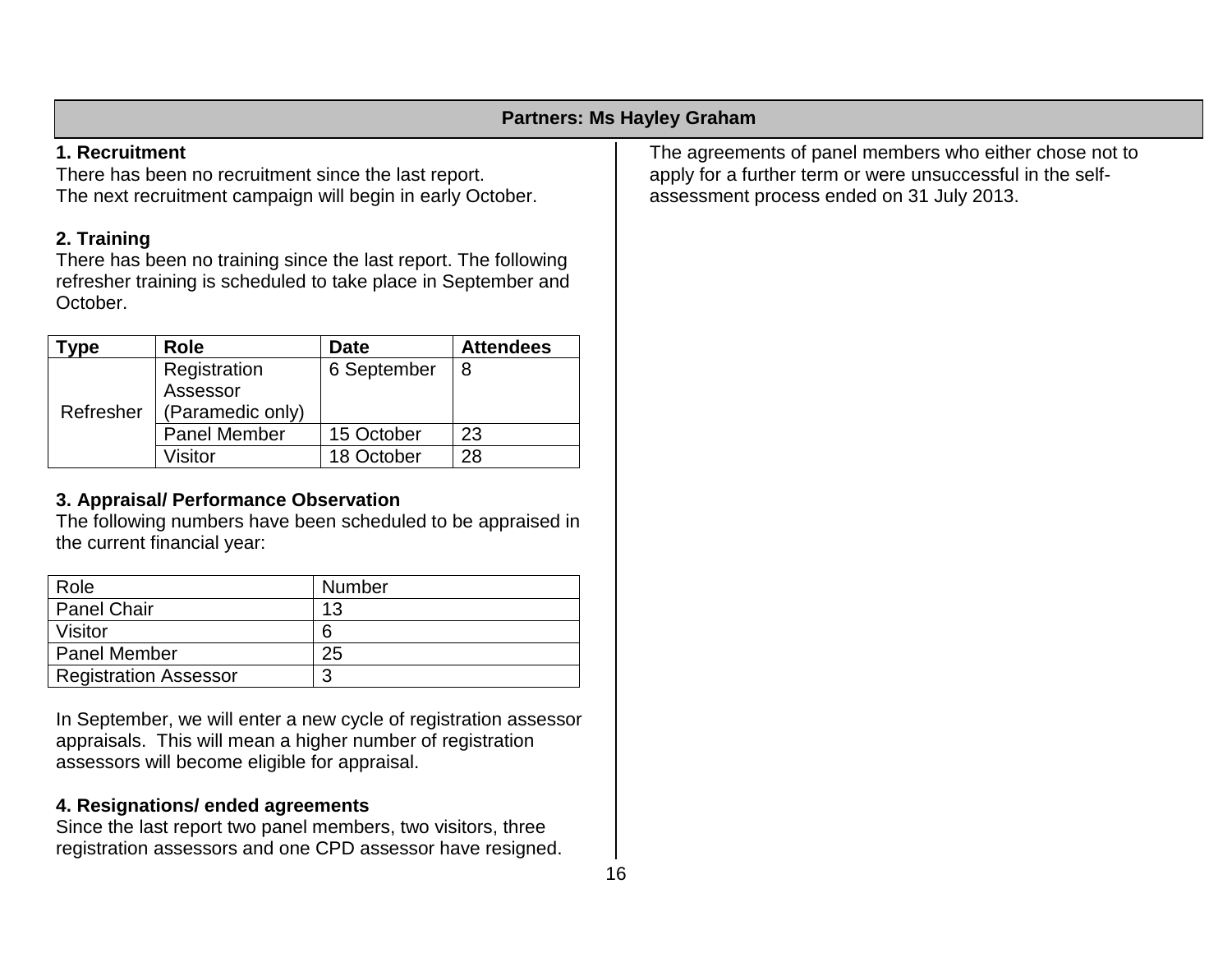|                                                                           |        | <b>Policy and Standards: Mr Michael Guthrie</b>                   |        |
|---------------------------------------------------------------------------|--------|-------------------------------------------------------------------|--------|
| 1. Meetings attended: 14 June 2013 to 28 August 2013                      |        | Visit of delegation from Gyeonggi Welfare Foundation              | 23 Aug |
| Connect                                                                   | 18 Jun | of South Korea                                                    |        |
| Australian Health Practitioner Regulation Agency                          | 25 Jun | Department of Health                                              | 28 Aug |
| HCPC Research in health and social care                                   | 26 Jun |                                                                   |        |
| regulation event (Edinburgh)                                              |        | 2. Open consultations                                             |        |
| <b>British Association of Social Workers</b>                              | 26 Jun | <b>Consultation on HCPC registration fees</b>                     |        |
| (teleconference re CPD)                                                   |        | This consultation opened on 10 July 2013 and runs until 1         |        |
| Inclusion Health: Education and Training for Health<br>Professionals      | 1 Jul  | October 2013.                                                     |        |
| <b>Australian Sonographers Association</b>                                | 4 Jul  | The results of the consultation are due to be considered by the   |        |
| Coventry University (teleconference re disabled                           | 5 Jul  | Education and Training Committee and Finance and Resources        |        |
| person's guide research)                                                  |        | Committee at their meetings in November 2013 and by the           |        |
| <b>Council of Deans of Health</b>                                         | 9 Jul  | Council at its meeting in December 2013.                          |        |
| Yorkshire regional conference (CPD presentation)                          | 10 Jul |                                                                   |        |
| Department of Health National Stakeholders                                | 11 Jul | As at 27 August 2013 we had received more than 350                |        |
| Forum                                                                     |        | responses to the consultation.                                    |        |
| <b>Wandsworth Council (CPD presentation)</b>                              | 16 Jul |                                                                   |        |
| Standards for Podiatric Surgery stakeholder event                         | 16 Jul | <b>Consultation on profession-specific standards of</b>           |        |
| Department for Business, Innovation and Skills                            | 18 Jul | proficiency for ODPs                                              |        |
| <b>Public Health Workforce Advisory Group</b>                             | 23 Jul | This consultation opened on 15 July 2013 and runs until 18        |        |
| <b>Taskforce on Regulation</b>                                            |        | October 2013.                                                     |        |
| Institute of Biomedical Science                                           | 23 Jul |                                                                   |        |
| Department of Health Leadership Standards Task                            | 26 Jul | 3. Recently closed consultations                                  |        |
| and Finish Group                                                          |        | Consultation on guidance for registrants about                    |        |
| Inclusion Health: Education and Training for                              | 5 Aug  | professional indemnity cover                                      |        |
| <b>Health Professionals</b>                                               |        | This consultation closed on 2 August 2013.                        |        |
| Department of Health Leadership Standards Task                            | 5 Aug  |                                                                   |        |
| and Finish Group                                                          |        | The results of the consultation and revised guidance are on the   |        |
| Revalidation inter-regulatory group meeting                               | 12 Aug | agenda at this meeting. The Council is also invited to agree to a |        |
| Department of Health re Combat Medical                                    | 19 Aug | related consultation on amendments to the HCPC's                  |        |
| Technician (CMT) Paramedic Accreditation                                  |        | <b>Registration and Fees Rules.</b>                               |        |
| Department of Health Leadership Standards<br><b>Task and Finish Group</b> | 22 Aug |                                                                   |        |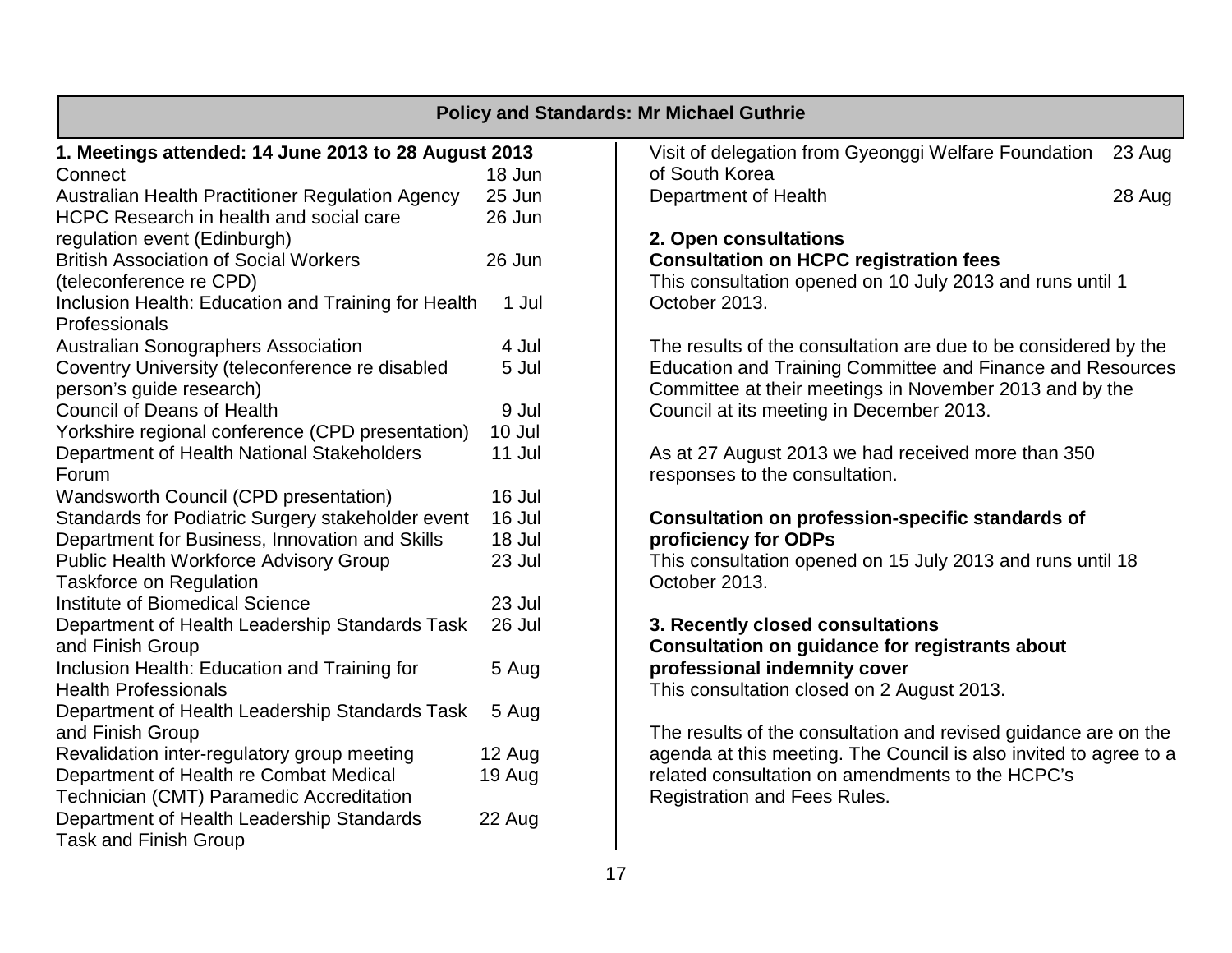#### **Consultation on profession-specific standards of proficiency for speech and language therapists**

This consultation closed on 28 June 2013. The results of the consultation are due to be considered by the Education and Training Committee at its meeting in September 2013 and then the Council at its meeting in October 2013.

#### **4. Recent publications**

The legislation which permits physiotherapists and podiatrists to train in order to become independent prescribers has now been passed. The new standards for prescribing have now been published and were effective from 20 August 2013. The standards for radiographers and physiotherapists have also been revised to remove the supplementary prescribing standard which is now superseded.

The criteria for Approved Mental Health Professional (AMHP) programmes have been published and will become effective on 1 September 2013.

The standards for chiropodists / podiatrists and prosthetists and orthotists were due to be published and effective from 1 September 2013.

#### **5. Review of the profession-specific standards of proficiency**

The Education and Training Committee was due to consider a consultation draft of the standards for paramedics at its September 2013 meeting. The Council would be asked for ratification at its meeting in October 2013.

The Executive has also received suggestions from the relevant professional body for changes to the standards for hearing aid dispensers.

The outcomes of the professional body review of the standards for practitioner psychologists are being reviewed by the Executive. We now anticipate bringing a consultation draft of the standards to the Education and Training Committee and the Council at their meetings in November and December 2013.

#### **6. Review of the standards of conduct, performance and ethics**

We have commissioned Connect, a charity which works with service users with communication impairments as a result of a stroke, and their carers, to carry out a series of focus groups and interviews for us. The first focus group has taken place. The work is due to conclude by December 2013.

Shaping our lives has continued with similar work with service users and carers in social care, which is also due to conclude by December 2013.

#### **7. Professional Standards Authority**

The Executive has provided information to the PSA at relatively short notice in July and August as a result of work commissioned by the Department of Health.

The first piece was looking at what steps the regulators could take in encouraging registrants to be more 'candid' about mistakes which led or may have led to harm to patients. The Council has previously discussed a paper on this topic.

The second piece was looking at the regulators' international assessment processes for applicants who do not qualify for EEA mutual recognition rights. The Executive provided statistics about applicants and registrants and answered a series of questions about the processes followed.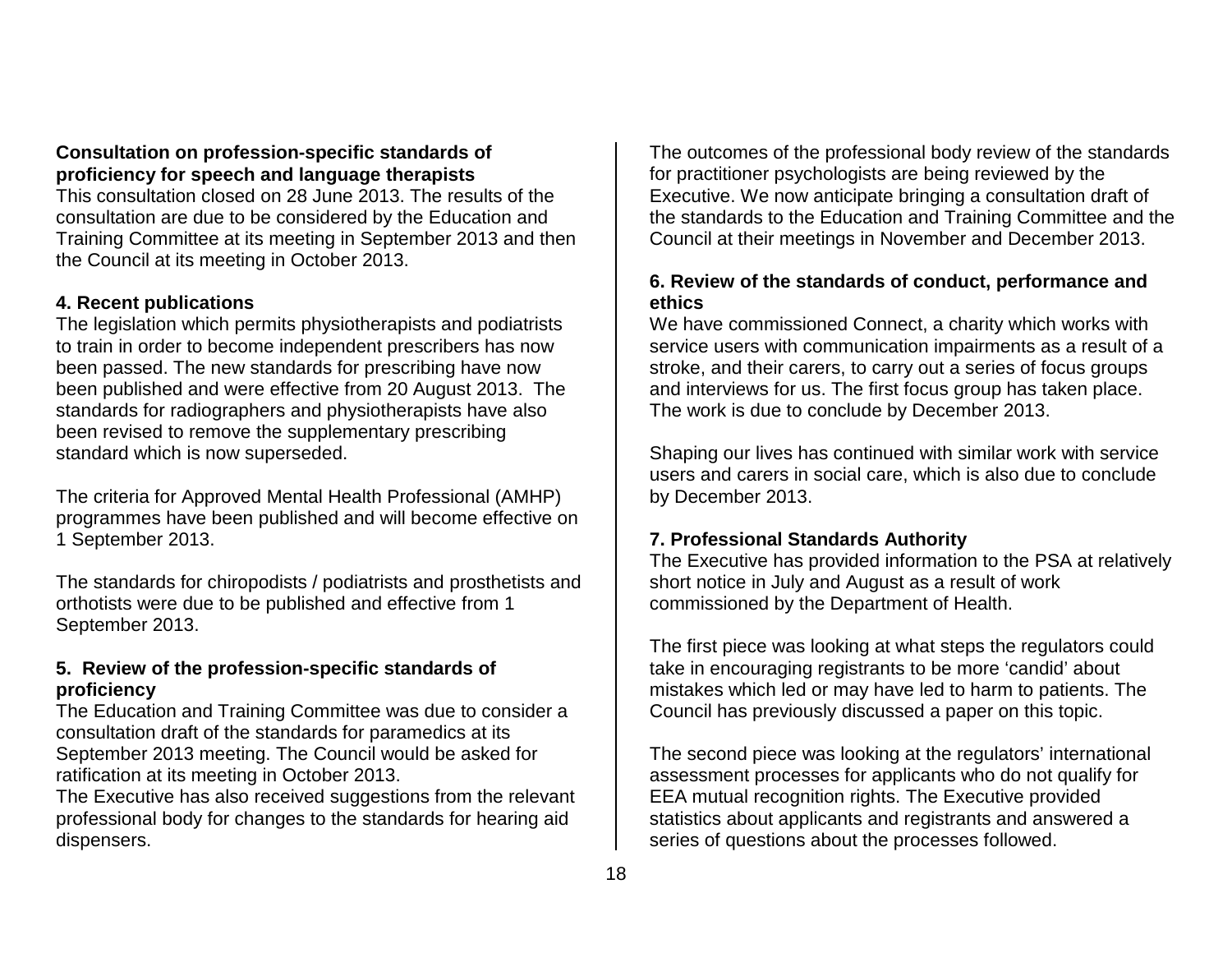Separately, as a result of a previous performance review, the PSA has recently published a report looking at the regulators' arrangements for handling registrants who lapse from the Register. The Executive plans to invite the Education and Training Committee to consider the outcomes of the report at its meeting in September 2013.

#### **8. Department resourcing**

Interviews for a replacement Policy Officer post were held in early July 2013 but we failed to appoint. Further interviews are planned for September 2013.

Charlotte Urwin, Policy Manager, left the HCPC on 6 September 2013 for a role at Guy's and St Thomas' Charity. Arrangements to recruit a replacement role will commence shortly.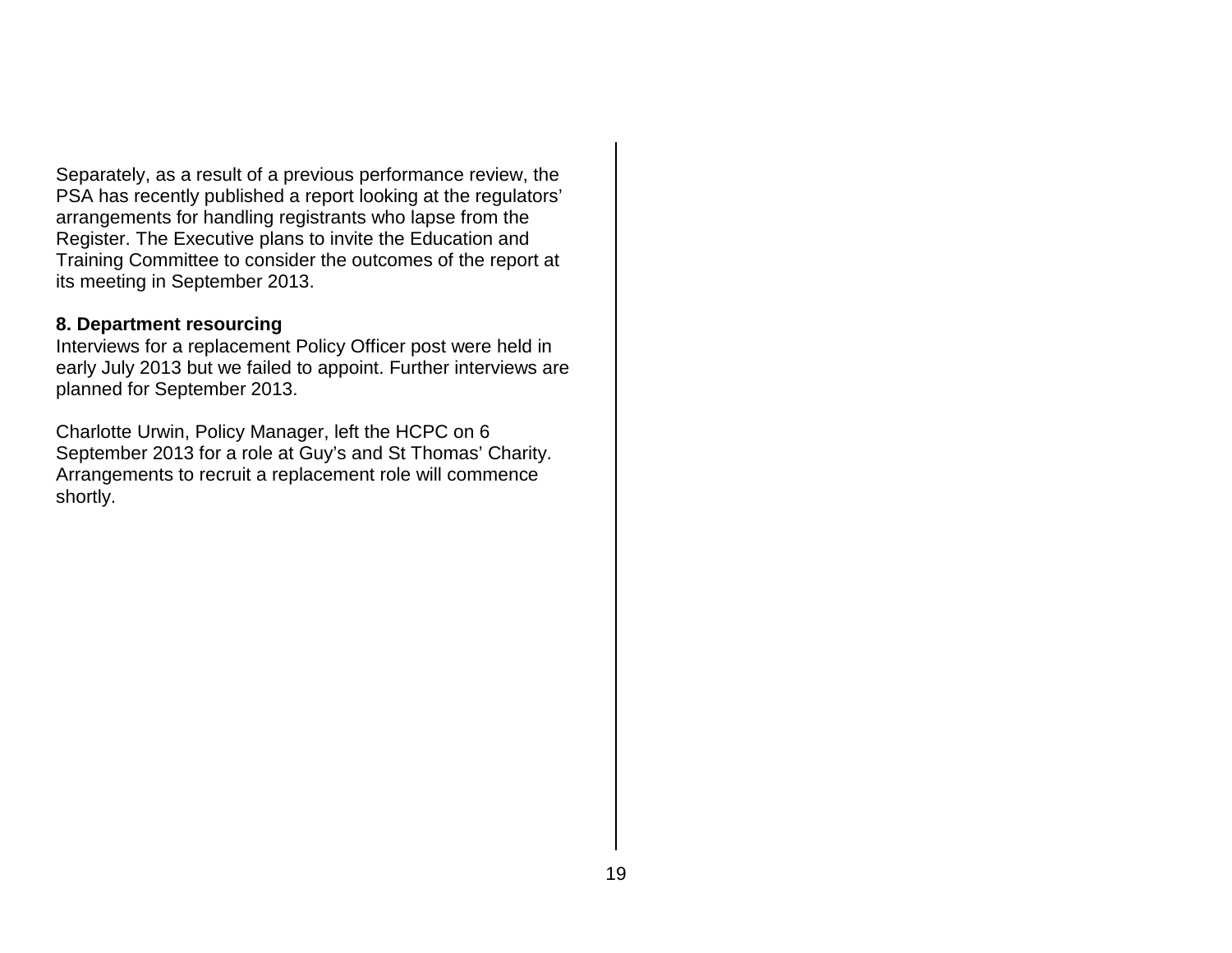#### **Registration: Mr Richard Houghton**

# **1. Operational Performance**

## **a) Telephone Calls**

**i) UK Telephone Calls –** During the period from 1 June to 31 July 2013 the team received a total of 24,166 telephone calls which is 7,287 more calls than the same period two years ago and represents a 43% increase in call volumes. The Department answered 95% of calls received compared to 97% during the same period two years ago.

**ii) International Telephone Calls –** During the period from 1 June to 31 July 2013 the team received a total of 1,199 telephone calls which is 651 less than the same period last year and represents a 35% decrease in call volumes. The Department answered 96% of calls received compared to 95.5% during the same period last year.

# **b) Application Processing**

**i) UK Applications –** A total of 3,440 new applications were received which is 320 more when compared to the same period last year and represents a 10% increase in UK application volumes. The Department registered 2,948 applications which is 362 more than the same period last year and represents a 14% increase. The Department processed 100% of applications within ten working days of receipt between 1 June and 17 July 2013, 100 % within eleven working days of receipt between 18 July and 25 July 2013 and 100% within twelve working days between 26 July and 31 July 2013. The service response time was impacted by the higher-than-forecast increase in UK telephone calls, UK emails and international applications. However, planned overtime working (weekday evening and weekend) quickly reduced the UK application response time and as a result applications are now being processed within our service standard of ten working days.

The Department processed 100% of readmission applications within our service standard of ten working days of receipt which is the same performance achieved during the same period last year.

**ii) International Applications –** A total of 568 new applications were received which is 92 more when compared to the same period last year and represents a 19% increase in international application volumes. The Department registered 314 applications which is 29 more when compared to the same period last year and represents a 10% increase.

**iii) Grandparenting Applications –** A total of 25 grandparenting applications were registered which is 1 more when compared to the same period last year and represents a 4% increase.

# **c) Emails**

**i) UK Emails –** The team received approximately 168 emails per day which is 75 more when compared to the same period two years ago and represents a 81% increase in UK email volumes. The team responded to these on average within two days of receipt which is within our service standard of two working days response time and compares to one day response time which is the performance achieved during the same period two years ago.

**ii) International Emails –** The team responded to approximately 11 emails per day which is 1 less when compared to the same period last year and represents a 5% decrease in international email volumes. The team responded to these on average within two days of receipt which is within our service standard of two working days response time which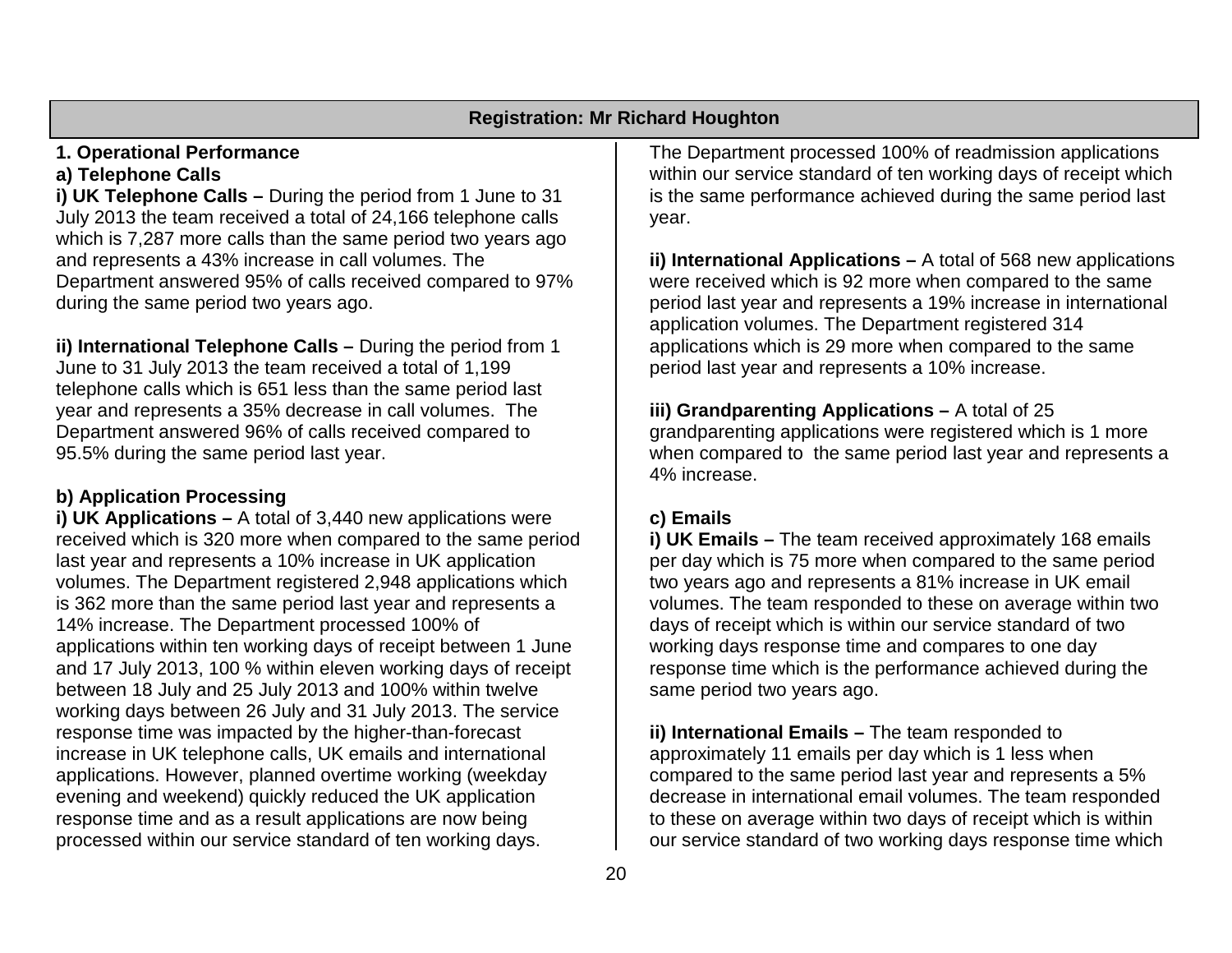is the same response performance achieved when compared to the same period last year.

#### **d) Continuing Professional Development (CPD) Audit**

There were 3 CPD assessment days held during this period.

#### **e) Registration Renewals**

At the start of June 2013, 19,487 paramedics and 1,326 orthoptists were invited to renew their registration and registrants have until 31 August 2013 to renew their registration.

At the start of July 2013, 14,082 speech and language therapists, 943 prosthetists / orthotists and 4,933 clinical scientists were invited to renew their registration and registrants have until 30 September 2013 to renew their registration.

At the start of August 2013, 34,200 occupational therapists were invited to renew their registration and registrants have until 31 October 2013 to renew their registration.

#### **2. Resource**

#### **a) Employees**

Following a recent recruitment campaign three new replacement Registration Advisors and one replacement Apprentice Registration Advisor are due to commence employment at HCPC on 2 September 2013.The Department is operating within the budgeted headcount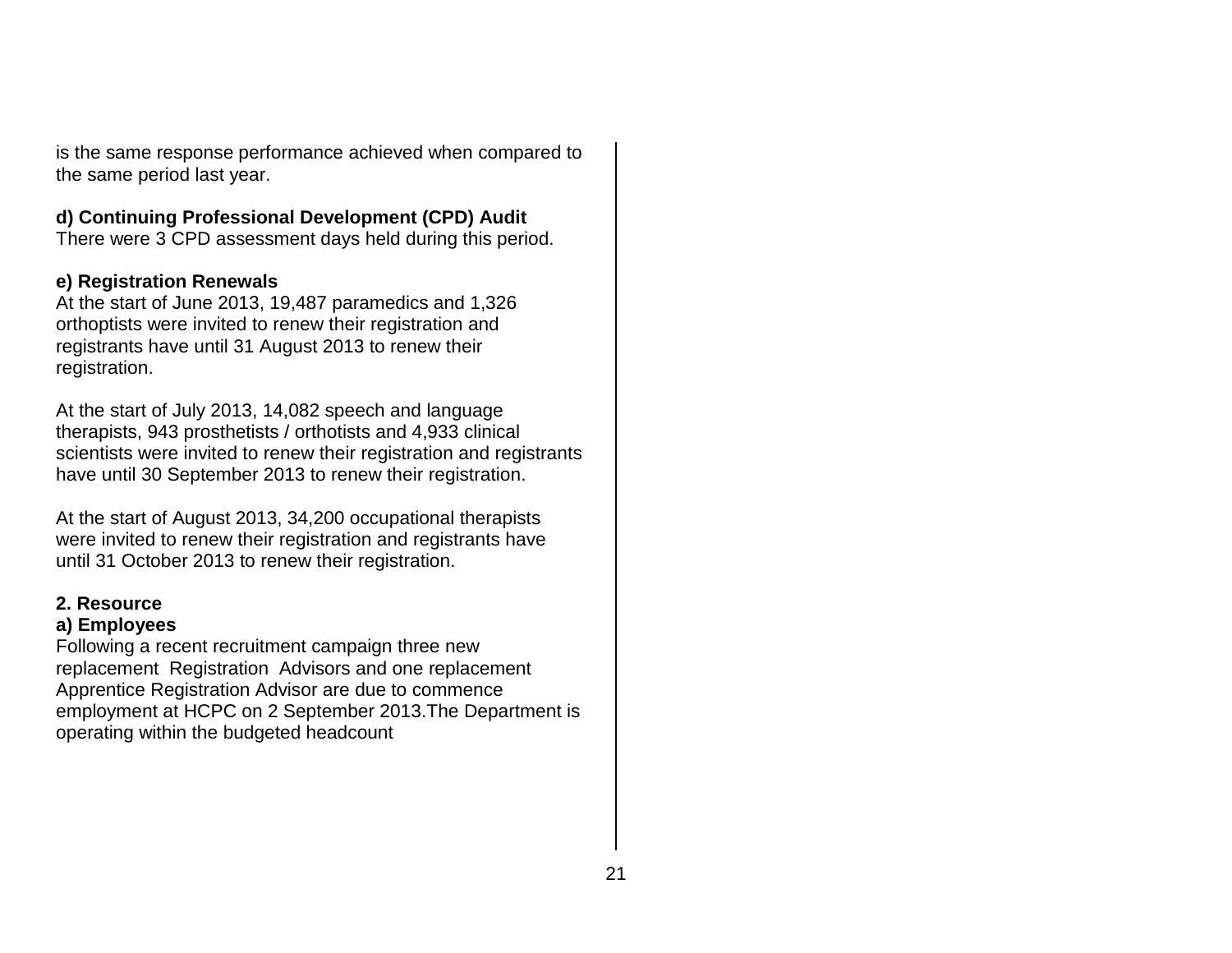#### **Secretariat: Miss Louise Hart**

#### **1. Appointments to Council**

As members are aware, the recruitment campaign to appoint 11 members (6 lay and 5 registrant) to Council started with the launch of advertisements on 29 July 2013. Key dates in the recruitment campaign are as follows:-

23 September at noon: Closing date for applications 11 October: Completion of shortlisting exercise 21-30 October: Interviews

Following the interviews, a recommendation will be submitted to the Privy Council, with a view to them making the appointments by mid-December.

Whilst the appointments process is underway, it should be noted that the reconstitution of the Health and Care Professions Council is still subject to the making and coming into force of the draft Health and Care Professions Council (Constitution) (Amendment) Order, and appointments can only be confirmed once this has been approved. If the Order is not approved following due Parliamentary process, appointments will not be confirmed.

#### **2. Awayday**

As you know, this year's awayday will be held at the Slieve Donard in Newcastle, NI on 16-17 October. All members have been contacted over the course of the summer and been provided with individual travel plans for the awayday.

Once all travel bookings have been confirmed, the Secretariat will organise transfers to/from the away day and accommodation as appropriate and confirm these with you.

**3. Health Professions Council annual report and accounts** The Health Professions Council annual report and accounts 2012/2013 were laid in Parliament on 18 July 2013.

#### **4. Training**

Members of the Secretariat attended the following training:-

10-11 July: Executive PA

5-16 August: Conflict resolution skills at Coventry University 10 September: Data Protection Conference

#### **5. External Meetings**

2 July: Appointments seminar, PSA 16 July: Professional Standards Authority complaints workshop with the PHSO

#### **6. Secretariat Department**

Louise Hart is now on maternity leave and will be returning in late September 2014. Claire Gascoigne will take on some of Louise's responsibilities such as the running of the Council including overseeing the production of Council papers and preparing minutes. She will also continue to manage our Freedom of Information (FOI) work and support the remaining Committees.

Claire and the rest of the Secretariat team will report to Michael Guthrie who will also oversee the Department's work, including putting together the budget and workplan and representing the Department on the Executive Management Team (EMT).

A new Secretariat team administrator has been appointed, Giba Begum, and she took up post on Monday 9 September 2013.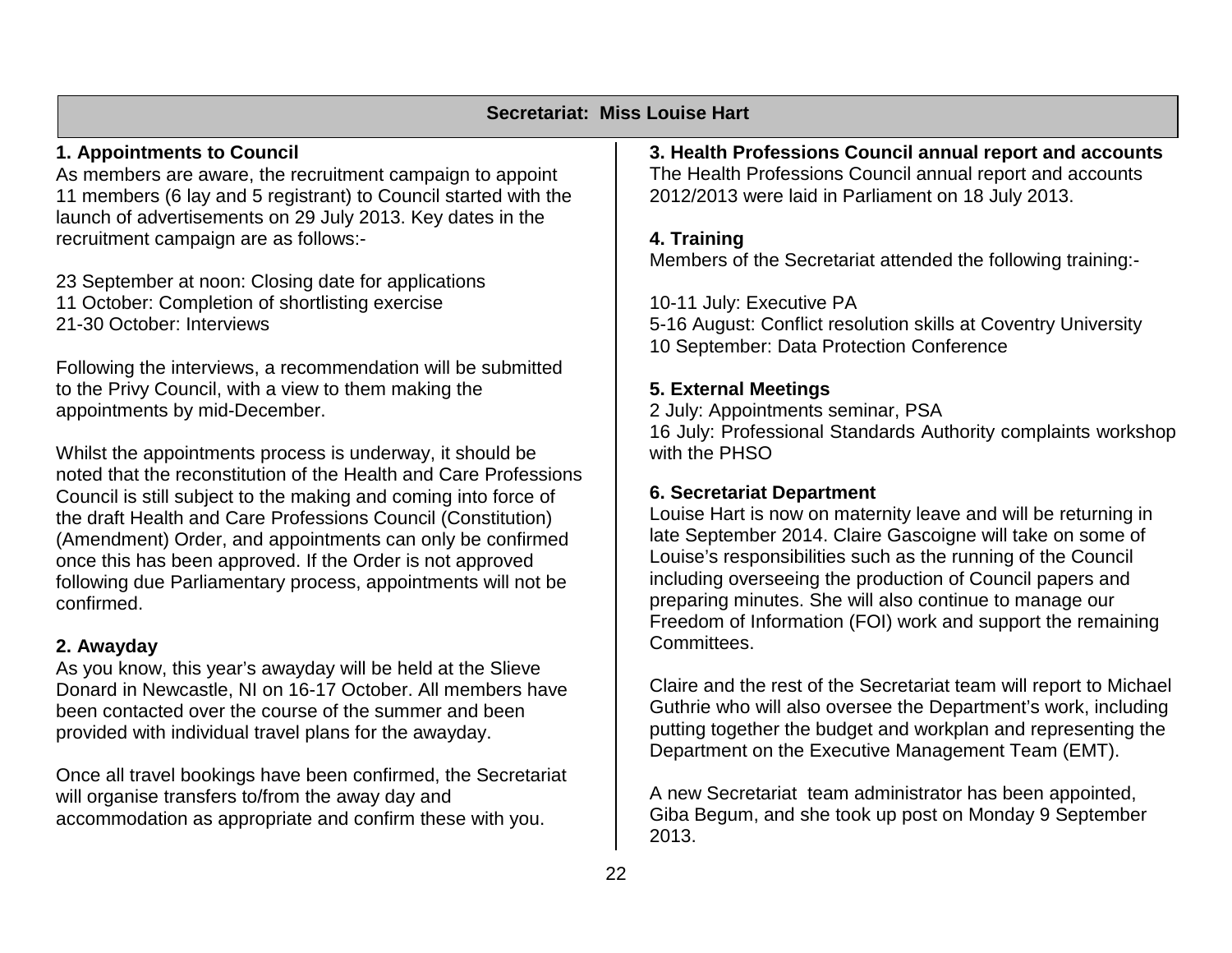# **Management Information Pack**

Marc Seale, Chief Executive & Registrar Figures for April to July 2013 to Council

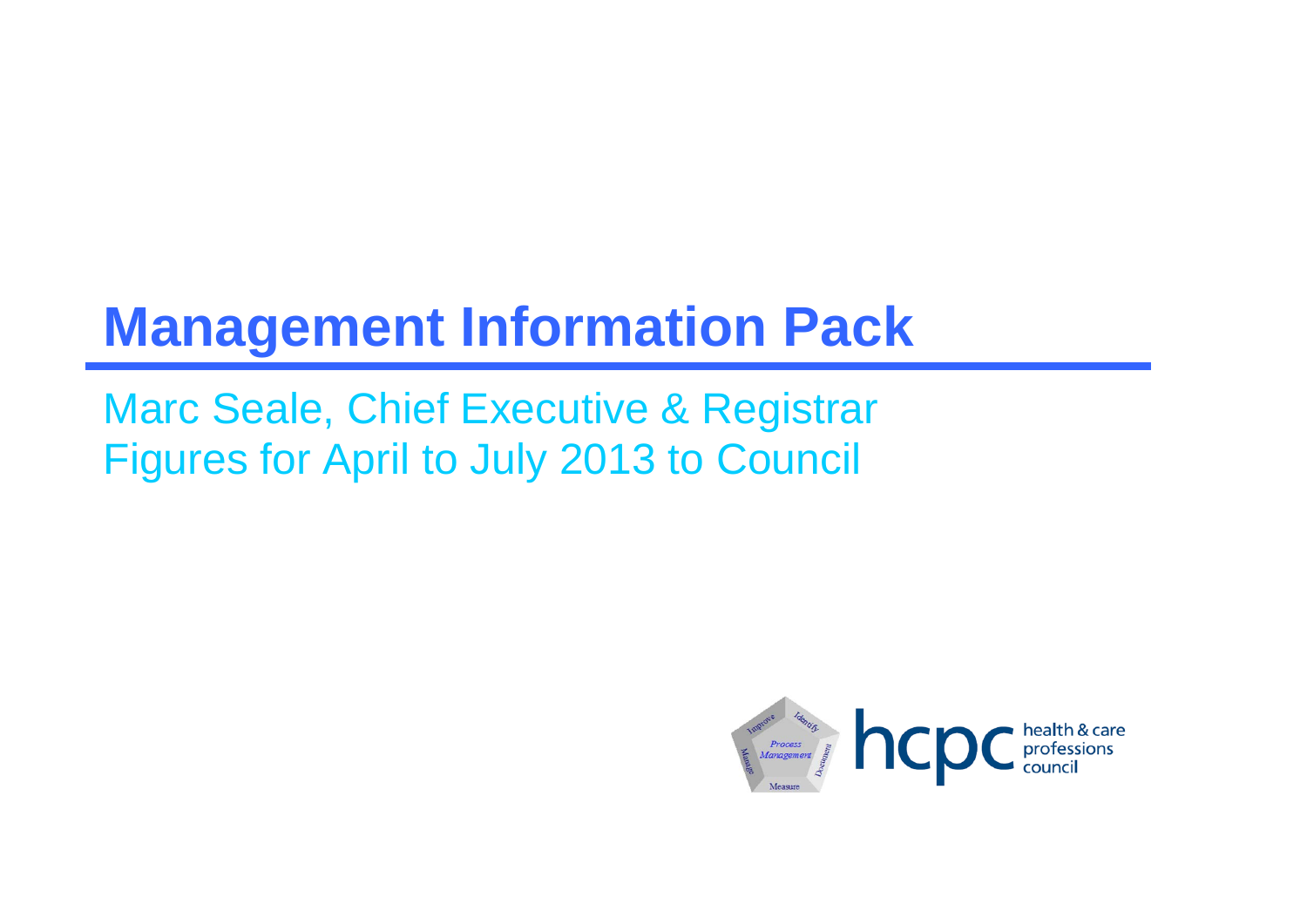### **Management Reporting Information to Council Figures for April to July 2013**

| <b>Education</b>                                         | Number of approved programmes, by profession                     | 2a               |
|----------------------------------------------------------|------------------------------------------------------------------|------------------|
|                                                          | Overview of approval visits                                      | 2 <sub>b</sub>   |
|                                                          | Reasons for visit                                                | 2c               |
|                                                          | Programme monitoring                                             | 2d               |
|                                                          | Major change submissions                                         | 2e               |
|                                                          | Complaints about approved programmes                             | 2f               |
| Feedback                                                 | Feedback                                                         | 3                |
| <b>Finance - to follow</b>                               | Consolidated Income and Expenditure                              | 4a               |
|                                                          | Consolidated Income budgeted & actual                            | 4b               |
|                                                          | Consolidated expenditure budgeted & actual                       | 4c               |
|                                                          | <b>Consolidated Department Monthly Variances</b>                 | 5                |
|                                                          | <b>Consolidated Balance Sheet</b>                                | 6                |
|                                                          | <b>Consolidated Cash Flow Actual and Forecast</b>                | 7                |
| <b>Human Resources</b>                                   | <b>HR</b> Information                                            | 8                |
| <b>Information &amp; IT</b>                              | IT Infrastructure                                                | $\boldsymbol{9}$ |
| <b>Office Services</b>                                   | Mail Volume                                                      | 10               |
| <b>Registration</b>                                      | HPC Number of Registrants by Profession                          | 11               |
| <b>Grandparenting Registrations</b>                      | Grandparent applications workflow process at end of each month   | 12               |
|                                                          | New Grandparent Applications Received                            | 13               |
|                                                          | <b>Grandparent Registrations</b>                                 | 14               |
| <b>International Registrations</b>                       | International applications workflow process at end of each month | 15               |
|                                                          | New International Applications Received                          | 16               |
|                                                          | <b>International Registrations</b>                               | 17               |
|                                                          | Temporary Registration under EU Directive 2005/36/EC             | 18               |
| <b>UK Registrations</b>                                  | UK applications workflow process at end of each month            | 19               |
|                                                          | New UK Applications Received                                     | 20               |
|                                                          | <b>Renewal Information</b>                                       | 21a              |
|                                                          | Renewal Information: on paper and online                         | 21 <sub>b</sub>  |
| <b>Grandparent, International &amp; UK Registrations</b> | <b>Application Types Received</b>                                | 22               |
|                                                          | New Registrants                                                  | 23               |
|                                                          | Registration Telephone Information                               | 24               |
| <b>Continuing Professional Development</b>               | <b>Continuing Professional Development process</b>               | 25               |
| <b>Supplementary prescribing</b>                         | Number of registrants with supplementary prescribing rights      | 26               |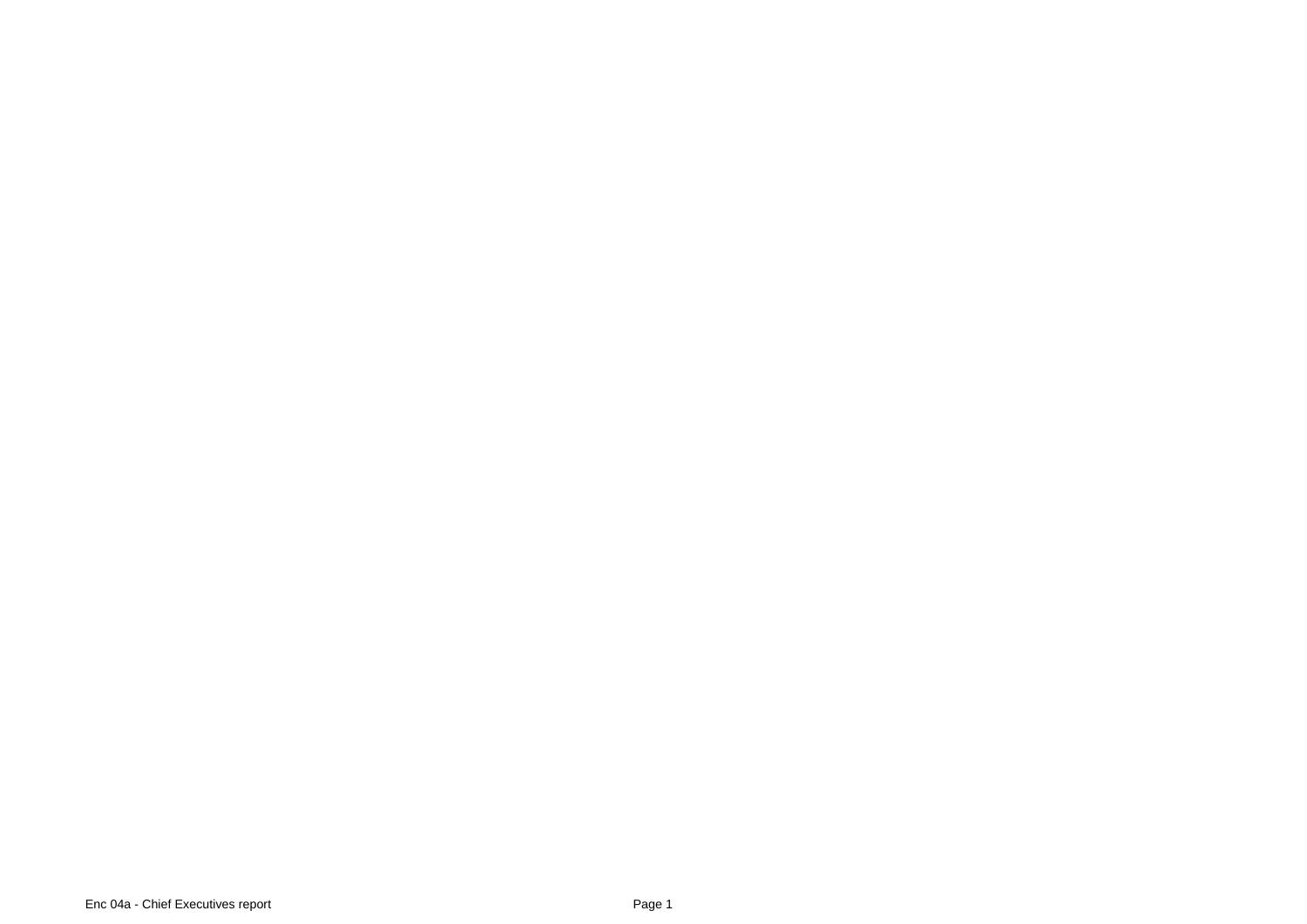| 1000                                      |                |    |    |    |     |                                                 |    |     |     |      |     |     |                                                                 |     |         |    |                                                                                                 |            |                                       |                           |
|-------------------------------------------|----------------|----|----|----|-----|-------------------------------------------------|----|-----|-----|------|-----|-----|-----------------------------------------------------------------|-----|---------|----|-------------------------------------------------------------------------------------------------|------------|---------------------------------------|---------------------------|
| 900                                       |                |    |    |    |     |                                                 |    |     |     |      |     |     |                                                                 |     |         |    |                                                                                                 |            |                                       |                           |
| 800                                       |                |    |    |    |     |                                                 |    |     |     |      |     |     |                                                                 |     |         |    |                                                                                                 |            |                                       |                           |
| 700                                       |                |    |    |    |     |                                                 |    |     |     |      |     |     |                                                                 |     |         |    |                                                                                                 |            | Total approved                        |                           |
| 600                                       | n.             |    |    |    |     |                                                 |    |     |     |      |     |     |                                                                 |     |         |    |                                                                                                 |            | programmes                            |                           |
| 500                                       |                |    |    |    |     |                                                 |    |     |     |      |     |     |                                                                 |     |         |    |                                                                                                 |            | -Total approved                       |                           |
|                                           |                |    |    |    |     |                                                 |    |     |     |      |     |     |                                                                 |     |         |    |                                                                                                 |            | education                             |                           |
| 400                                       |                |    |    |    |     |                                                 |    |     |     |      |     |     |                                                                 |     |         |    |                                                                                                 |            | providers                             |                           |
| 300                                       |                |    |    |    |     |                                                 |    |     |     |      |     |     |                                                                 |     |         |    |                                                                                                 |            |                                       |                           |
| 200                                       |                |    |    |    |     |                                                 |    |     |     |      |     |     |                                                                 |     |         |    |                                                                                                 |            |                                       |                           |
| 100                                       |                |    |    |    |     |                                                 |    |     |     |      |     |     |                                                                 |     |         |    |                                                                                                 |            |                                       |                           |
| $\mathbf 0$                               |                |    |    |    |     |                                                 |    |     |     |      |     |     |                                                                 |     |         |    |                                                                                                 |            |                                       |                           |
|                                           | 2012           |    |    |    |     |                                                 |    |     |     | 2013 |     |     |                                                                 |     |         |    | 2014                                                                                            | <b>FYE</b> | 2011/12 2012/13 2013/14<br><b>FYE</b> | <b>YTD</b>                |
| <b>Arts therapists</b>                    | 20             | 20 | 20 | 29 | 29  | 29                                              | 29 | 29  | 29  | 29   | 29  | 29  | 29                                                              | 29  | 29      | 29 | Apr May Jun Jul Aug Sep Oct Nov Dec Jan Feb Mar Apr May Jun Jul Aug Sep Oct Nov Dec Jan Feb Mar | 21         | 29                                    | 29                        |
| <b>Biomedical scientists</b>              | 48             | 51 | 52 | 51 | 51  | 55                                              | 55 | 54  | 54  | 52   | 60  | 60  | 58                                                              | 56  | 57      | 57 |                                                                                                 | 49         | 60                                    | 57                        |
| <b>Chiropodists/ Podiatrists</b>          | 20             | 20 | 20 | 20 | 20  | 20                                              | 20 | 19  | 19  | 19   | 18  | 18  | 17                                                              | 17  | 17      | 17 |                                                                                                 | 20         | 18                                    | 17                        |
| <b>Clinical scientists</b>                | -1             |    |    |    | -1  | 3                                               | 3  | 3   | 3   | 3    | 3   | 3   | 3                                                               | 3   | З       | 3  |                                                                                                 | -1         | 3                                     | 3                         |
| <b>Dietitians</b>                         | 33             | 33 | 33 | 33 | 33  | 33                                              | 32 | 32  | 32  | 32   | 32  | 32  | 32                                                              | 32  | 32      | 32 |                                                                                                 | 33         | 32                                    | 32                        |
| <b>Hearing aid dispensers</b>             | 13             | 13 | 14 | 14 | 17  | 17                                              | 16 | 16  | 16  | 15   | 15  | 15  | 15                                                              | 15  | 17      | 17 |                                                                                                 | 18         | 15                                    | 17                        |
| <b>Occupational therapists</b>            | 74             | 74 | 74 | 74 | 74  | 74                                              | 73 | 73  | 74  | 73   | 73  | 73  | 73                                                              | 77  | 78      | 75 |                                                                                                 | 74         | 73                                    | 75                        |
| <b>Operating Department Practitioners</b> | 32             | 31 | 33 | 33 | 33  | 33                                              | 33 | 33  | 33  | 33   | 35  | 35  | 35                                                              | 37  | 37      | 35 |                                                                                                 | 34         | 35                                    | 35                        |
| <b>Orthoptists</b>                        | 3              | 3  | 3  | 3  | 3   | 3                                               | 3  | 3   | 3   | 3    | 3   | 3   | 3                                                               | 3   | 3       | 3  |                                                                                                 | 3          | 3                                     | $\ensuremath{\mathsf{3}}$ |
| Paramedics                                | 50             | 48 | 49 | 47 | 48  | 48                                              | 48 | 48  | 48  | 48   | 48  | 50  | 50                                                              | 49  | 50      | 50 |                                                                                                 | 50         | 50                                    | 50                        |
| <b>Physiotherapists</b>                   | 65             | 65 | 65 | 65 | 65  | 64                                              | 63 | 63  | 64  | 64   | 65  | 65  | 65                                                              | 66  | 67      | 68 |                                                                                                 | 67         | 65                                    | 68                        |
| <b>Practitioner psychologists</b>         | 95             | 94 | 94 | 94 | 94  | 93                                              | 93 | 93  | 93  | 93   | 91  | 91  | 91                                                              | 93  | 93      | 93 |                                                                                                 | 95         | 91                                    | 93                        |
| <b>Prosthotists/Orthotists</b>            | 3              | 3  | 3  | 3  | 3   | 3                                               | 3  | 3   | 3   | 3    | 3   | 3   | 3                                                               | 3   | 3       | 3  |                                                                                                 | 3          | 3                                     | 3                         |
| Radiographers                             | 55             | 54 | 54 | 54 | 54  | 54                                              | 54 | 54  | 53  | 53   | 53  | 53  | 53                                                              | 53  | 53      | 53 |                                                                                                 | 56         | 53                                    | 53                        |
| Social workers in England                 |                |    |    |    | 271 | 267 265                                         |    | 264 | 259 | 248  | 237 | 231 | 212                                                             | 209 | 216 214 |    |                                                                                                 |            | 231                                   | 214                       |
| Speech and language therapists            | 32             | 31 | 31 | 31 | 31  | 31                                              | 31 | 31  | 31  | 31   | 31  | 31  | 31                                                              | 32  | 32      | 32 |                                                                                                 | 32         | 31                                    | 32                        |
| Local anaesthesia                         | $\overline{2}$ | 2  |    |    |     | 4                                               | 4  |     |     | Δ    | 4   | 4   | 4                                                               |     | 4       | 4  |                                                                                                 |            |                                       | 4                         |
| <b>Prescription only medicine</b>         | 9              | a  | 9  | 9  | 9   | 9                                               | 9  | 9   | 9   | 9    | 9   | 9   | 9                                                               | 9   | 9       | 9  |                                                                                                 |            | 9                                     | 9                         |
| <b>Supplementary prescribing</b>          | 77             | 77 | 77 | 77 | 77  | 77                                              | 76 | 76  | 76  | 78   | 76  | 77  | 77                                                              | 76  | 76      | 76 |                                                                                                 | 77         | 77                                    | 76                        |
| <b>Independent prescribing</b>            |                |    |    |    |     |                                                 |    |     |     |      |     |     |                                                                 |     |         |    |                                                                                                 |            |                                       |                           |
| Approved mental health professionals      |                |    |    |    | 31  | 27                                              | 27 | 29  | 28  | 27   | 27  | 27  | 27                                                              | 27  | 27      | 27 |                                                                                                 |            | 27                                    | 27                        |
| <b>Total approved programmes</b>          |                |    |    |    |     | 632 629 636 642 948 944 937 936 931 917 912 909 |    |     |     |      |     |     | 887 890 903 897                                                 |     |         |    |                                                                                                 | 644        | 909                                   | 897                       |
| <b>Total approved education providers</b> |                |    |    |    |     |                                                 |    |     |     |      |     |     | 128 127 128 129 151 151 152 151 151 151 149 150 149 149 150 149 |     |         |    |                                                                                                 | 128        | 150                                   | 149                       |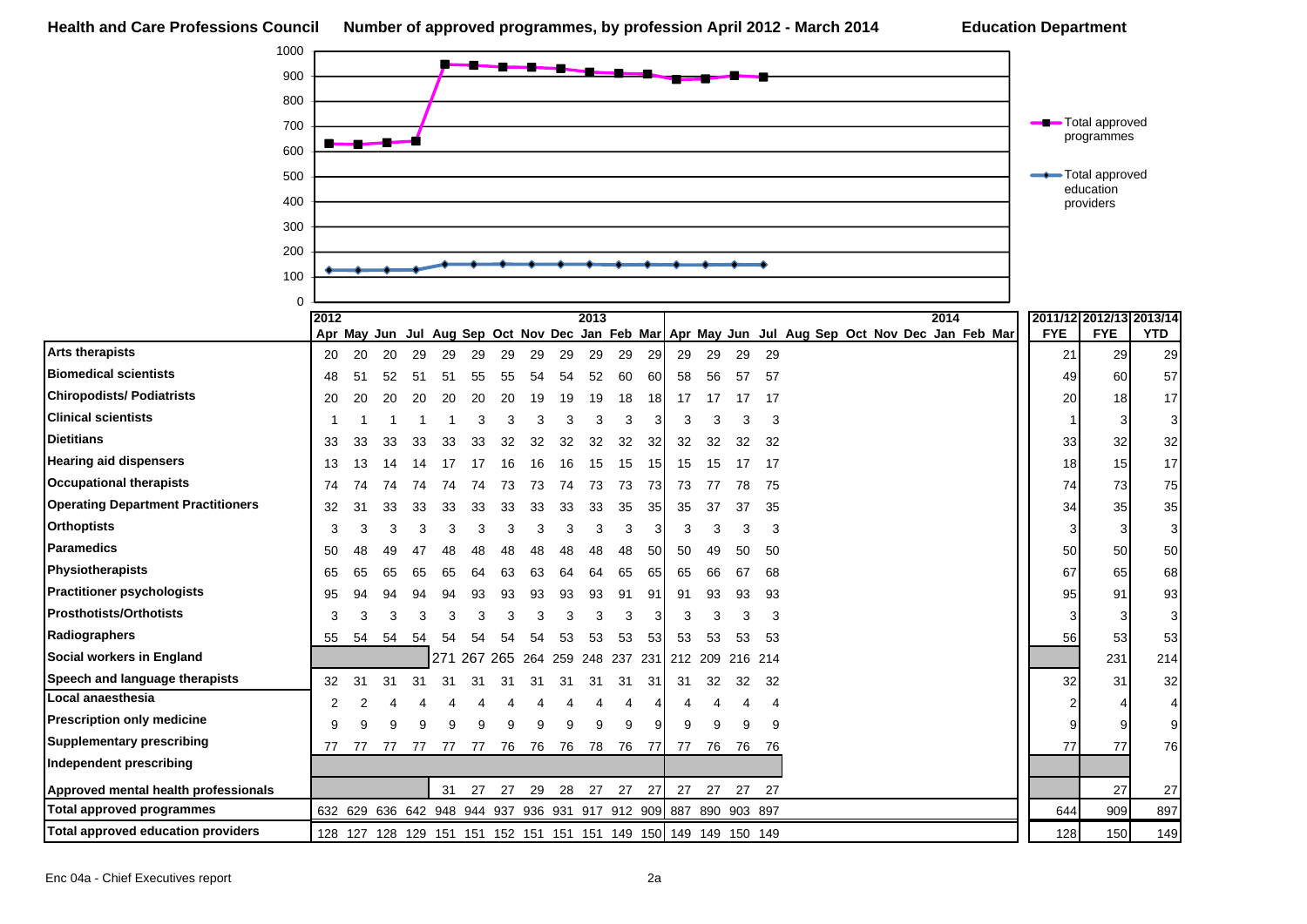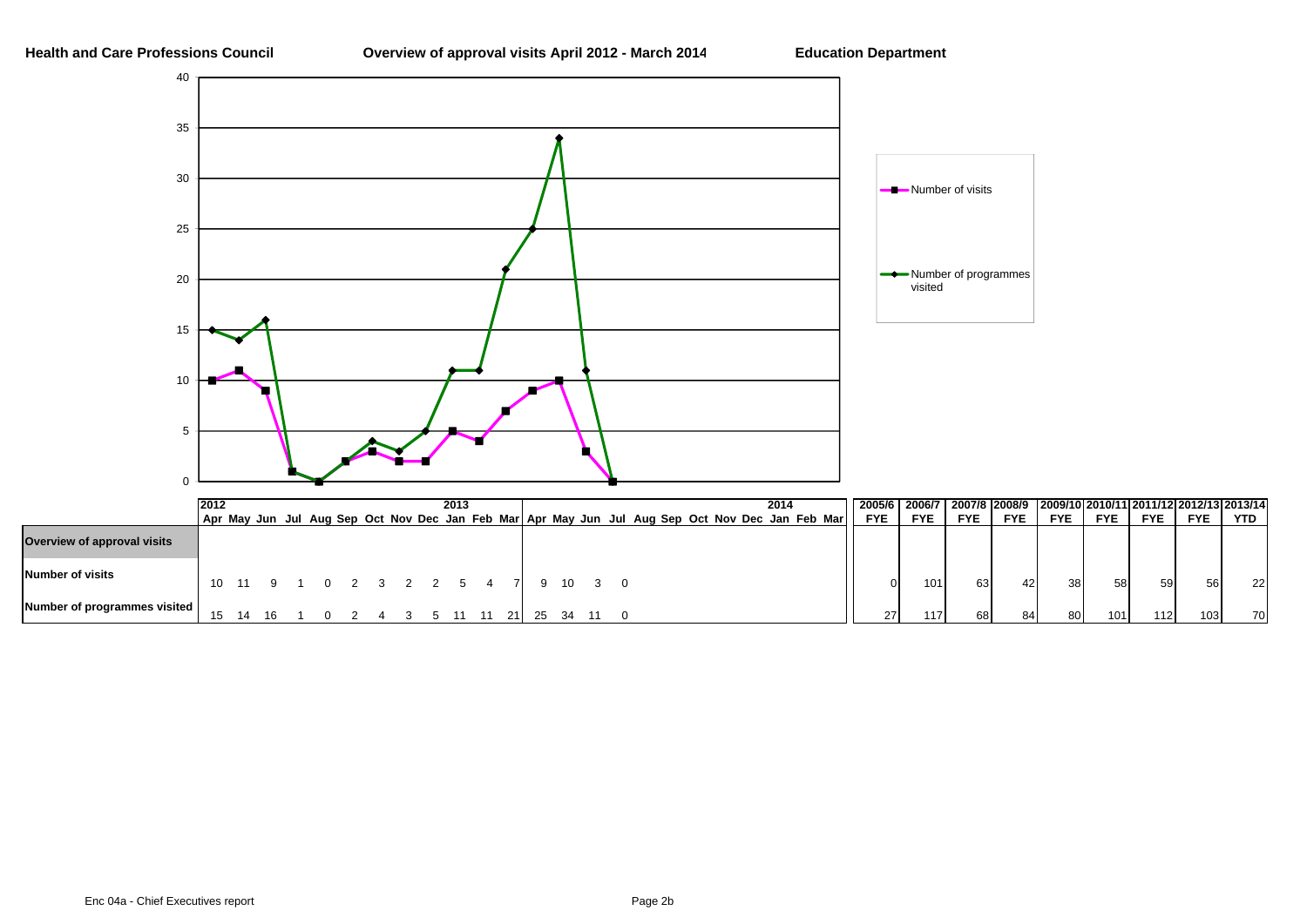#### **Health and Care Professions Council**



|                                                       | 2012        |               |    |  |   |   |          | 2013     |            |          |         |                |             |  |  | 2014 |                                                                                                 | 2005/6     | 2006/7          |            | 2007/8 2008/9 |            |            |            |            | 2009/10 2010/11 2011/12 2012/13 2013/14 |
|-------------------------------------------------------|-------------|---------------|----|--|---|---|----------|----------|------------|----------|---------|----------------|-------------|--|--|------|-------------------------------------------------------------------------------------------------|------------|-----------------|------------|---------------|------------|------------|------------|------------|-----------------------------------------|
|                                                       |             |               |    |  |   |   |          |          |            |          |         |                |             |  |  |      | Apr May Jun Jul Aug Sep Oct Nov Dec Jan Feb Mar Apr May Jun Jul Aug Sep Oct Nov Dec Jan Feb Mar | <b>FYE</b> | <b>FYE</b>      | <b>FYE</b> | <b>FYE</b>    | <b>FYE</b> | <b>FYE</b> | <b>FYE</b> | <b>FYE</b> | YTD                                     |
| Reason for programme visited                          |             |               |    |  |   |   |          |          |            |          |         |                |             |  |  |      |                                                                                                 |            |                 |            |               |            |            |            |            |                                         |
| New programme (pre-registration)                      |             | $\mathcal{R}$ |    |  | 2 |   | 2 1 7 2  |          |            | 3        |         | $0 \quad 0$    |             |  |  |      |                                                                                                 |            | 18 <sup>1</sup> | 32         | 21            | 25         | 29         | 17         | 30         |                                         |
| New programme (post-registration)                     |             |               |    |  |   |   | $\Omega$ |          | $\Omega$   | $\Omega$ |         |                |             |  |  |      |                                                                                                 |            | 29              |            |               |            |            |            |            |                                         |
| Result of a new profession joining the HCPC register* | 11          | 10            |    |  |   |   | $\Omega$ | $\Omega$ | 8<br>12    |          | 22 21   | 8 <sup>1</sup> |             |  |  |      |                                                                                                 |            | 16              |            |               |            | 31         | 32         | 51         | 51                                      |
| Result of a major change to an existing programme     |             |               |    |  |   |   | 4        |          |            | $\Omega$ | 8       |                | $3 \quad 0$ |  |  |      |                                                                                                 |            | 32              | 26         | 53            | 42         | 37         | 57         | 21         | 11                                      |
| Result of annual monitoring to an existing programme  | $\mathbf 0$ | $\Omega$      |    |  |   |   |          |          | $\Omega$   | $\Omega$ |         | $\Omega$       | $\Omega$    |  |  |      |                                                                                                 |            |                 |            |               |            |            |            |            |                                         |
| Other                                                 |             |               |    |  |   |   |          |          |            |          |         |                |             |  |  |      |                                                                                                 |            | 21              |            |               |            |            |            |            |                                         |
| <b>Total</b>                                          | 15          | -14           | 16 |  | 4 | 3 | 5 11     |          | 21 l<br>11 | 25       | 34 11 0 |                |             |  |  |      |                                                                                                 | 27         | 117             | 68         | 84            | 80         | 101        | 110        | 103        | 70                                      |

**\* - Practitioner psychologists July 2009 - July 2012**

 **- Hearing Aid Dispensers April 2010 - July 2012**

 **- Social workers in England August 2012 - July 2015**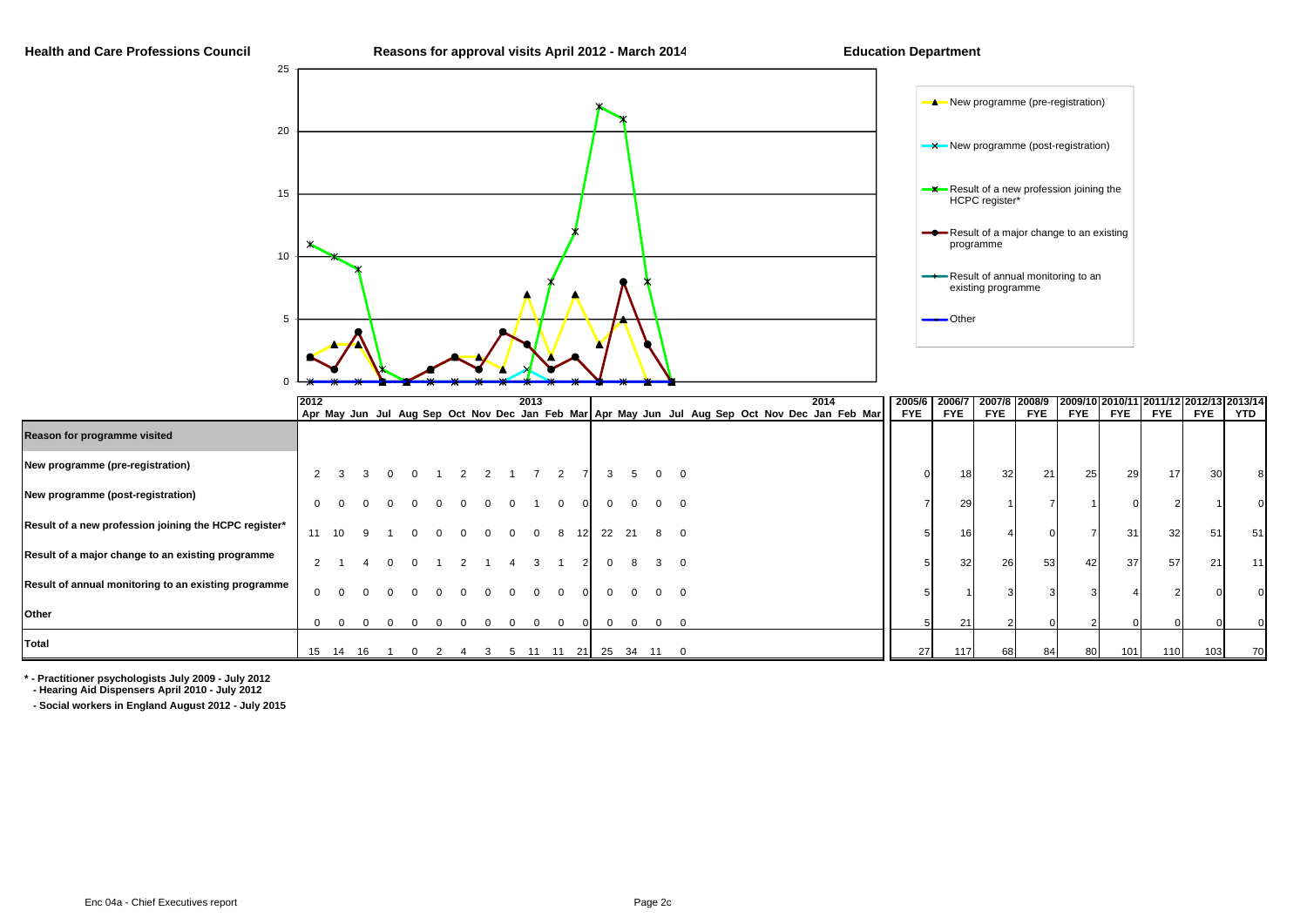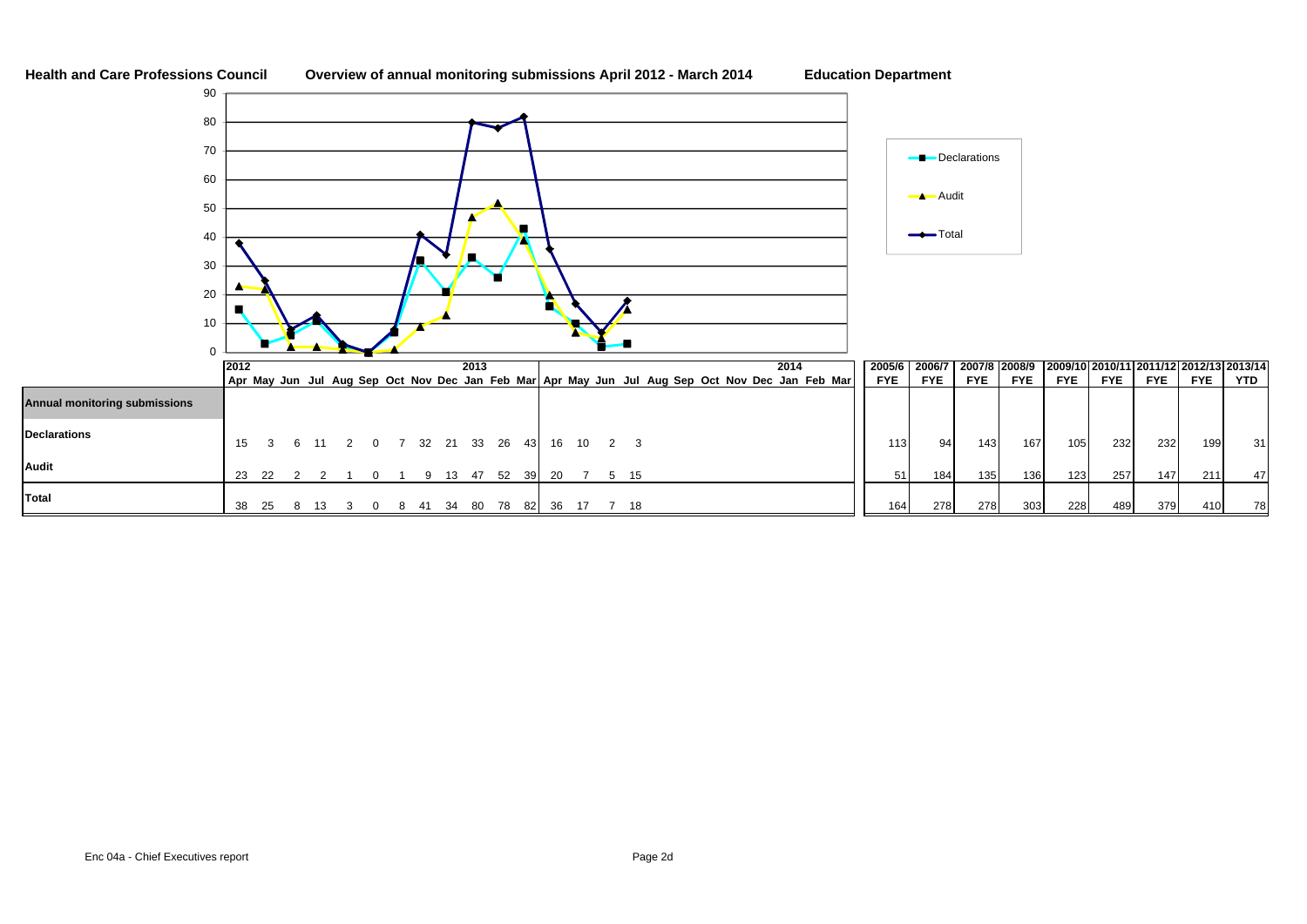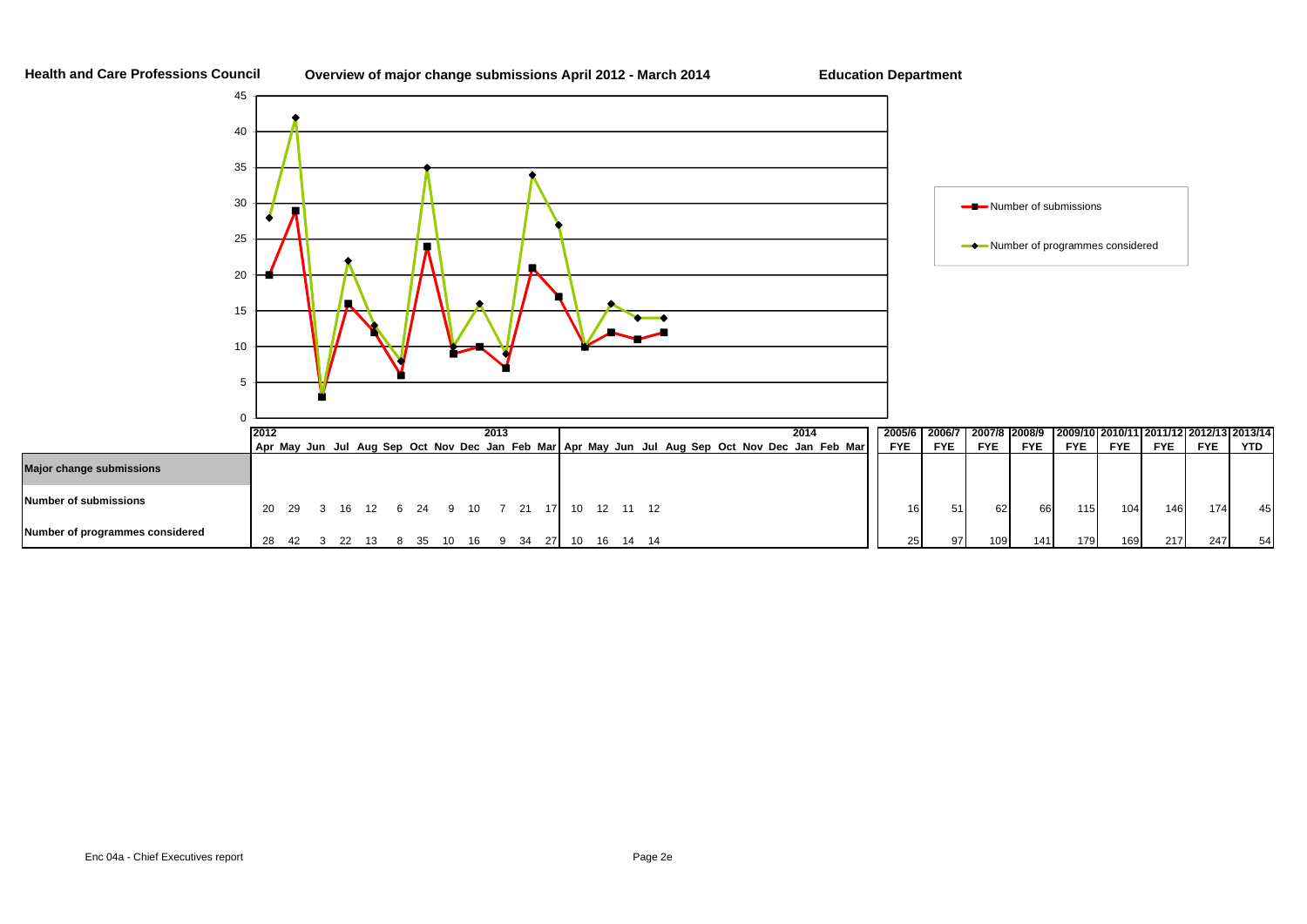

**Health and Care Professions Council Complaints about approved programmes April 2012 - March 2014 Education Department**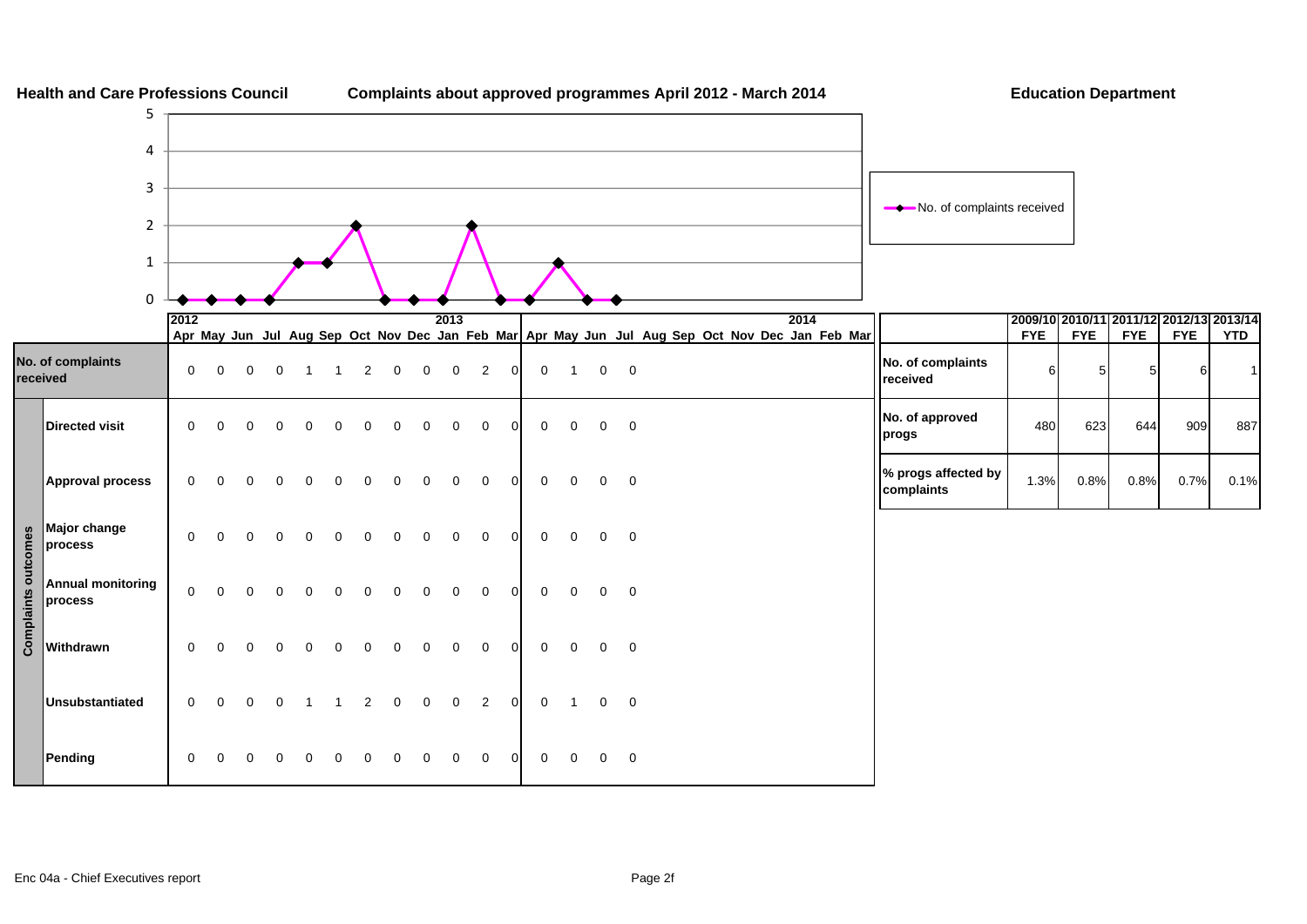

13/14<br>YTD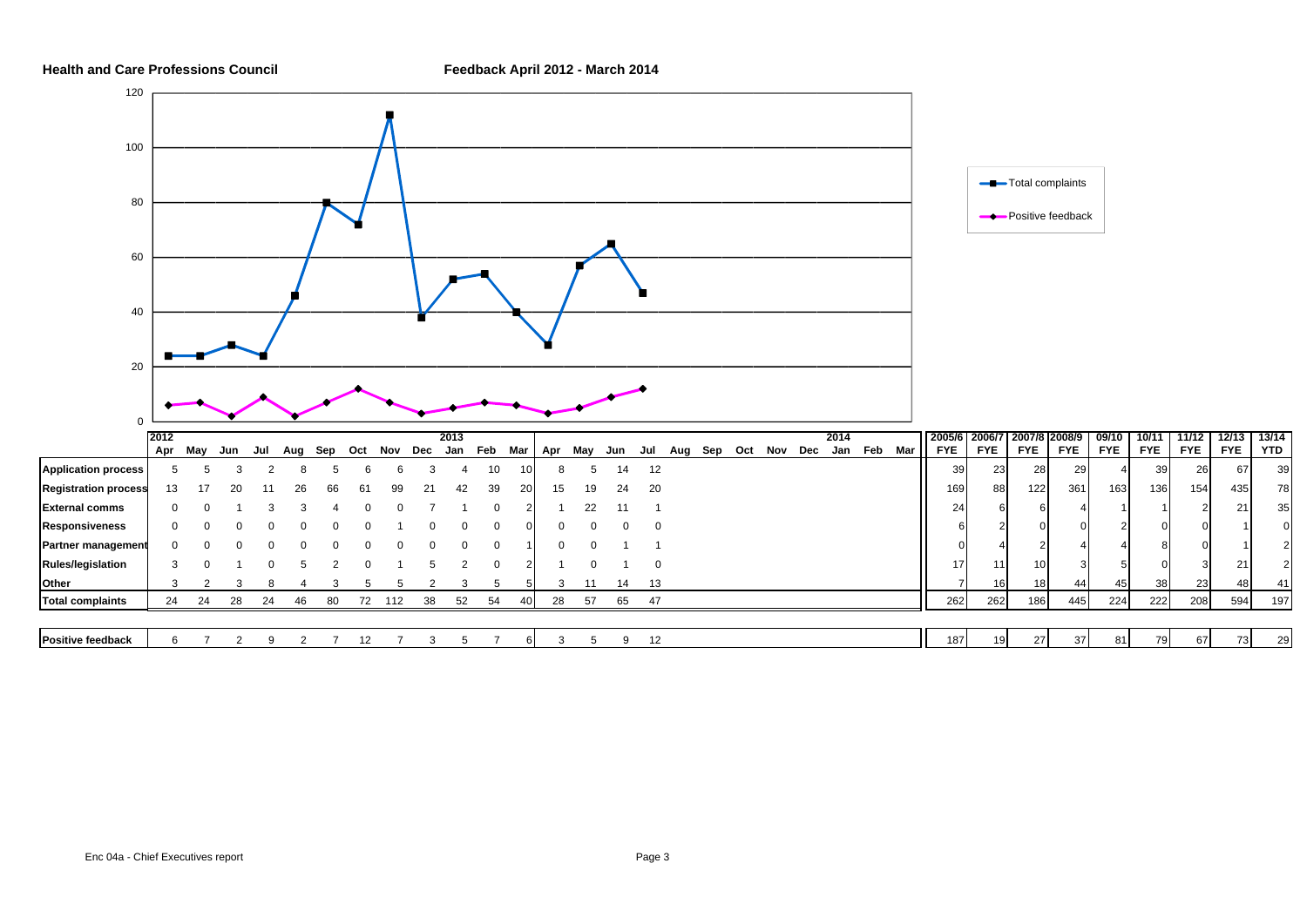**Health and Care Professions Council**

**Income and Expenditure** *Alleensing metals are and Expenditure Finance Department* 

|                                     | 2013  |             |                   |       |      |      |      |      |      | 2014 |      |      | <b>Total to</b> | <b>Budget</b> |                | <b>Annual</b> |
|-------------------------------------|-------|-------------|-------------------|-------|------|------|------|------|------|------|------|------|-----------------|---------------|----------------|---------------|
|                                     | April | May         | Jun               | Jul   | Aug  | Sep  | Oct  | Nov  | Dec  | Jan  | Feb  | Mar  | <b>YTD</b>      | <b>YTD</b>    | Variance       | <b>Budget</b> |
|                                     | £000  | £000        | £000              | £000  | £000 | £000 | £000 | £000 | £000 | £000 | £000 | £000 | £000            | £000          | £000           | £000          |
| <b>INCOME</b>                       |       |             |                   |       |      |      |      |      |      |      |      |      |                 |               |                |               |
|                                     |       |             |                   |       |      |      |      |      |      |      |      |      |                 |               |                |               |
| <b>Registration Income</b>          | 2,040 |             | 1,978 2,029 2,136 |       |      |      |      |      |      |      |      |      | 8,183           | 8,210         | (27)           | 24,708        |
| Cheque/credit card write off        | (0)   | $\mathbf 0$ | 2                 | 0     |      |      |      |      |      |      |      |      |                 |               | 2              |               |
|                                     |       |             |                   |       |      |      |      |      |      |      |      |      |                 |               |                |               |
| <b>TOTAL INCOME</b>                 | 2,040 |             | 1,978 2,031       | 2,136 |      |      |      |      |      |      |      |      | 8,185           | 8,210         | (25)           | 24,708        |
|                                     |       |             |                   |       |      |      |      |      |      |      |      |      |                 |               |                |               |
| <b>EXPENDITURE</b>                  |       |             |                   |       |      |      |      |      |      |      |      |      |                 |               |                |               |
| Chair                               | 4     | 6           | 9                 | 6     |      |      |      |      |      |      |      |      | 25              | 25            | (0)            | 79            |
| <b>Chief Executive</b>              | 9     | 62          | 25                | 40    |      |      |      |      |      |      |      |      | 136             | 126           | (10)           | 377           |
| <b>Council &amp; Committees</b>     | 6     | 13          | 13                | 36    |      |      |      |      |      |      |      |      | 67              | 64            | (2)            | 252           |
| Communications                      | 63    | 103         | 96                | 152   |      |      |      |      |      |      |      |      | 415             | 386           | (29)           | 1,145         |
| Depreciation                        | 56    | 56          | 56                | 58    |      |      |      |      |      |      |      |      | 226             | 228           | 2              | 885           |
| Education                           | 91    | 99          | 58                | 64    |      |      |      |      |      |      |      |      | 313             | 367           | 54             | 1,069         |
| <b>Facilities Manangement</b>       | 117   | 164         | 118               | 96    |      |      |      |      |      |      |      |      | 495             | 484           | (11)           | 1,453         |
| Finance                             | 51    | 65          | 58                | 67    |      |      |      |      |      |      |      |      | 241             | 244           | $\overline{c}$ | 712           |
| <b>Fitness to Practise</b>          | 816   | 888         | 862               | 1,058 |      |      |      |      |      |      |      |      | 3,624           | 4,228         | 603            | 12,268        |
| Human Resources & Partners          | 71    | 42          | 76                | 88    |      |      |      |      |      |      |      |      | 276             | 335           | 59             | 940           |
| <b>IT Department</b>                | 94    | 117         | 103               | 143   |      |      |      |      |      |      |      |      | 457             | 465           | 9              | 1,418         |
| Major Projects                      | 8     | 38          | (3)               | 28    |      |      |      |      |      |      |      |      | 71              | 92            | 21             | 421           |
| <b>Operations Office</b>            | 53    | 40          | 45                | 49    |      |      |      |      |      |      |      |      | 188             | 253           | 65             | 686           |
| Policy                              | 17    | 35          | 38                | 39    |      |      |      |      |      |      |      |      | 129             | 125           | (3)            | 398           |
| Registration                        | 174   | 163         | 206               | 228   |      |      |      |      |      |      |      |      | 772             | 735           | (37)           | 2,461         |
| Secretariat                         | 20    | 25          | 23                | 22    |      |      |      |      |      |      |      |      | 90              | 94            | 5              | 286           |
| <b>TOTAL EXPENDITURE</b>            |       |             |                   |       |      |      |      |      |      |      |      |      |                 | 8,252         | 727            |               |
|                                     | 1,650 |             | 1,916 1,783 2,175 |       |      |      |      |      |      |      |      |      | 7,525           |               |                | 24,849        |
| <b>OPERATING SURPLUS/(DEFICIT)</b>  | 390   | 62          | 248               | (39)  |      |      |      |      |      |      |      |      | 660             | (42)          | (702)          | (141)         |
|                                     |       |             |                   |       |      |      |      |      |      |      |      |      |                 |               |                |               |
| Payroll costs for secondment to DOH | 3     | 3           | $\mathbf 0$       | (12)  |      |      |      |      |      |      |      |      | (6)             |               | 6              |               |
| Investment Income                   | 33    | 3           | 18                | 48    |      |      |      |      |      |      |      |      | 101             |               | (101)          |               |
|                                     |       |             |                   |       |      |      |      |      |      |      |      |      |                 |               |                |               |
| <b>TOTAL SURPLUS/(DEFICIT)</b>      | 419   | 62          | 266               | (4)   |      |      |      |      |      |      |      |      | 768             | (42)          | (810)          | (141)         |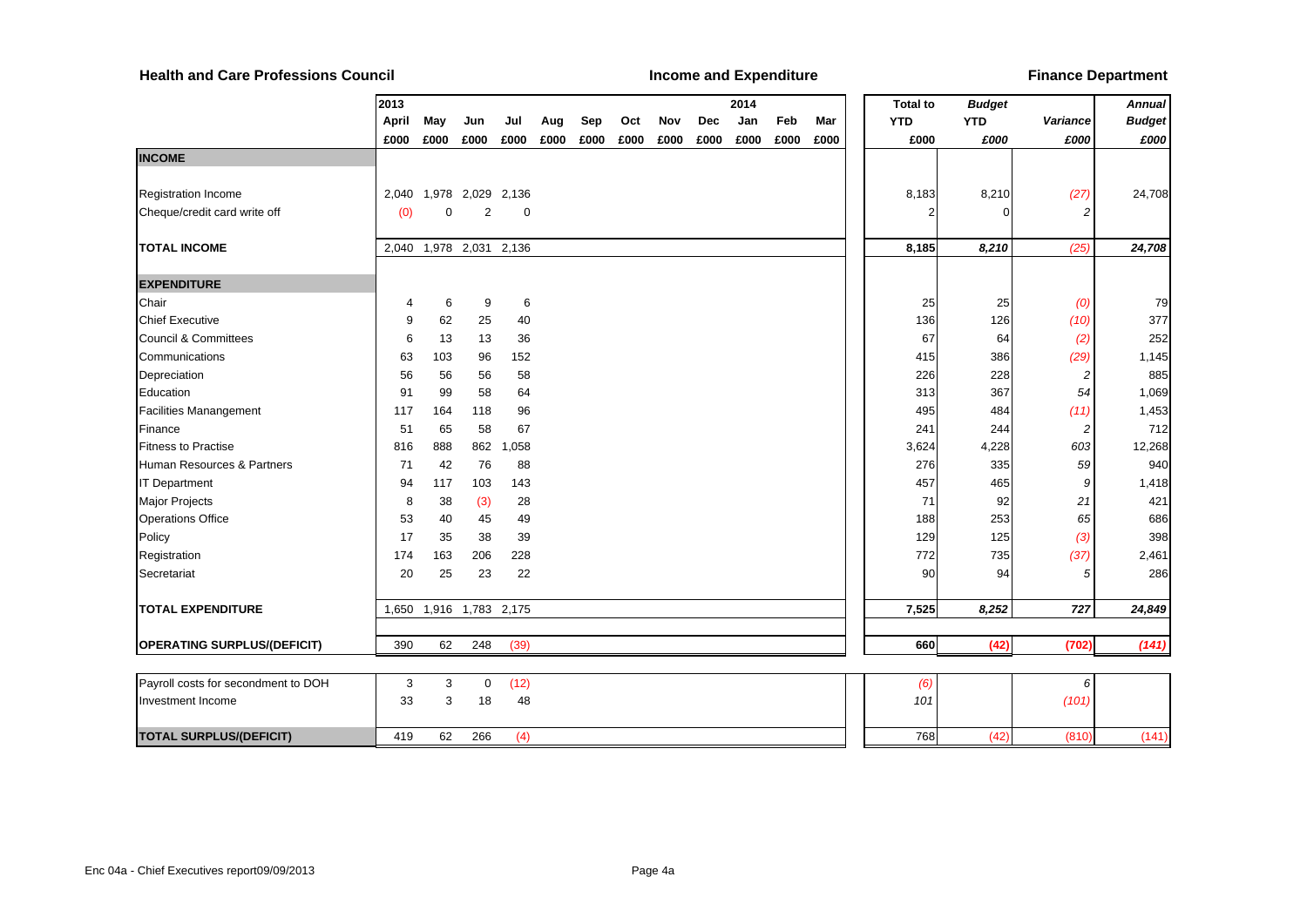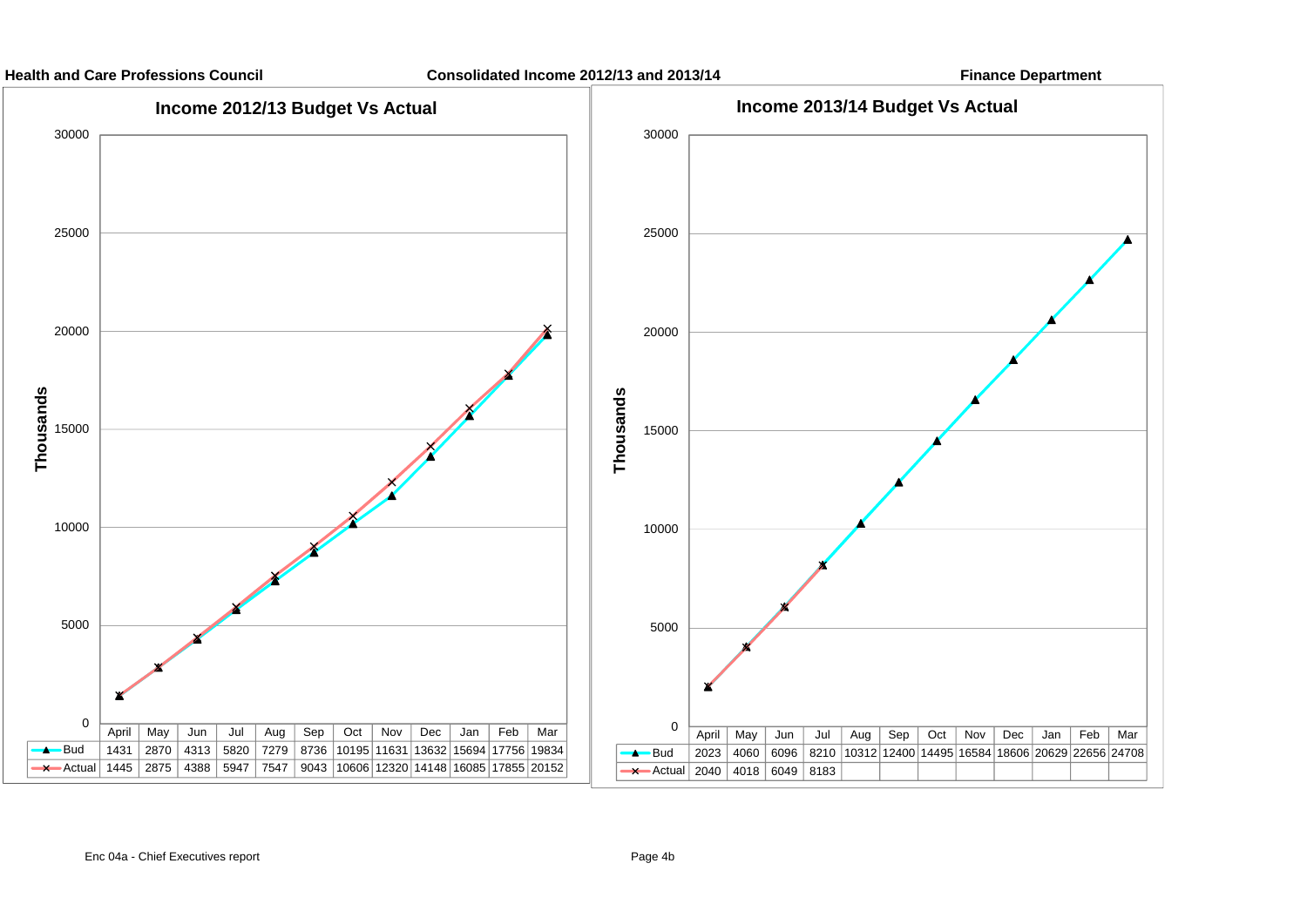**Consolidated Expenditure 2013/13 and 2013/14 Finance Department**

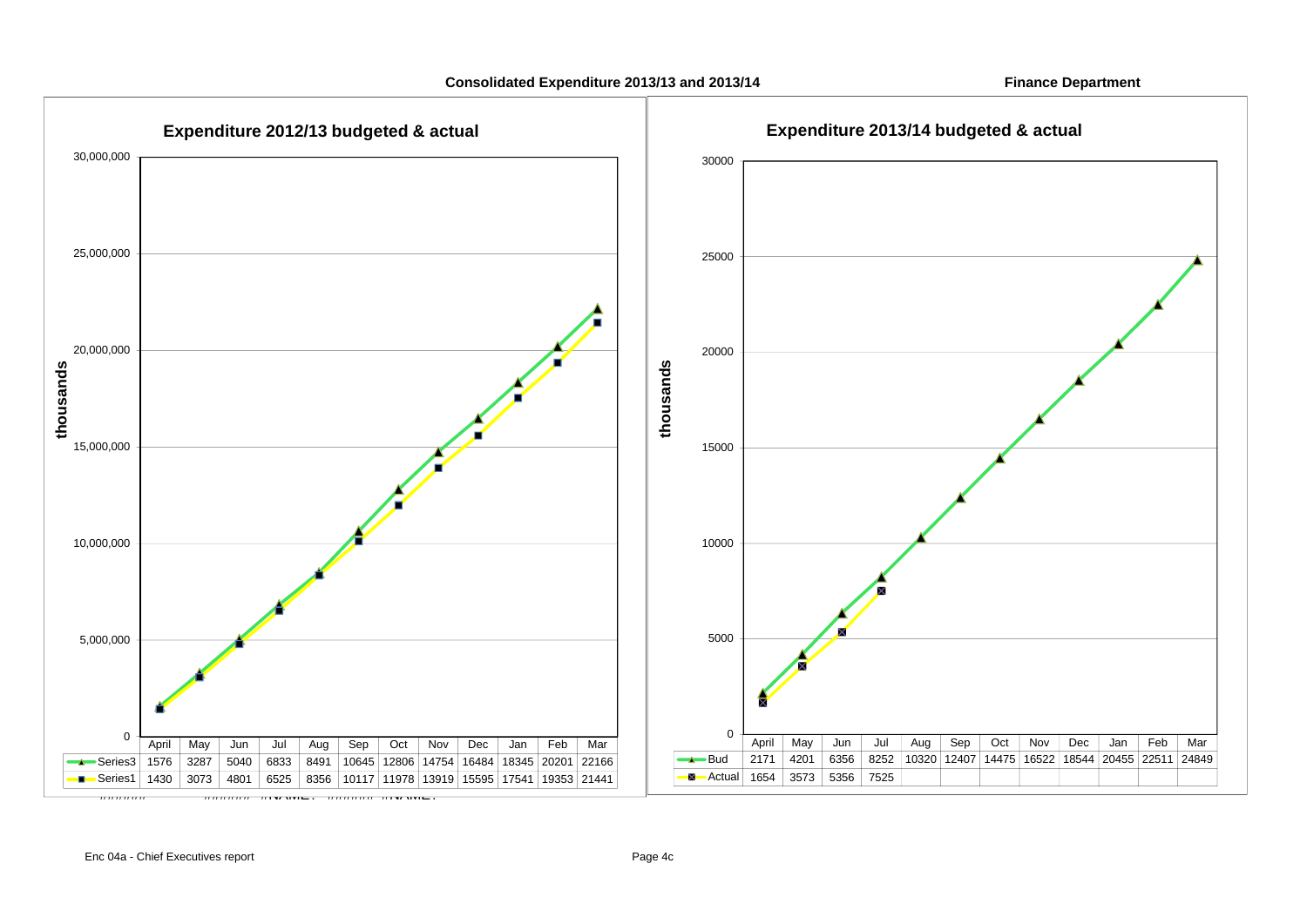|                                 | 2013           |                |       |       |      |      |      |      |      | 2014 |      |      | <b>Total to</b> | <b>Budget</b> | <b>Total</b>       |
|---------------------------------|----------------|----------------|-------|-------|------|------|------|------|------|------|------|------|-----------------|---------------|--------------------|
|                                 |                |                |       |       |      |      |      |      |      |      |      | Mar  |                 |               | <b>Expenditure</b> |
|                                 | £000           | £000           | £000  | £000  | £000 | £000 | £000 | £000 | £000 | £000 | £000 | £000 | £000            | £000          | £000               |
| <b>EXPENDITURE</b>              |                |                |       |       |      |      |      |      |      |      |      |      |                 |               |                    |
| Chair                           | $\overline{c}$ | (0)            | (2)   | (0)   |      |      |      |      |      |      |      |      | (0)             | 25            | 25                 |
| <b>Chief Executive</b>          | 23             | (31)           | 6     | (7)   |      |      |      |      |      |      |      |      | (10)            | 126           | 136                |
| <b>Council &amp; Committees</b> | 4              | 4              | 9     | (19)  |      |      |      |      |      |      |      |      | (2)             | 64            | 67                 |
| Communications                  | 3              | 35             | (6)   | (61)  |      |      |      |      |      |      |      |      | (29)            | 386           | 415                |
| Depreciation                    | 18             | (16)           | 2     | (1)   |      |      |      |      |      |      |      |      | $\overline{2}$  | 228           | 226                |
| Education                       | 10             | $\overline{c}$ | 27    | 15    |      |      |      |      |      |      |      |      | 54              | 367           | 313                |
| <b>Facilities Manangement</b>   | 4              | (43)           | 3     | 25    |      |      |      |      |      |      |      |      | (11)            | 484           | 495                |
| Finance                         | $\overline{7}$ | (3)            | 7     | (9)   |      |      |      |      |      |      |      |      | $\overline{2}$  | 244           | 241                |
| <b>Fitness to Practise</b>      | 369            | 83             | 241   | (91)  |      |      |      |      |      |      |      |      | 603             | 4,228         | 3,624              |
| Human Resources & Partners      | 37             | 37             | 12    | (26)  |      |      |      |      |      |      |      |      | 59              | 335           | 276                |
| <b>IT Department</b>            | 18             | (6)            | 29    | (32)  |      |      |      |      |      |      |      |      | 9               | 465           | 457                |
| Major Projects                  | 9              | (9)            | 30    | (9)   |      |      |      |      |      |      |      |      | 21              | 92            | 71                 |
| <b>Operations Office</b>        | 13             | 21             | 8     | 23    |      |      |      |      |      |      |      |      | 65              | 253           | 188                |
| Policy                          | 8              | $\overline{7}$ | (5)   | (13)  |      |      |      |      |      |      |      |      | (3)             | 125           | 129                |
| Registration                    | (6)            | $\overline{c}$ | (1)   | (32)  |      |      |      |      |      |      |      |      | (37)            | 735           | 772                |
| Secretariat                     | $\overline{2}$ | (1)            | 3     | -1    |      |      |      |      |      |      |      |      | 5               | 94            | 90                 |
|                                 |                |                |       |       |      |      |      |      |      |      |      |      |                 |               |                    |
| <b>TOTAL BUDGET VARIANCE</b>    | 521            | 81             | 363   | (237) |      |      |      |      |      |      |      |      | 727             | 8,252         | 7,525              |
|                                 |                |                |       |       |      |      |      |      |      |      |      |      |                 |               |                    |
| <b>TOTAL MONTHLY BUDGET</b>     | 2,171          | 1,997          | 2,146 | 1,939 |      |      |      |      |      |      |      |      |                 |               | 8,252              |
|                                 |                |                |       |       |      |      |      |      |      |      |      |      |                 |               |                    |
| <b>TOTAL EXPENDITURE</b>        | 1,650          | 1,916          | 1,783 | 2,175 |      |      |      |      |      |      |      |      |                 |               | 7,525              |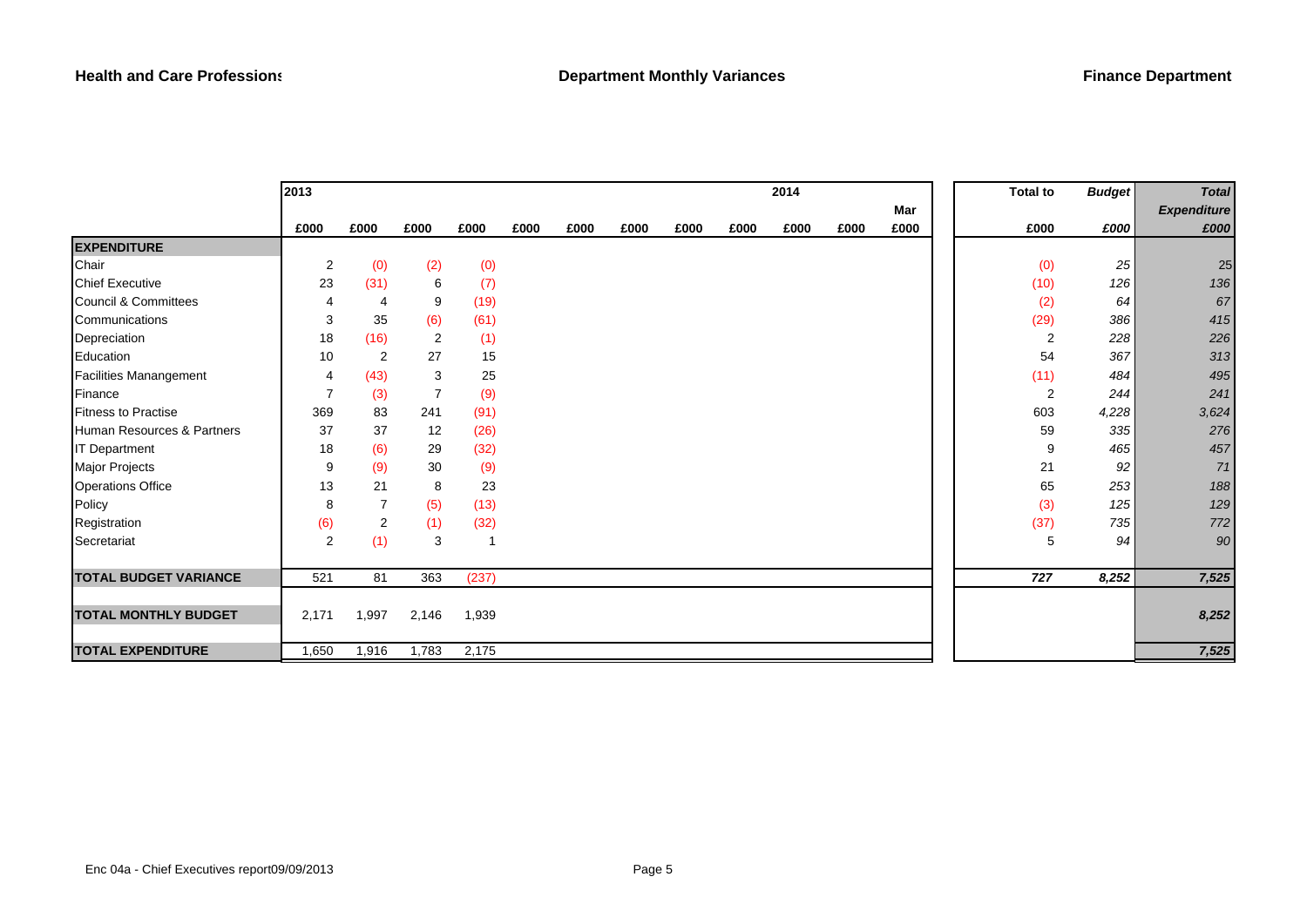|                                     | 2013         |           |           |           |      |      |      |            |            | 2014 |      |      |
|-------------------------------------|--------------|-----------|-----------|-----------|------|------|------|------------|------------|------|------|------|
|                                     | <b>April</b> | May       | Jun       | Jul       | Aug  | Sep  | Oct  | <b>Nov</b> | <b>Dec</b> | Jan  | Feb  |      |
|                                     | £000         | £000      | £000      | £000      | £000 | £000 | £000 | £000       | £000       | £000 | £000 | £000 |
| <b>Non-current Assets</b>           |              |           |           |           |      |      |      |            |            |      |      |      |
| Property, Plant and Machinery       | 1,185        | 1,164     | 1,165     | 1,218     |      |      |      |            |            |      |      |      |
|                                     |              |           |           |           |      |      |      |            |            |      |      |      |
| Intangible assets                   | 4,133        | 4,124     | 4,165     | 4,222     |      |      |      |            |            |      |      |      |
| <b>TOTAL FIXED ASSETS</b>           | 5,318        | 5,288     | 5,330     | 5,440     |      |      |      |            |            |      |      |      |
| <b>CURRENT ASSETS</b>               |              |           |           |           |      |      |      |            |            |      |      |      |
| Other current assets                | 843          | 759       | 691       | 626       |      |      |      |            |            |      |      |      |
| Bank & Cash                         | 13,735       | 12,696    | 12,750    | 11,773    |      |      |      |            |            |      |      |      |
|                                     |              |           |           |           |      |      |      |            |            |      |      |      |
|                                     | 14,578       | 13,455    | 13,441    | 12,399    |      |      |      |            |            |      |      |      |
| <b>CURRENT LIABILITIES</b>          |              |           |           |           |      |      |      |            |            |      |      |      |
| Trade and other payables            | (933)        | (726)     | (702)     | (753)     |      |      |      |            |            |      |      |      |
| <b>Other Liabilites</b>             | (1, 486)     | (1, 545)  | (1, 553)  | (1, 475)  |      |      |      |            |            |      |      |      |
| Deferred income                     | (14, 778)    | (13, 713) | (13, 480) | (12, 552) |      |      |      |            |            |      |      |      |
|                                     | (17, 197)    | (15,984)  | (15, 735) | (14, 780) |      |      |      |            |            |      |      |      |
| <b>Total assets less liabilites</b> | 2,699        | 2,759     | 3,036     | 3,059     |      |      |      |            |            |      |      |      |
|                                     |              |           |           |           |      |      |      |            |            |      |      |      |
| Represented by:                     |              |           |           |           |      |      |      |            |            |      |      |      |
| <b>Revaluation Reserve</b>          |              |           |           |           |      |      |      |            |            |      |      |      |
| Income and expenditure account      | 2,702        | 2,759     | 3,036     | 3,059     |      |      |      |            |            |      |      |      |
|                                     | 2,699        | 2,759     | 3,036     | 3,059     |      |      |      |            |            |      |      |      |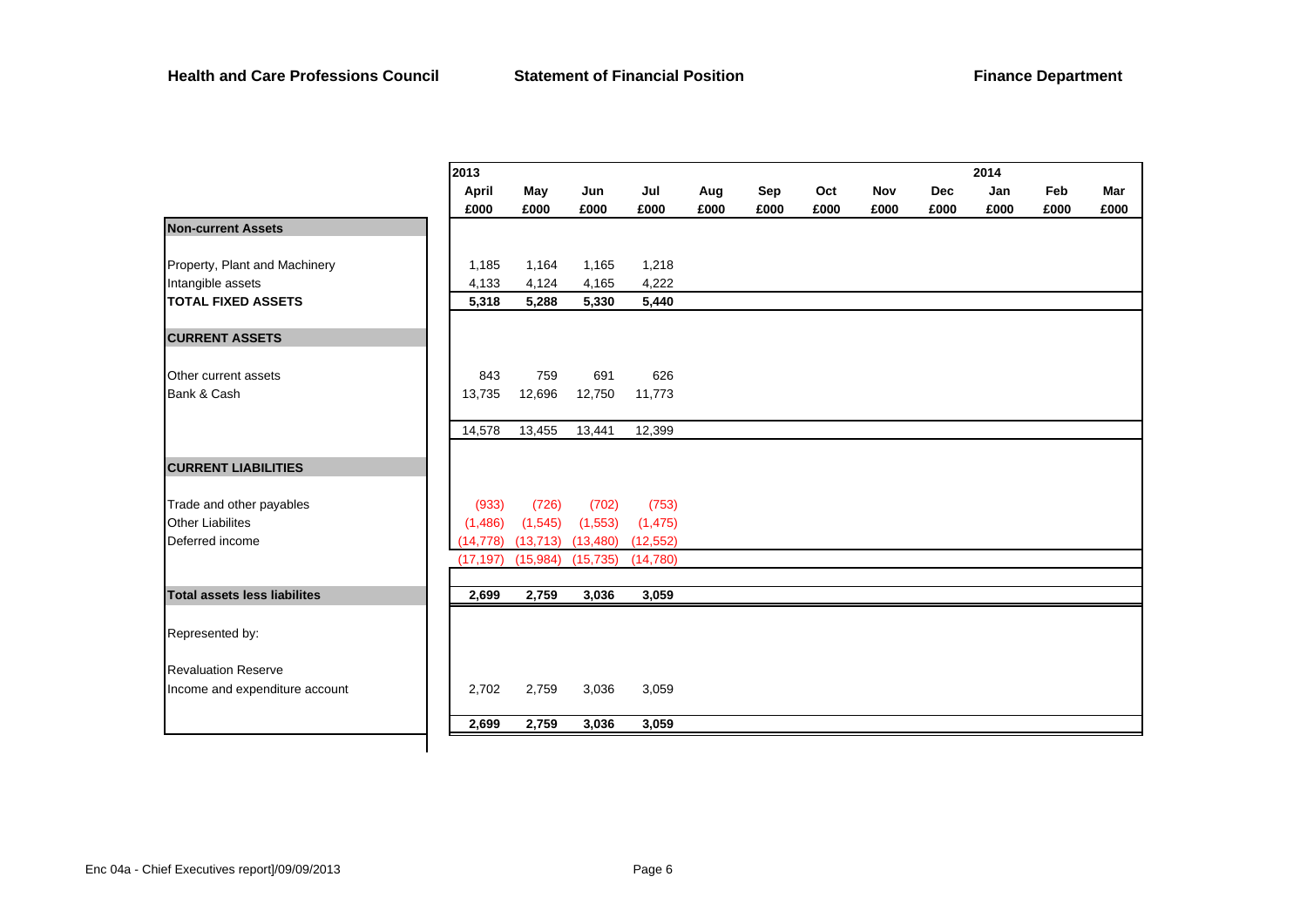|                                              | 2013     |             |        |             |              |             |              |             |             | 2014         |              |             | <b>Total</b> |
|----------------------------------------------|----------|-------------|--------|-------------|--------------|-------------|--------------|-------------|-------------|--------------|--------------|-------------|--------------|
|                                              | April    | May         | Jun    | Jul         | Aug          | Sep         | Oct          | Nov         | Dec         | Jan          | Feb          | Mar         |              |
|                                              | £000     | £000        | £000   | £000        | £000         | £000        | £000         | £000        | £000        | £000         | £000         | £000        | £000         |
| <b>Opening Balance</b>                       | 15,584   | 13,735      | 12,696 | 12,750      |              |             |              |             |             |              |              |             |              |
| Registration Income                          | 2,040    | 1,978       | 2,031  | 2,136       |              |             |              |             |             |              |              |             | 8,185        |
| Investment Income<br><b>Investment Sales</b> | 33       | 3           | 18     | 48          |              |             |              |             |             |              |              |             | 101<br>0     |
| Deferred Income Movements                    | (1, 359) | (1,066)     | (233)  | (926)       |              |             |              |             |             |              |              |             | (3, 584)     |
| Department of Health funding                 | 112      | $\mathbf 0$ | 10     | $\mathbf 0$ |              |             |              |             |             |              |              |             | 122          |
| <b>Total Cash Receipts</b>                   | 826      | 915         | 1,826  | 1,258       | $\mathbf{0}$ | $\mathbf 0$ | $\bf{0}$     | $\mathbf 0$ | $\mathbf 0$ | $\mathbf{0}$ | $\bf{0}$     | $\mathbf 0$ | 4,824        |
| Expenditure                                  | 1,654    | 1,919       | 1,783  | 2,166       |              |             |              |             |             |              |              |             | 7,522        |
| Depreciation<br>Asset disposal / writeoff    | (56)     | (56)        | (56)   | (60)        |              |             |              |             |             |              |              |             | (227)<br>0   |
| Aged Cred / Accrual Movements                | (42)     | 149         | 15     | 26          |              |             |              |             |             |              |              |             | 148          |
| <b>Debtor Movements</b>                      | 301      | (84)        | (69)   | (65)        |              |             |              |             |             |              |              |             | 83           |
| <b>Payments to Creditors</b>                 | 1,857    | 1,928       | 1,673  | 2,067       | $\mathbf{0}$ | $\mathbf 0$ | $\mathbf{0}$ | $\mathbf 0$ | $\mathbf 0$ | $\mathbf{0}$ | $\mathbf{0}$ | $\mathbf 0$ | 7,526        |
| Capital Expenditure                          | 818      | 26          | 98     | 167         |              |             |              |             |             |              |              |             | 1,109        |
| Capital write-off/Adjustments                |          |             |        |             |              |             |              |             |             |              |              |             | 0            |
| <b>Investment Purchases</b>                  |          |             |        |             |              |             |              |             |             |              |              |             | 0<br>0       |
| <b>Other Payments</b>                        | 818      | 26          | 98     | 167         | $\mathbf 0$  | $\mathbf 0$ | $\mathbf 0$  | $\bf{0}$    | $\mathbf 0$ | $\mathbf 0$  | $\mathbf 0$  | $\mathbf 0$ | 1,109        |
| <b>Closing Balance</b>                       | 13,735   | 12,696      | 12,750 | 11,773      | $\mathbf 0$  | $\bf{0}$    | 0            | 0           | $\mathbf 0$ | $\mathbf 0$  | $\mathbf 0$  | $\bf{0}$    | (3,811)      |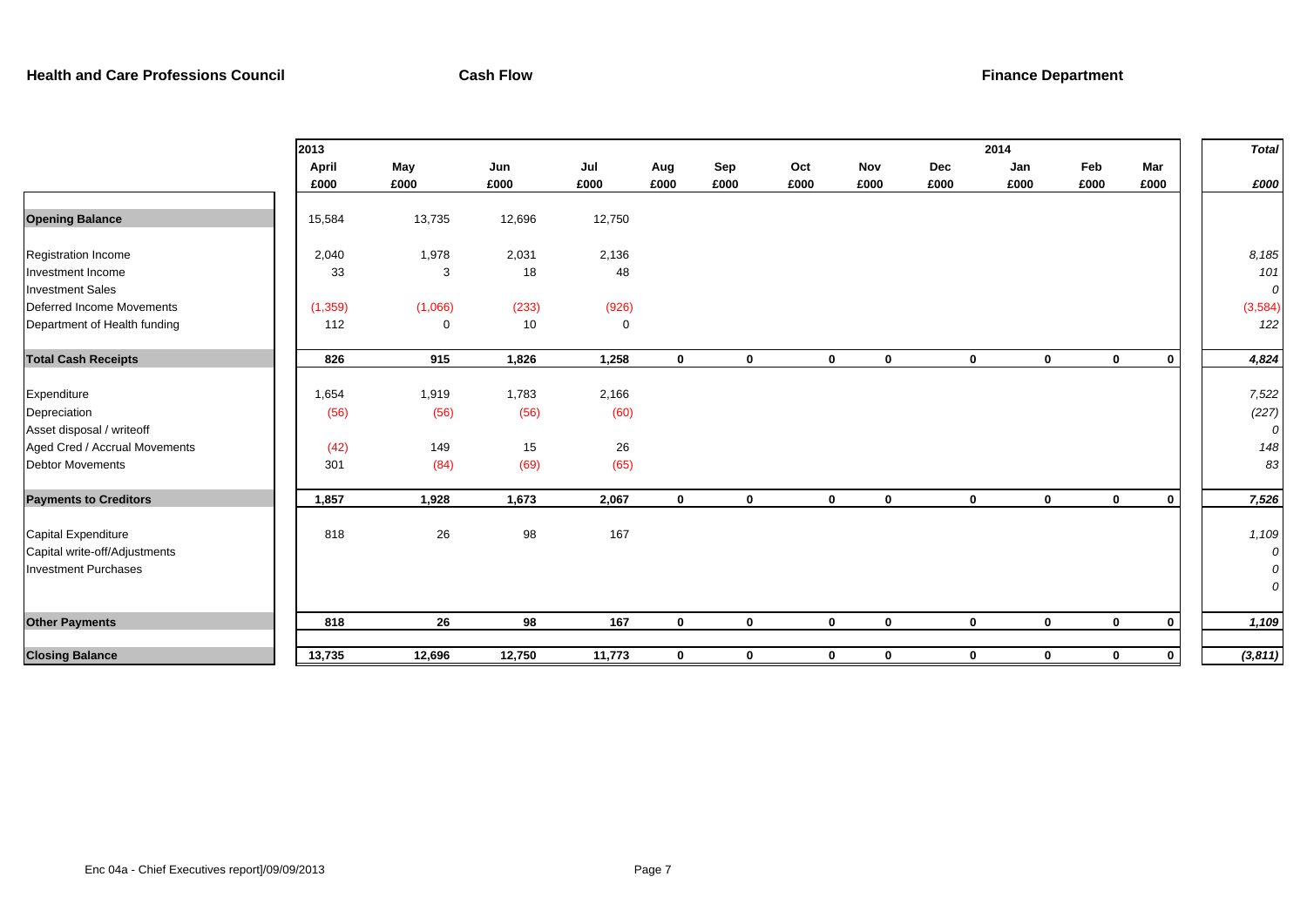**Health and Care Professions Council HR Information April 2012 - March 2014 Human Resources Department**

185

18



<sup>1</sup> Voluntary Resignations:

**O.H. Refs**

**EMPLOYEES**

<sup>4</sup> Overall Turnover:

**2 Compulsory Leavers:** Records leavers except for resignations. Includes expiries of fixed term contracts, redundancies, dismissals,

**Voluntary Resignations:** Includes resignations of permanent employees, or resignations of fixed term employees prior to the end of their contract

**3 Voluntary Turnover YTD**: Shows the year to date turnover percentage (last twelve months) for resignations only

% work days lost to sickness | 3 2 2 2 2 2 3 5 3 4 2 3 2 3 2 3

Shows the year to date turnover (last twelve months) for all leavers - voluntary and compulsory

**FTE** FUIL-time equivalent

Agency days 60 124 204 434 573 501 588 847 468 122 100 104 126 142 156 155 2742 1,149 1385 360 568 4757 579

Average sick-days YTD 11 11 11 11 11 11 11 12 12 12 12 77778 8 7 7 6 10 7 **Sick-days | 8**4 88 60 58 59 71 112 183 114 146 63 102 84 111 84 139 847 943 843 819 1620 419

3 4 1 4 1 2 1 4 4 4 3 4 1 1 2 1 19 27 10 13 15 40 5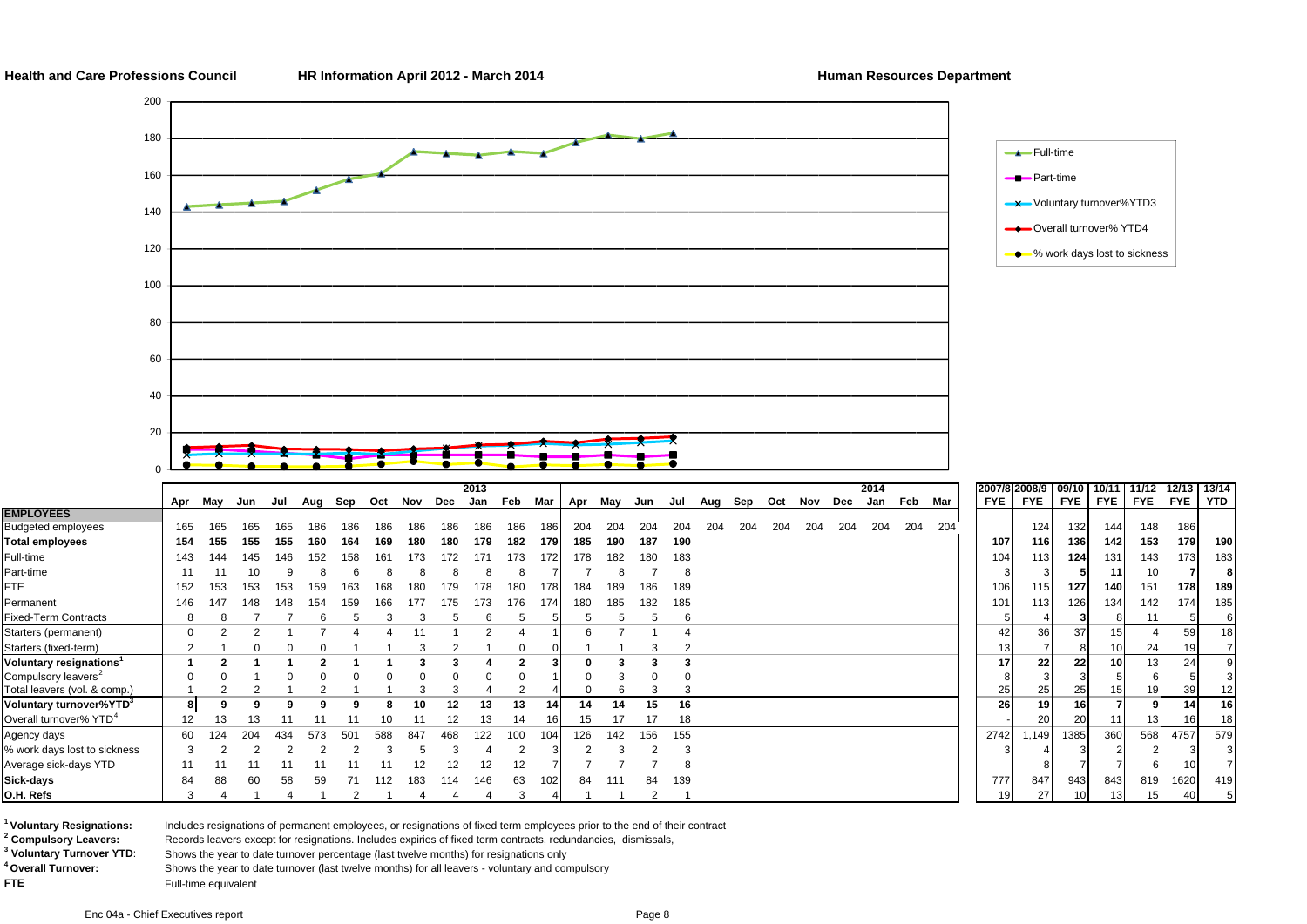

**Target met (%)**

Target met (%)



|                                   | 2012                                                                                                                                                                                                                           |     |     |     |     |     |     |     | 2013    |     |       |     |     |     |     |     |     |     |     |     | 2014 |     |     |                                                                  |       | 2007/8 2008/9 | 09/10 10/11 |            | 11/12 | 12/13 13/14                                           |  |
|-----------------------------------|--------------------------------------------------------------------------------------------------------------------------------------------------------------------------------------------------------------------------------|-----|-----|-----|-----|-----|-----|-----|---------|-----|-------|-----|-----|-----|-----|-----|-----|-----|-----|-----|------|-----|-----|------------------------------------------------------------------|-------|---------------|-------------|------------|-------|-------------------------------------------------------|--|
| Service availability Apr          |                                                                                                                                                                                                                                | Mav | Jun | Jul | Aug | Sep | Oct | Nov | Dec Jan | Feb | Mar l | Apr | Mav | Jun | Jul | Aua | Sep | Oct | Nov | Dec | Jan  | Feb | Mar | FYE.                                                             | FYE I | FYE I         |             | IFYE FYE I | FYE   | FYE I YTD                                             |  |
| Corporate website                 | 100.00 100.00 100.00 100.00 100.00 100.00 100.00 100.00 100.00 100.00 100.00 100.00 100.00 100.00 100.00 100.00                                                                                                                |     |     |     |     |     |     |     |         |     |       |     |     |     |     |     |     |     |     |     |      |     |     |                                                                  |       |               |             |            |       | 99.99 100.00 100.00 99.99 100.00 100.00 100.00 100.00 |  |
| Online register                   | 100.00 100.00 100.00 99.90 100.00 99.33 99.86 99.43 100.00 99.91 100.00 100.001100.00 100.00 99.88 99.59                                                                                                                       |     |     |     |     |     |     |     |         |     |       |     |     |     |     |     |     |     |     |     |      |     |     |                                                                  |       |               |             |            |       | 99.51 99.86 99.87 99.87                               |  |
| Online renewals                   | 100.00 100.00 100.00 99.90 100.00 99.33 100.00 100.00 100.00 99.91 100.00 100.001100.00 100.00 99.88 99.80                                                                                                                     |     |     |     |     |     |     |     |         |     |       |     |     |     |     |     |     |     |     |     |      |     |     |                                                                  |       |               |             |            |       | 99.51 99.86 99.93 99.92                               |  |
| <b>Registration (NetRegulate)</b> | 100.00 100.00 100.00 100.00 100.00 100.00 100.00 99.68 100.00 100.00 100.00 100.00 100.00 100.00 100.00 100.00                                                                                                                 |     |     |     |     |     |     |     |         |     |       |     |     |     |     |     |     |     |     |     |      |     |     | 99.99   99.87   99.89   99.98   99.96   99.77   99.97   100.00   |       |               |             |            |       |                                                       |  |
| Telephony                         | t00.00 99.58 100.00 99.94 100.00 100.00 96.75 99.19 99.72 99.52 100.00 100.00 100.00 100.00 100.00 100.00 100.00 1 00.00 1 00.00 1 00.00 1 00.00 1 00.00 1 00.00 1 00.00 1 00.00 1 00.00 1 00.00 1 00.00 1 00.00 1 00.00 1 00. |     |     |     |     |     |     |     |         |     |       |     |     |     |     |     |     |     |     |     |      |     |     | 99.99   99.83   99.92   100.00   99.98   100.00   99.56   100.00 |       |               |             |            |       |                                                       |  |

|                                   | Uptime |                      |
|-----------------------------------|--------|----------------------|
| Performance targets               | target | Period               |
| <b>Corporate website</b>          |        | 98.30 24 hr X 7 days |
| Online register                   |        | 98.30 24 hr X 7 days |
| Online renewals                   |        | 98.30 24 hr X 7 days |
| <b>Registration (NetRegulate)</b> |        | 97.85 10 hr X 5 days |
| Telephony                         |        | 98.45 10 hr X 5 days |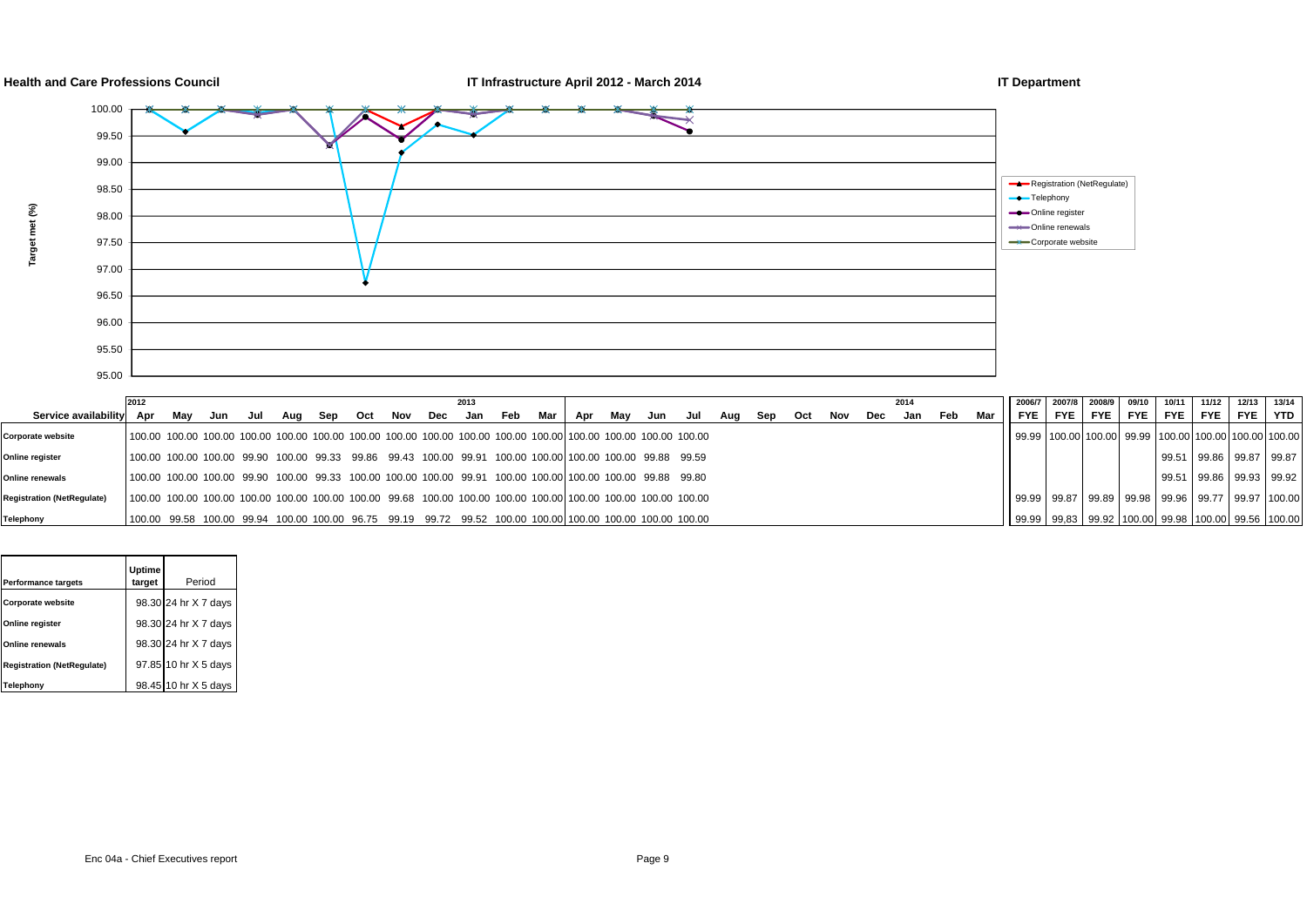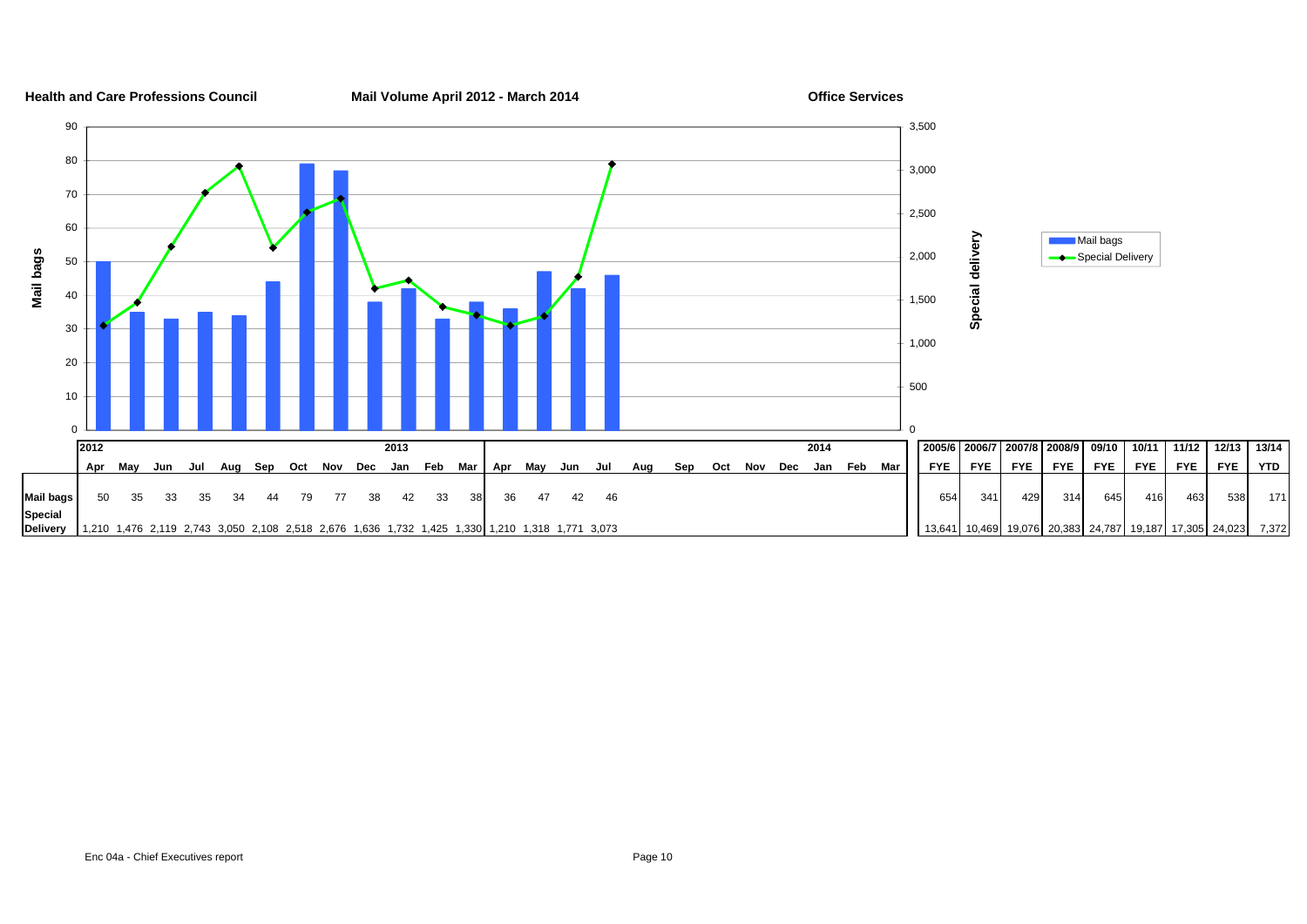



|            | 2012                                                                                                                            |        |                      |        |        |                      |               |                                                                                                |                      | 2013          |        |        |                        |               |        |        |     |     |     |     |     | 2014 |     |     | 2008/9     | 09/10         | 10/11                       | 11/12      | 12/13                                           | 13/14  |
|------------|---------------------------------------------------------------------------------------------------------------------------------|--------|----------------------|--------|--------|----------------------|---------------|------------------------------------------------------------------------------------------------|----------------------|---------------|--------|--------|------------------------|---------------|--------|--------|-----|-----|-----|-----|-----|------|-----|-----|------------|---------------|-----------------------------|------------|-------------------------------------------------|--------|
|            | Apr                                                                                                                             | Mav    | Jun                  | Jul    | Aua    | Sep                  | Oct           | Nov                                                                                            | Dec                  | Jan           | Feb    | Mar    | Apr                    | Mav           | Jun    | Jul    | Aua | Sep | Oct | Nov | Dec | Jan  | Feb | Mar | <b>FYE</b> | <b>FYE</b>    | <b>FYE</b>                  | <b>FYE</b> | <b>FYE</b>                                      | YTD    |
| AS         | 3.127                                                                                                                           | 2.893  | 2.914                | 2.967  | 3.039  | 3.072                | 3.102         | 3.126                                                                                          | 3.154                | 3.158         | 3.173  | 3,185  | 3.199                  | 3.203         | 3.215  | 3,230  |     |     |     |     |     |      |     |     | 2.576      | 2.785         | 2,900                       | 3,121      | 3,185                                           | 3,230  |
| BS         | 21.886                                                                                                                          | 21.904 | 21.925               | 21.988 | 22.115 | 22.183               | 22,217        | 22,237                                                                                         | 22,311               | 22,325        | 22,376 | 22,402 | 22,390                 | 22.404        | 22.433 | 22.506 |     |     |     |     |     |      |     |     | 22,381     | 21,894        | 22,626                      | 21,886     | 22,402                                          | 22,506 |
| CН         | 13.000                                                                                                                          | 12.963 | 12.949               | 13.005 | 12.554 | 12.662               | 12.705        | 12.728                                                                                         | 12.734               | 12,726        | 12.743 | 12.754 | 12.747                 | 12.748        | 12.790 | 12.881 |     |     |     |     |     |      |     |     | 12,581     | 12,897        | 12,737                      | 13,005     | 12,754                                          | 12,881 |
| CS         | 4.679                                                                                                                           | 4.725  | 4.728                | 4,735  | 4.754  | 4.749                | 4,755         | 4.779                                                                                          | 4,792                | 4,800         | 4.816  | 4,847  | 4.884                  | 4.907         | 4,933  | 4,932  |     |     |     |     |     |      |     |     | 4,405      | 4.444         | 4,622                       | 4,665      | 4,847                                           | 4,932  |
| DT         | 7.789                                                                                                                           | 7.776  | 7.777                | 7.579  | 7.731  | 7.784                | 7.820         | 7.836                                                                                          | 7,838                | 7,853         | 7.868  | 7,890  | 7,921                  | 7.930         | 7.975  | 8.101  |     |     |     |     |     |      |     |     | 6,700      | 7,160         | 7,323                       | 7,782      | 7,890                                           | 8,101  |
| <b>HAD</b> | 1.724                                                                                                                           | 1.731  | 1.725                | 1.758  | 1.694  | 1.725                | 1.748         | 1.765                                                                                          | 1.780                | 1.788         | 1,801  | 1,806  | 1,811                  | 1.811         | 1.817  | 1.842  |     |     |     |     |     |      |     |     |            |               | 1,587                       | 1,772      | 1,806                                           | 1,842  |
| ОT         | 31.928                                                                                                                          | 32.120 | 32.187               | 32,454 | 32.879 | 33.044               | 33.171        | 33.359                                                                                         | 33.456               | 33,500        | 33.612 | 33.717 | 33.789                 | 33.837        | 33.918 | 34.182 |     |     |     |     |     |      |     |     | 30.122     | 30,351        | 32,134                      | 31,946     | 33.717                                          | 34,182 |
| <b>ODP</b> | 10,929                                                                                                                          | 10.966 | 10.978               | 11.001 | 11.089 | 11.303               |               | 11.424 11.438                                                                                  | 11.468               | 11.188        | 11.217 | 11.246 | 11.276 11.297          |               | 11.306 | 11.309 |     |     |     |     |     |      |     |     | 9,587      | 10,085        | 10,314                      | 10,929     | 11,246                                          | 11,309 |
| OR         | 1.286                                                                                                                           | 1.284  | 1.282                | 1.291  | 1.313  | 1.316                | 1.322         | 1.324                                                                                          | 1.327                | 1.321         | 1.327  | 1.329  | 1.328                  | 1.326         | 1.315  | 1.315  |     |     |     |     |     |      |     |     | 1.278      | 1,260         | 1,303                       | 1,286      | 1,329                                           | 1,315  |
| PA         | 17.935                                                                                                                          | 17.997 | 18.032               | 18.162 | 18.340 | 18.661               | 18.883        | 19.014                                                                                         |                      | 19,116 19,153 | 19,289 | 19,373 | 19,428                 | 19.489        | 19,516 | 19.553 |     |     |     |     |     |      |     |     | 15.019     | 15,766        | 16,785                      | 17,913     | 19,373                                          | 19,553 |
| PH         | 46.479                                                                                                                          | 44.514 | 44.785               | 45.402 | 45.908 | 46.125               | 46.332        | 46.450                                                                                         | 46.532               | 46.592        | 46.708 | 46.842 | 46.853                 | 47.009        | 47.197 | 47.701 |     |     |     |     |     |      |     |     | 42,676     | 44,651        | 45,002                      | 46,516     | 46.842                                          | 47,701 |
| <b>PYL</b> | 17.864                                                                                                                          | 18.015 | 18.072               | 18.156 | 18.271 | 18.415               | 18.775 18.997 |                                                                                                | 19.121               | 19.169        | 19.294 | 19.341 | 19.331                 | 18.545        | 18.768 | 18.862 |     |     |     |     |     |      |     |     |            | 15.583        | 17,161                      | 17,845     | 19.341                                          | 18,862 |
| PO         | 894                                                                                                                             | 897    | 910                  | 917    | 923    | 923                  | 930           | 930                                                                                            | 932                  | 933           | 935    | 936    | 934                    | 936           | 943    | 951    |     |     |     |     |     |      |     |     | 877        | 869           | 901                         | 893        | 936                                             | 951    |
| <b>RA</b>  | 26.533                                                                                                                          |        | 26.666 26.807 27.245 |        | 27.542 | 27.652               | 27.751        | 27.787                                                                                         | 27.814 27.802        |               | 27.767 | 27.820 | 27.830                 | 27.860        | 27.990 | 28.428 |     |     |     |     |     |      |     |     |            |               | 25,318 25,195 26,614 26,480 |            | 27,820                                          | 28,428 |
| SW*        |                                                                                                                                 |        |                      |        |        | 88.474 88.678 88.992 |               | 89.225                                                                                         | 89.722 81.944 83.005 |               |        | 83.421 | 83.584                 | 83.653 83.925 |        | 84.325 |     |     |     |     |     |      |     |     |            |               |                             |            | 83.421                                          | 84,325 |
| SL         |                                                                                                                                 |        |                      |        |        |                      |               | 13,175  13,214  13,253  13,390  13,608  13,660  13,776  13,876  13,918  13,951  14,003  14,033 |                      |               |        |        | 14.061  14.076  14.082 |               |        | 14.111 |     |     |     |     |     |      |     |     |            | 12,169 12,371 | 13,086                      | 13,173     | 14,033                                          | 14,111 |
| Total      | 219,228 217,665 218,324 220,050 310,234 311,952 313,703 314,871 316,015 308,203 309,934 310,942 311,366 311,031 312,123 314,229 |        |                      |        |        |                      |               |                                                                                                |                      |               |        |        |                        |               |        |        |     |     |     |     |     |      |     |     |            |               |                             |            | 185,689 205,311 215,095 219,212 310,942 314,229 |        |

**NOTE: Information captured last day of each calendar month \*Social worker section of register opened 1st Aug 2012 (covers England only)**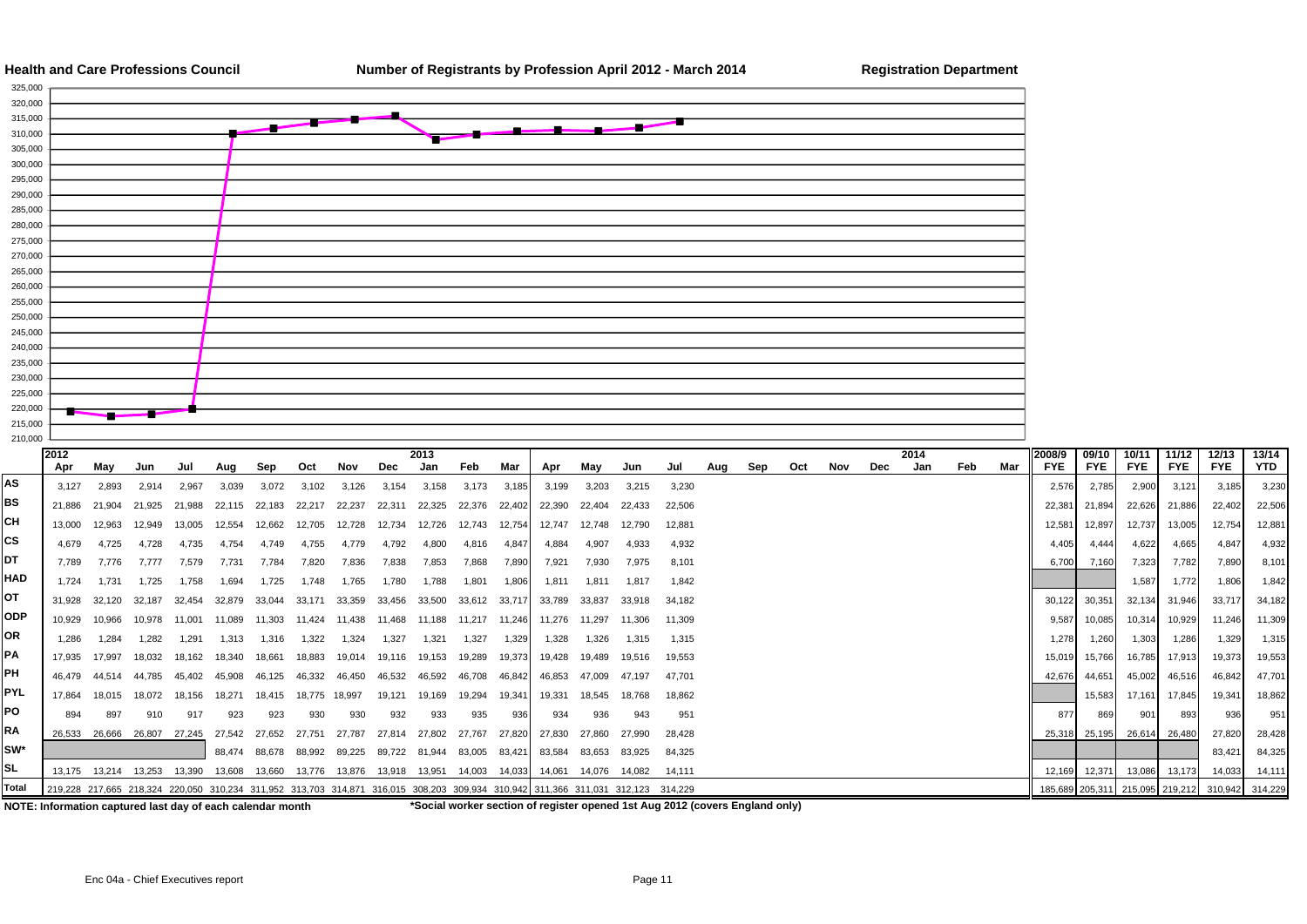

#### **Health and Care Professions CouncilGrandparent applications workflow process at end of each month April 2012 - March 2014 Registration Department**

|                       | 12012 |     |     |      |     |     |     |     |     | 2013 |     |       |     |     |     |     |     |     |     |     |     | 2014 |     |     | 11/12                       | 12/13      | 13/14           |
|-----------------------|-------|-----|-----|------|-----|-----|-----|-----|-----|------|-----|-------|-----|-----|-----|-----|-----|-----|-----|-----|-----|------|-----|-----|-----------------------------|------------|-----------------|
| <b>Current status</b> | Apr   | May | Jun | Jul* | Aug | Sep | Oct | Nov | Dec | Jan  | Feb | Mar I | Apr | May | Jun | Jul | Aug | Sep | Oct | Nov | Dec | Jan  | Feb | Mar | <b>FYE</b>                  | <b>FYE</b> | <b>YTD</b>      |
| Minimum info          | -32   | 31  | 60  | 129  | 28  | 20  | 13  | 12  | 5   | 5    |     | 21    |     |     |     | - 0 |     |     |     |     |     |      |     |     |                             | 28         |                 |
| At scrutiny           | 39    | 39  | 45  | 153  | 247 | 182 | 162 | 135 | 107 | 93   | 80  | 64    | 47  | 40  | 31  | 28  |     |     |     |     |     |      |     |     | 28                          | 112        | 37              |
| Pending reg fee       |       |     |     | 10   | 16  | 33  | 22  | 12  | 16  |      | 16  | 191   | 23  | 22  |     |     |     |     |     |     |     |      |     |     |                             | 14         | 14              |
| <b>Total</b>          | 76    | 75  | 109 | 292  | 291 | 235 | 197 | 159 | 128 | 109  | 99  | 85    | 71  | 63  | 39  | 31  |     |     |     |     |     |      |     |     | 37                          | 155        | 51 <sub>1</sub> |
|                       |       |     |     |      |     |     |     |     |     |      |     |       |     |     |     |     |     |     |     |     |     |      |     |     | Average   Average   Average |            |                 |

NOTE: Information covers grandparenting applications status progress only

Represents the current workload within the grandparenting section as at the end of the month

**No new forms accepted after delivery of first post 2nd July 2012**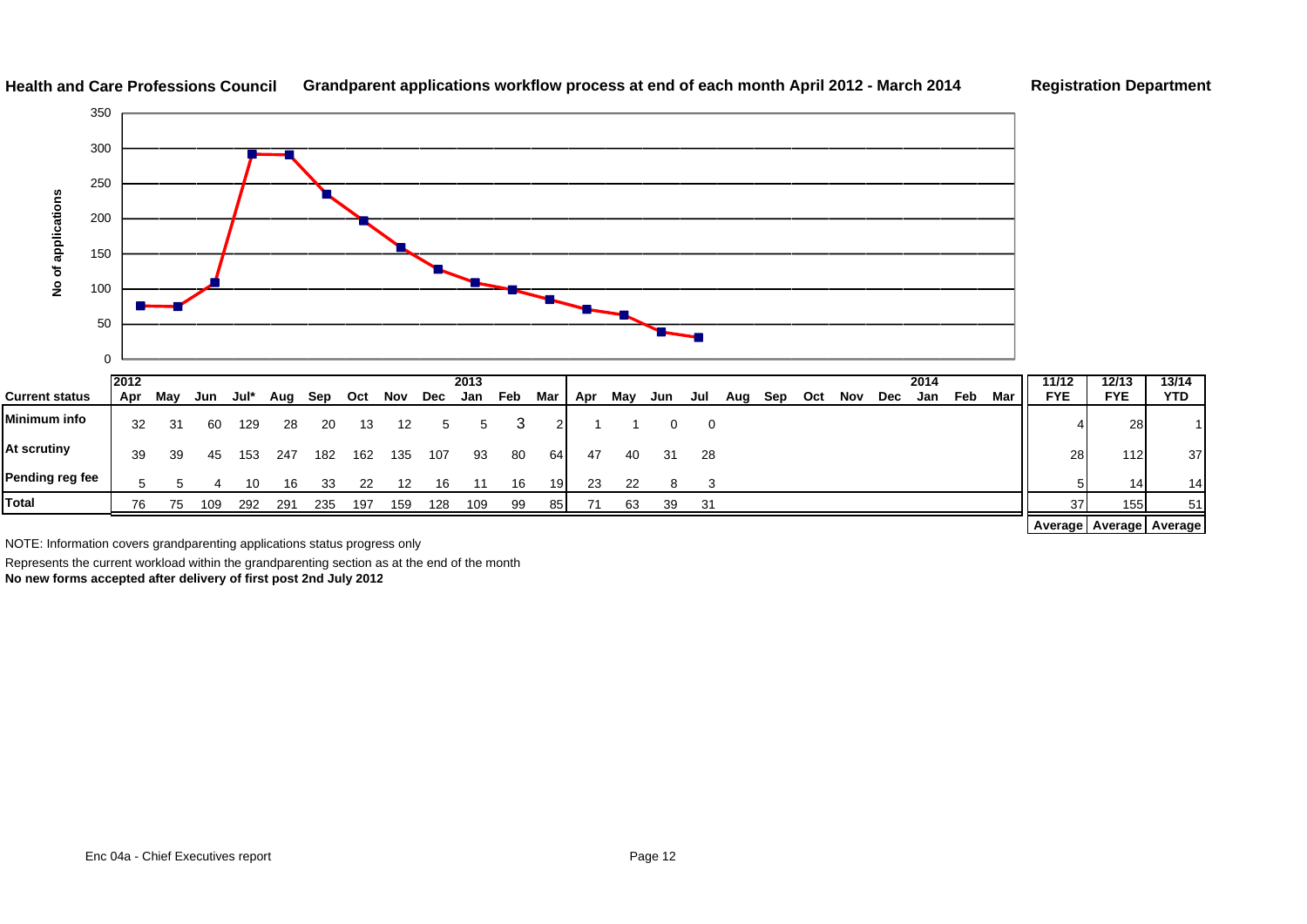#### **Health and Care Professions Council**

#### **New Grandparent Applications Received April 2012 - March 2014 Registration Department**

**YTD** 



**\* Practitioner psychologists section of register opened 1st July 2009**

**No new forms accepted after delivery of first post 2nd July 2012**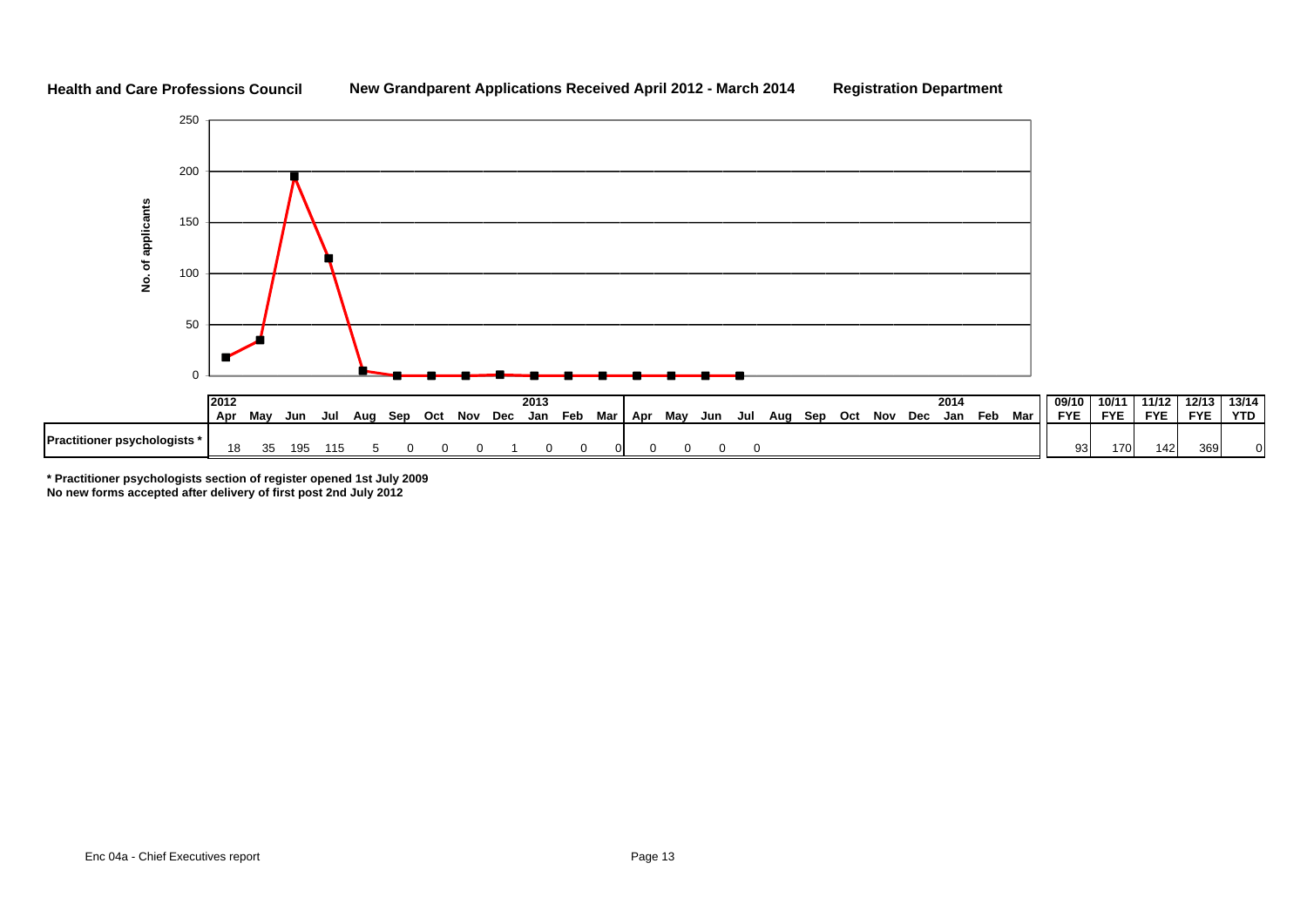

#### **Health and Care Professions Council**Grandparent registrations April 2012 - March 2014 **Registration Department**

**FYE** 

265

**\* Practitioner psychologists section of register opened 1st July 2009**

**No new forms accepted after delivery of first post 2nd July 2012**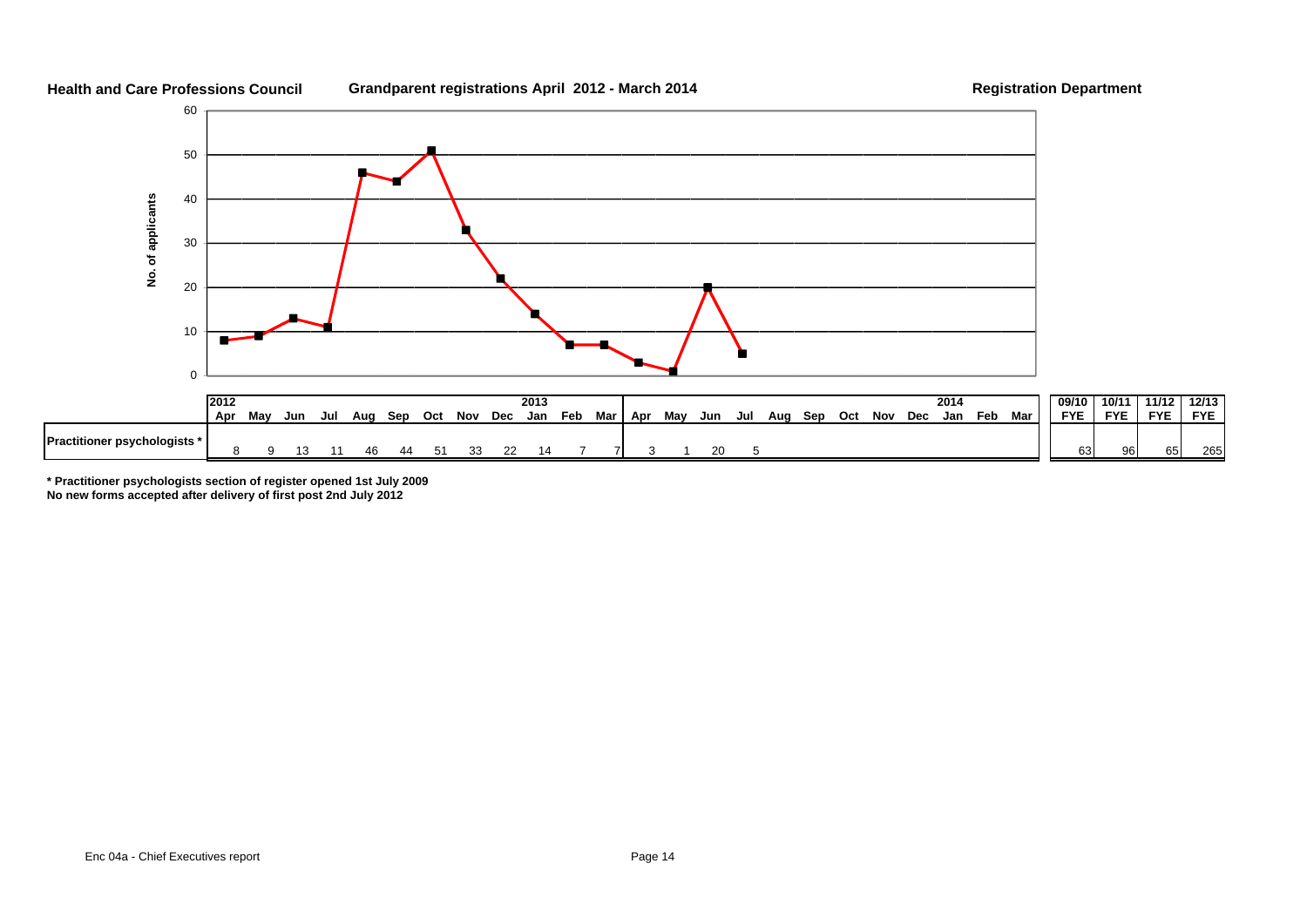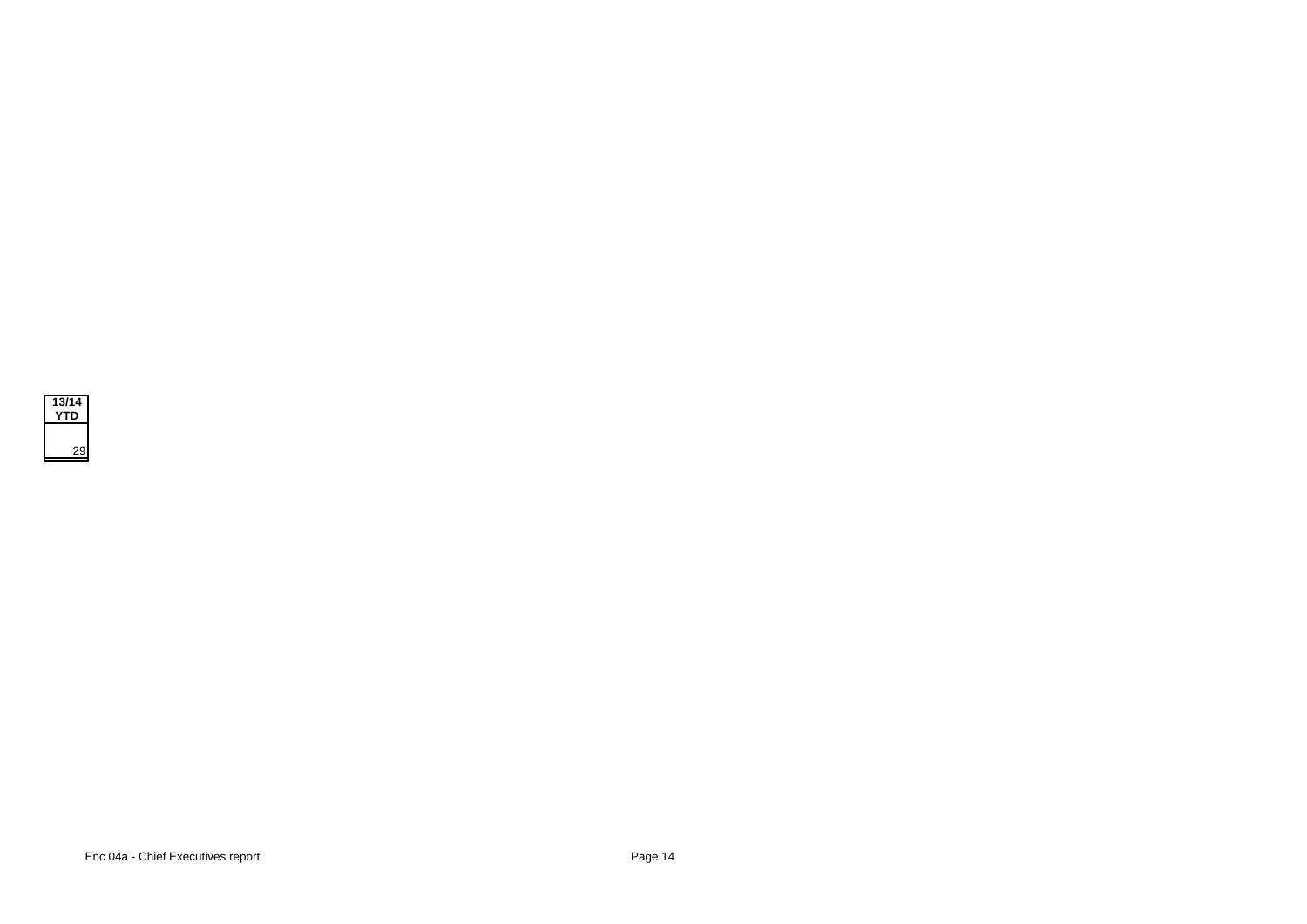

NOTE: Information covers international applications status progress only

Represents the current workload within the International Department as at the end of the month

13!14<br>YTD

284

 $79'$ 

**Average**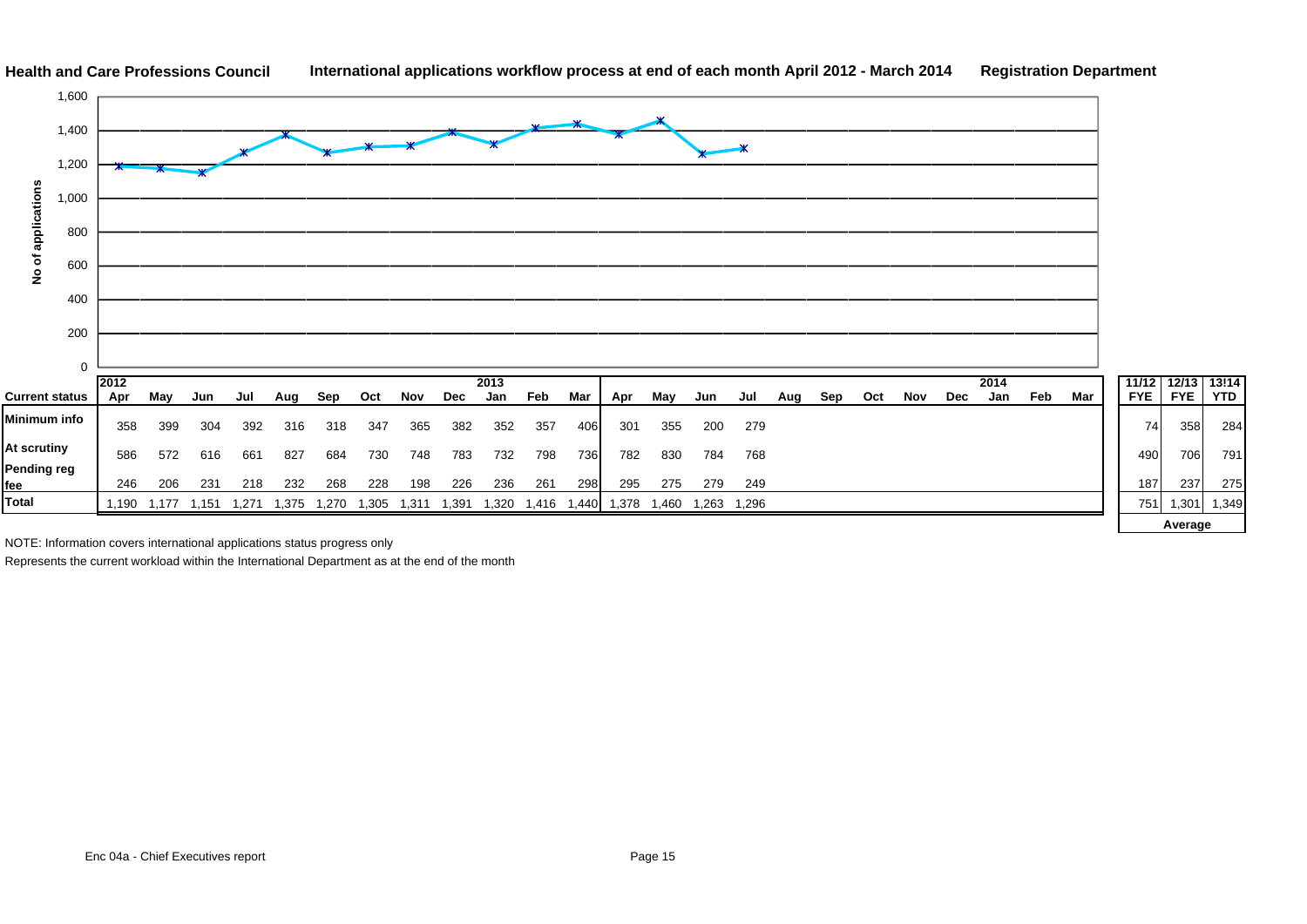

|                          | 2012 |     |     |     |         |     |             |    |     | 2013            |          |     |     |     |     |          |     |     |         |     | 2014 |     |     | 2008/9     | 09/10           | 10/11      | 11/12      | 12/13      | 13/14          |
|--------------------------|------|-----|-----|-----|---------|-----|-------------|----|-----|-----------------|----------|-----|-----|-----|-----|----------|-----|-----|---------|-----|------|-----|-----|------------|-----------------|------------|------------|------------|----------------|
|                          | Apr  | May | Jun | Jul | Aug Sep |     | Oct Nov Dec |    |     | Jan Feb Mar Apr |          |     |     | May | Jun | Jul      | Aug | Sep | Oct Nov | Dec | Jan  | Feb | Mar | <b>FYE</b> | <b>FYE</b>      | <b>FYE</b> | <b>FYE</b> | <b>FYE</b> | <b>YTD</b>     |
| <b>Arts Therapists</b>   |      |     |     |     |         |     |             |    |     |                 | $\Omega$ |     | 0   |     |     |          |     |     |         |     |      |     |     | 16 I       | 12              | 23         | 23         | 17         | 61             |
| <b>Bio. Scientists</b>   | 14   | 32  | 26  | 36  | 20      | 14  | 25          | 6  | 11  | 20              | 17       | 161 | 24  | 18  | 29  | 22       |     |     |         |     |      |     |     | 307        | 290             | 273        | 197        | 237        | 93             |
| <b>Chirops/Pods</b>      |      |     |     |     |         |     |             |    |     |                 | 3        |     |     |     |     | 3        |     |     |         |     |      |     |     | 23         | 34              | 25         | 31         | 23         | 81             |
| <b>CI Scientists</b>     | 8    | 13  | 9   |     |         |     |             | 2  |     |                 | 9        |     |     |     |     | 8        |     |     |         |     |      |     |     | 50         | 61              | 72         | 74         | 86         | 22             |
| <b>Dietitians</b>        | 16   | 25  | 12  |     | 16      |     | 12.         | 3  | 12  |                 |          |     | 22  | 13  |     | 16       |     |     |         |     |      |     |     | 132        | 137             | 139        | 148        | 136        | 68             |
| <b>Hearing aid disps</b> |      |     |     |     |         |     |             | C  |     |                 |          |     |     |     |     | 11       |     |     |         |     |      |     |     |            |                 |            | 10         | 12         | 21             |
| <b>OTs</b>               |      | 26  | 29  | 29  | 31      | 26  | 41          | 10 | 23  | 32              | 29       |     | 28  | 22  |     | 25       |     |     |         |     |      |     |     | 404        | 340             | 381        | 306        | 320        | 102            |
| <b>ODPs</b>              |      |     |     |     |         |     | 3           | 0  |     |                 |          |     |     |     |     |          |     |     |         |     |      |     |     |            | 10 <sup>1</sup> |            | 12         | 15         |                |
| <b>Orthoptists</b>       |      |     |     |     |         |     |             |    |     |                 |          |     |     |     |     |          |     |     |         |     |      |     |     |            |                 |            |            |            |                |
| Paramedics               |      |     |     |     |         |     |             | 3  |     |                 |          |     |     |     |     | 6        |     |     |         |     |      |     |     | 46         | 50              | 39         | 40         | 58         | 24             |
| Physiotherapists         | 97   |     |     |     | 70      |     | 70          | 34 | 85  | 97              | 73       | 63  | 104 | 99  |     | 88       |     |     |         |     |      |     |     | 774        | 745             | 796        | 874        | 879        | 371            |
| <b>Pract psychs</b>      | 23   |     |     |     |         |     |             |    | 32  | 16              | 20       |     |     | 13  |     | 21       |     |     |         |     |      |     |     |            | 156             | 236        | 188        | 219        | 72             |
| <b>Prosth/Orthotists</b> |      |     |     |     |         |     |             |    |     |                 |          |     |     |     |     | $\Omega$ |     |     |         |     |      |     |     |            | 3               | 10         | 10         | 10         | 2 <sup>1</sup> |
| Radiographers            | 29   | 27  | 33  | 37  | 27      | 24  | 29          |    | 32  | 33              | 30       | 26  | 40  | 24  |     | 43       |     |     |         |     |      |     |     | 364        | 312             | 417        | 397        | 336        | 137            |
| Social workers*          |      |     |     |     | 113     | 17  |             |    |     | 26              | 33       |     | 49  | 45  | 35  | 33       |     |     |         |     |      |     |     |            |                 |            |            | 301        | 162            |
| <b>SLTs</b>              | 19   |     | 13  |     | 15      | 20  |             |    | 12  | 19              | 15       | 14  | 14  | 16  |     | 14       |     |     |         |     |      |     |     | 154        | 173             | 166        | 190        | 168        | 54             |
| Total                    | 235  | 264 | 222 | 254 | 331     | 180 | 242         | 93 | 264 | 264             | 245      | 228 | 316 | 261 | 273 | 295      |     |     |         |     |      |     |     | 2,290      | 2,324           | 2,597      | 2,504      | 2,822      | 1,145          |

**All received applications, including those that may subsequently be returned, rejected or withdrawn. \*Social worker section of register open 1st Aug 2012 (covers England only)**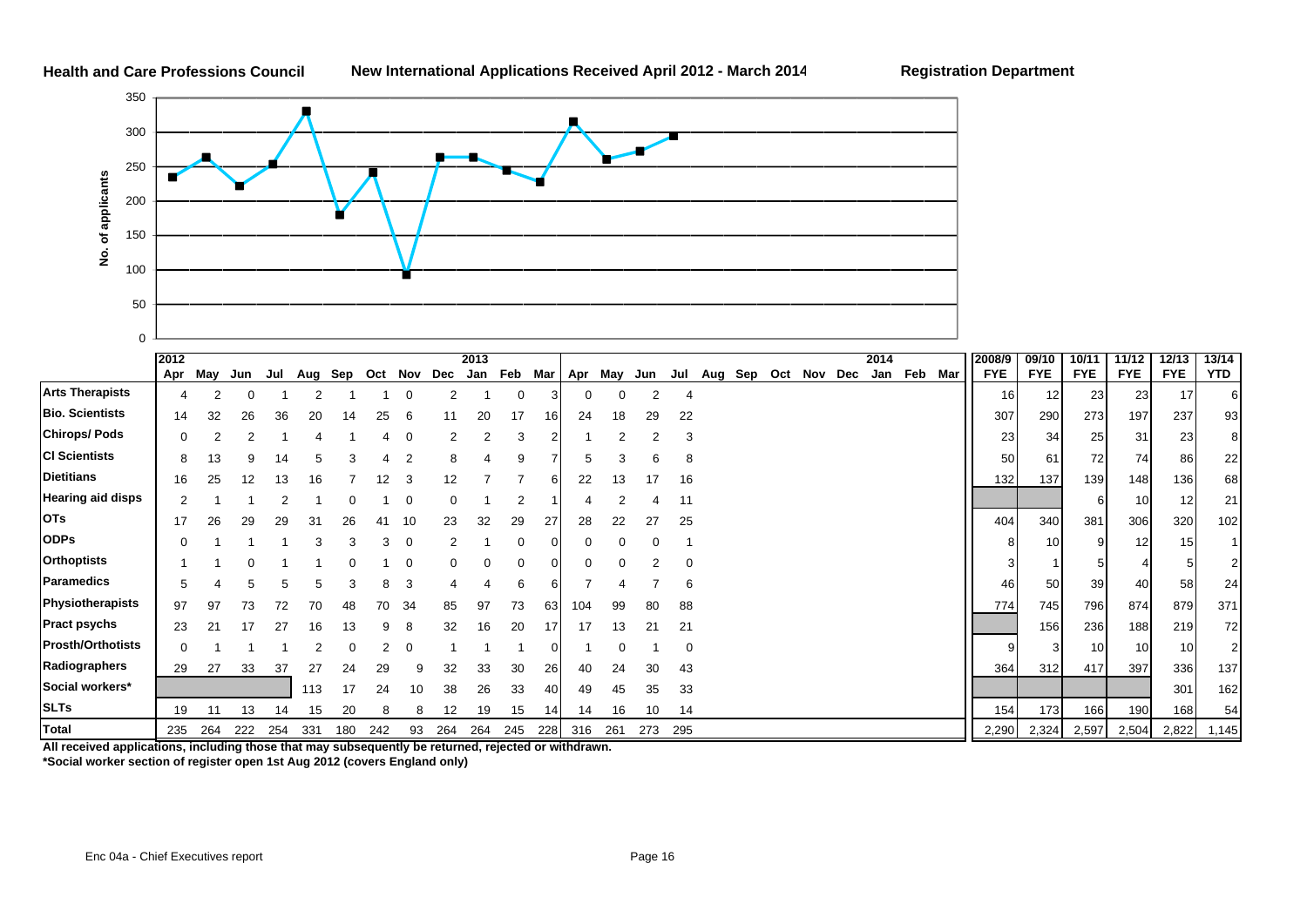$13/14$ 

 $54$ 

23

91

 $227$ 

74

35

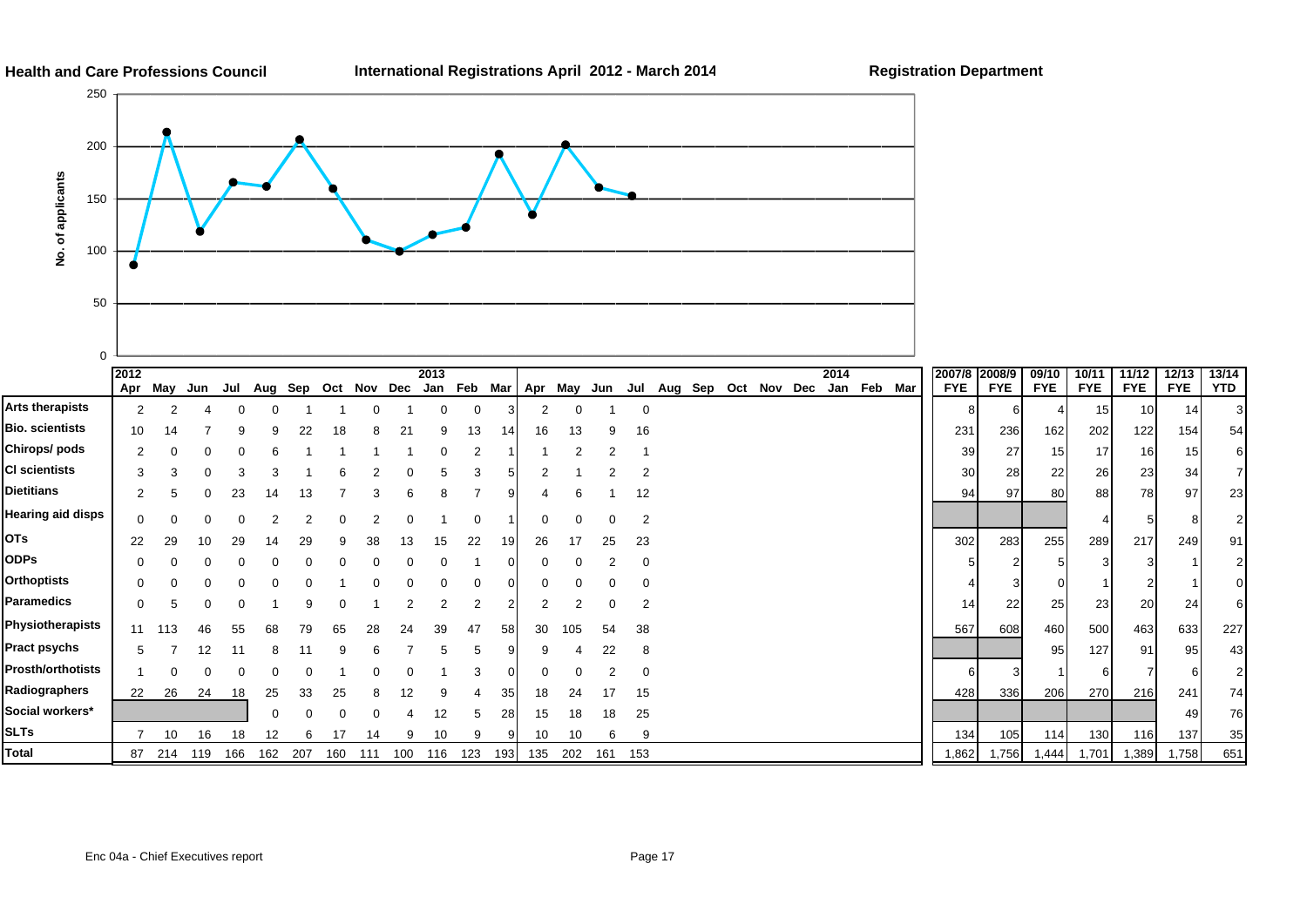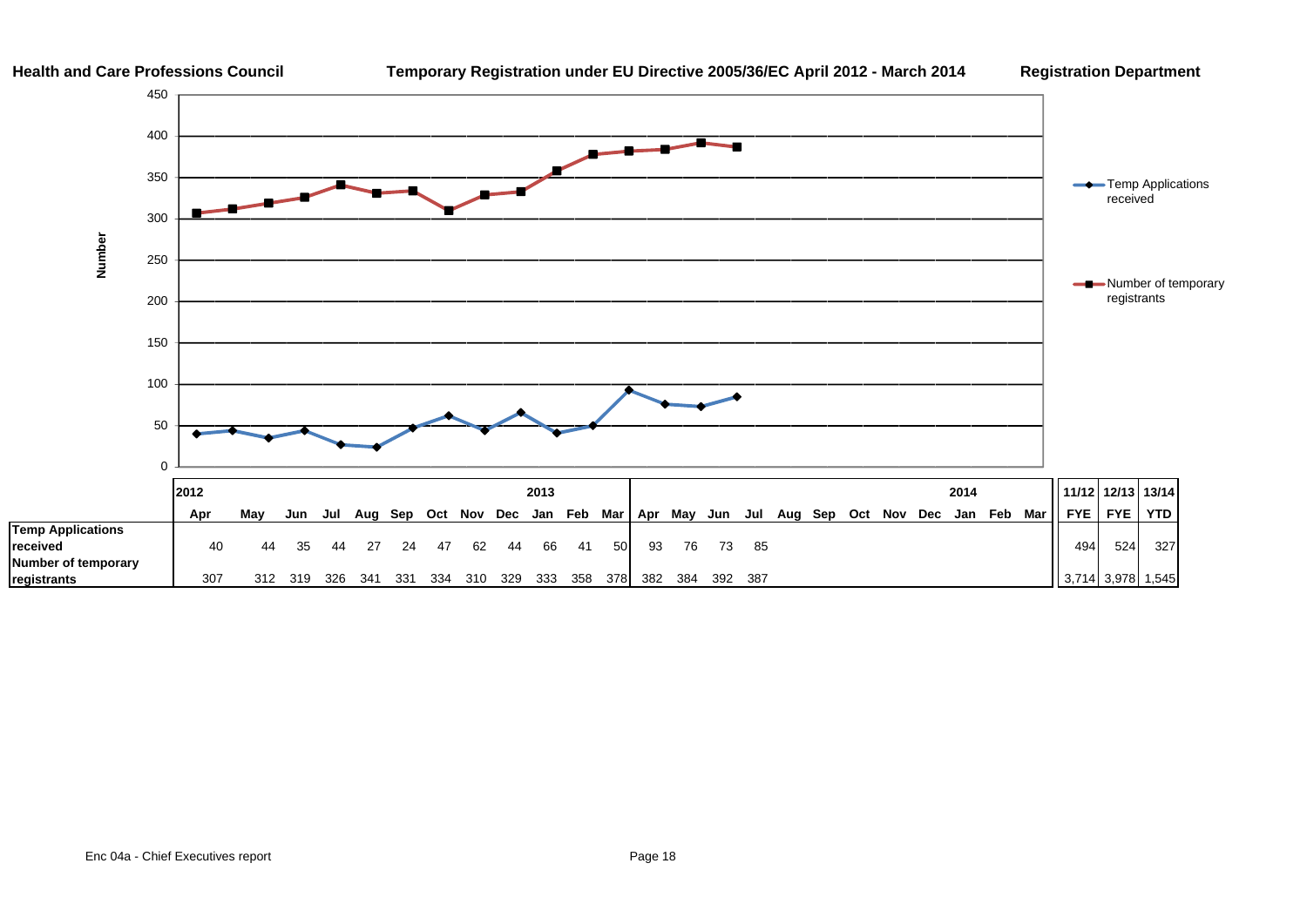

#### **Health and Care Professions Council**UK applications workflow process at end of each month April 2012 - March 2014 **Registration Department**

13/14

**Average**

3

NOTE: Information covers UK applications only

Represents the current workload within the UK section as at the end of the month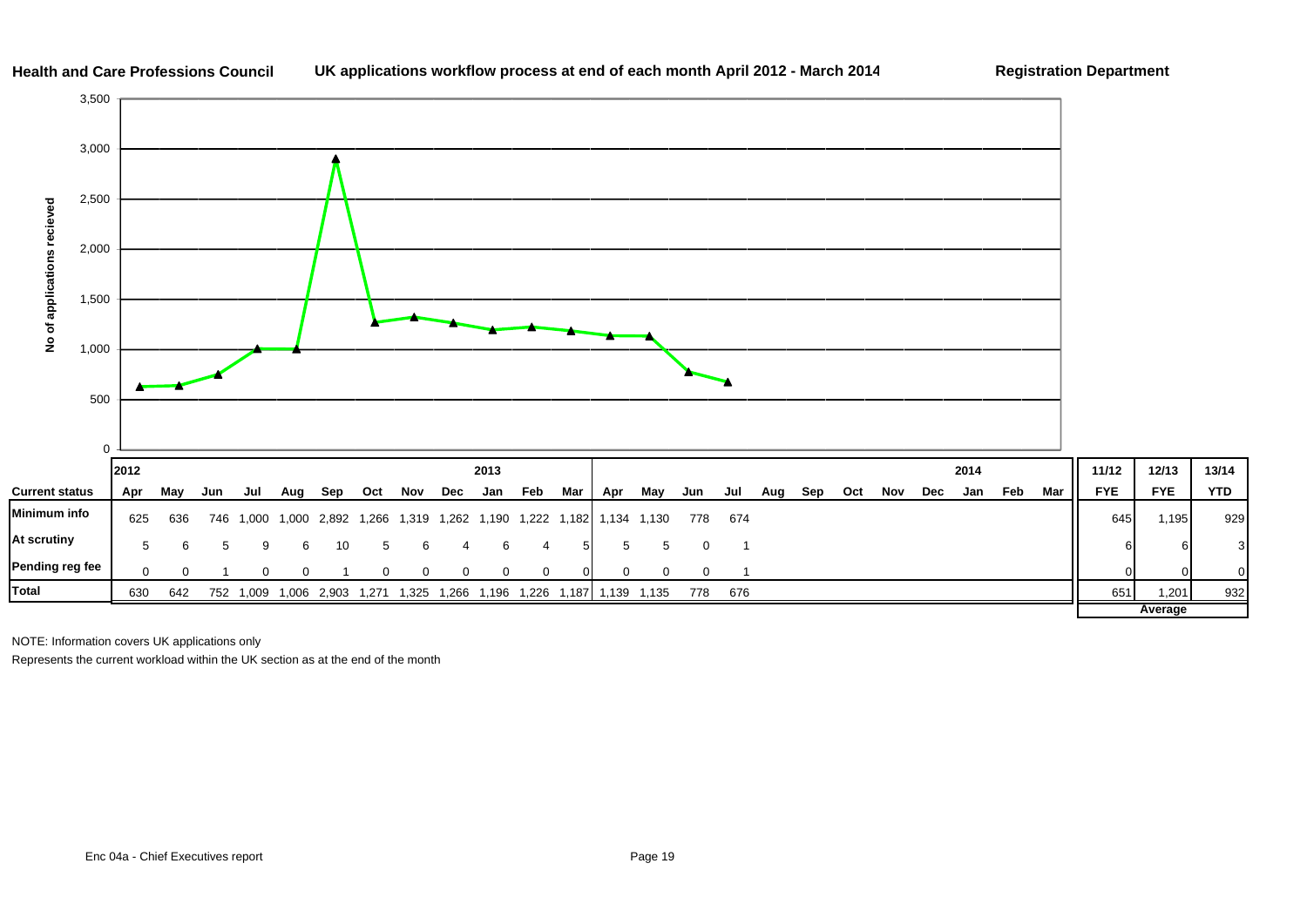

**\*Social worker section of register opened 1st Aug 2012 (covers England only)**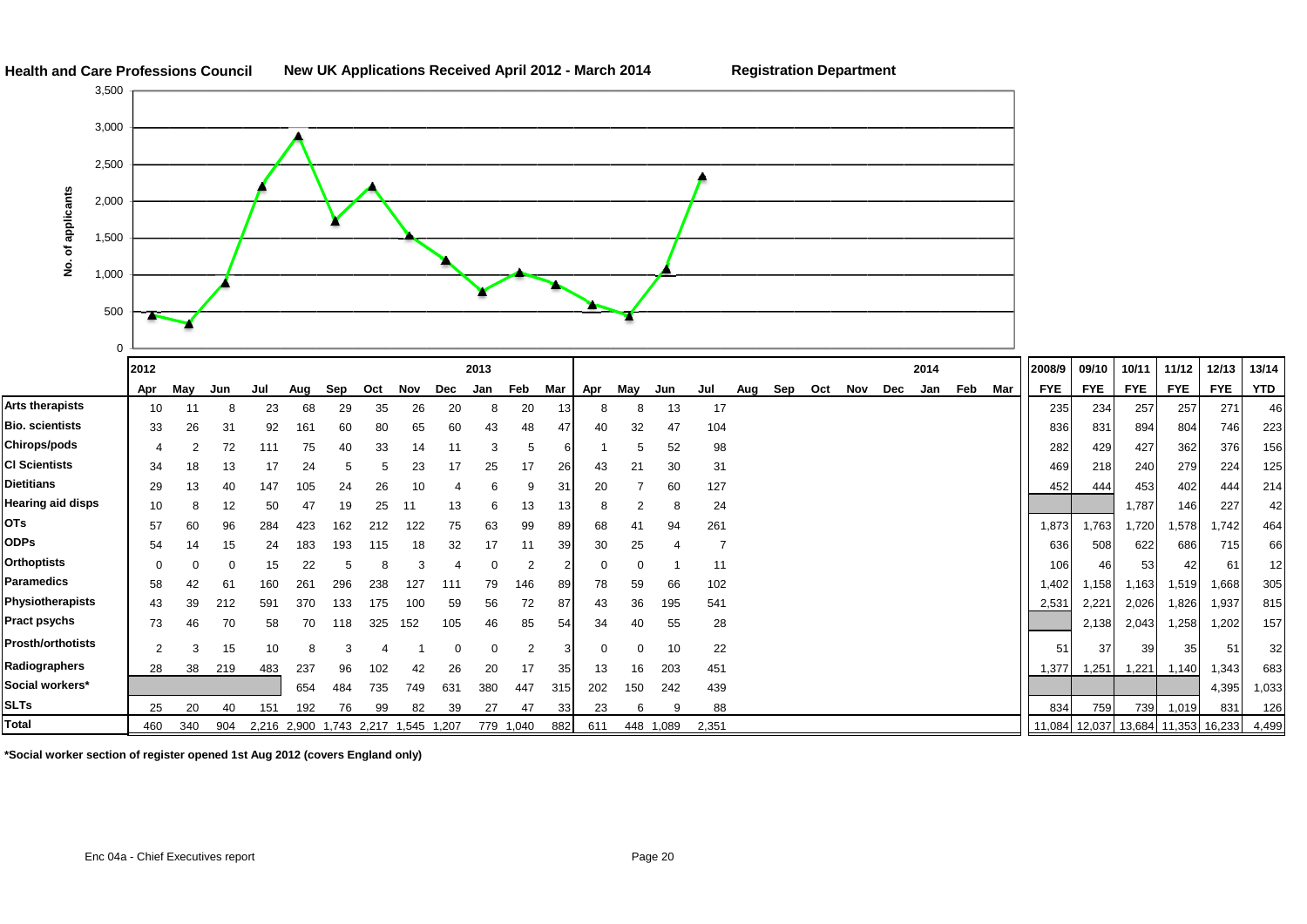#### **Health and Care Professions Council**

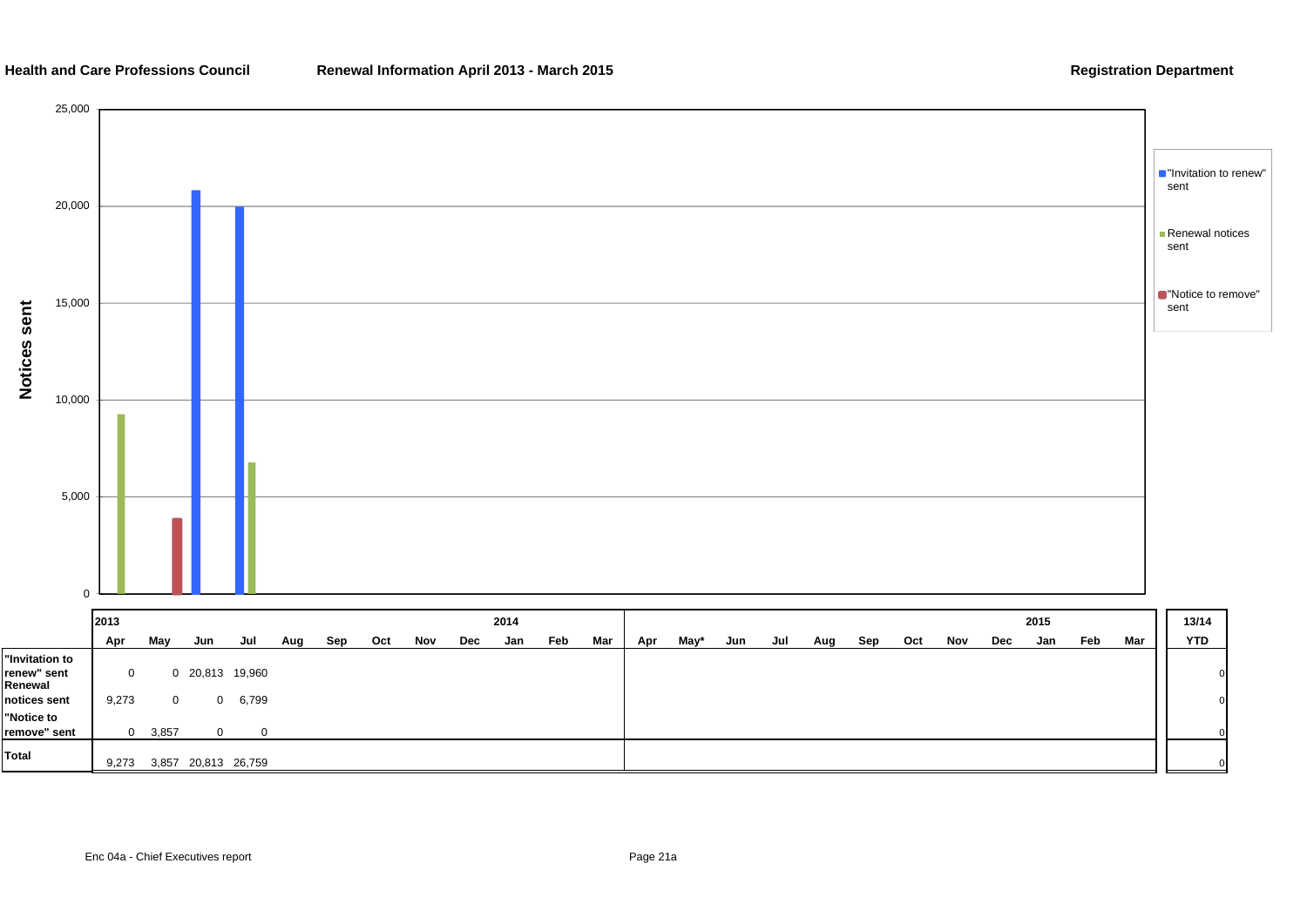

#### **Health and Care Professions CouncilRenewal Information - on paper and online April 2012 - March 2014 Registration Department**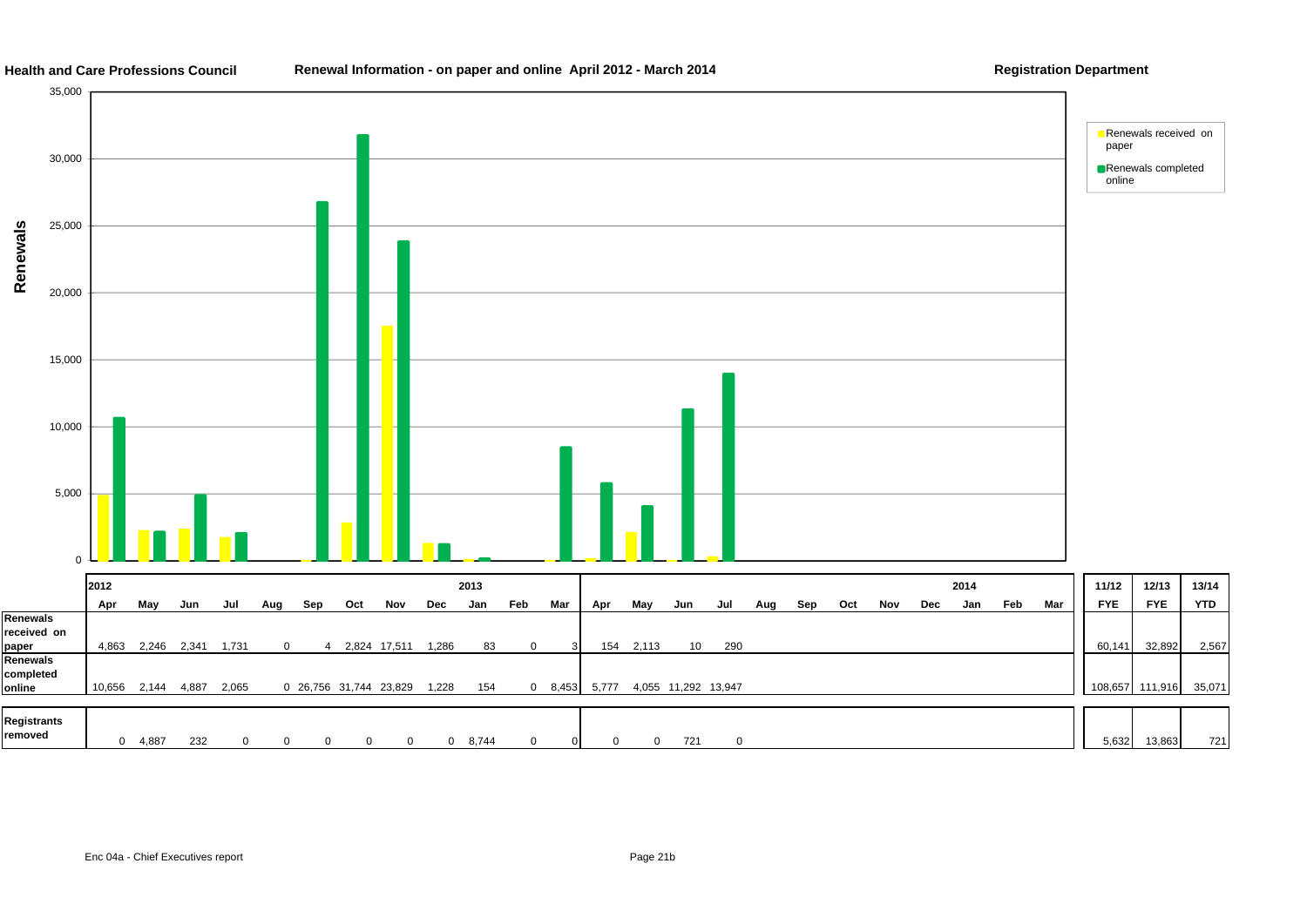

**Health and Care Professions CouncilApplication Types Received April 2012 - March 2014 Registration Department**

**NB** The data relates to application forms received, not total fees received.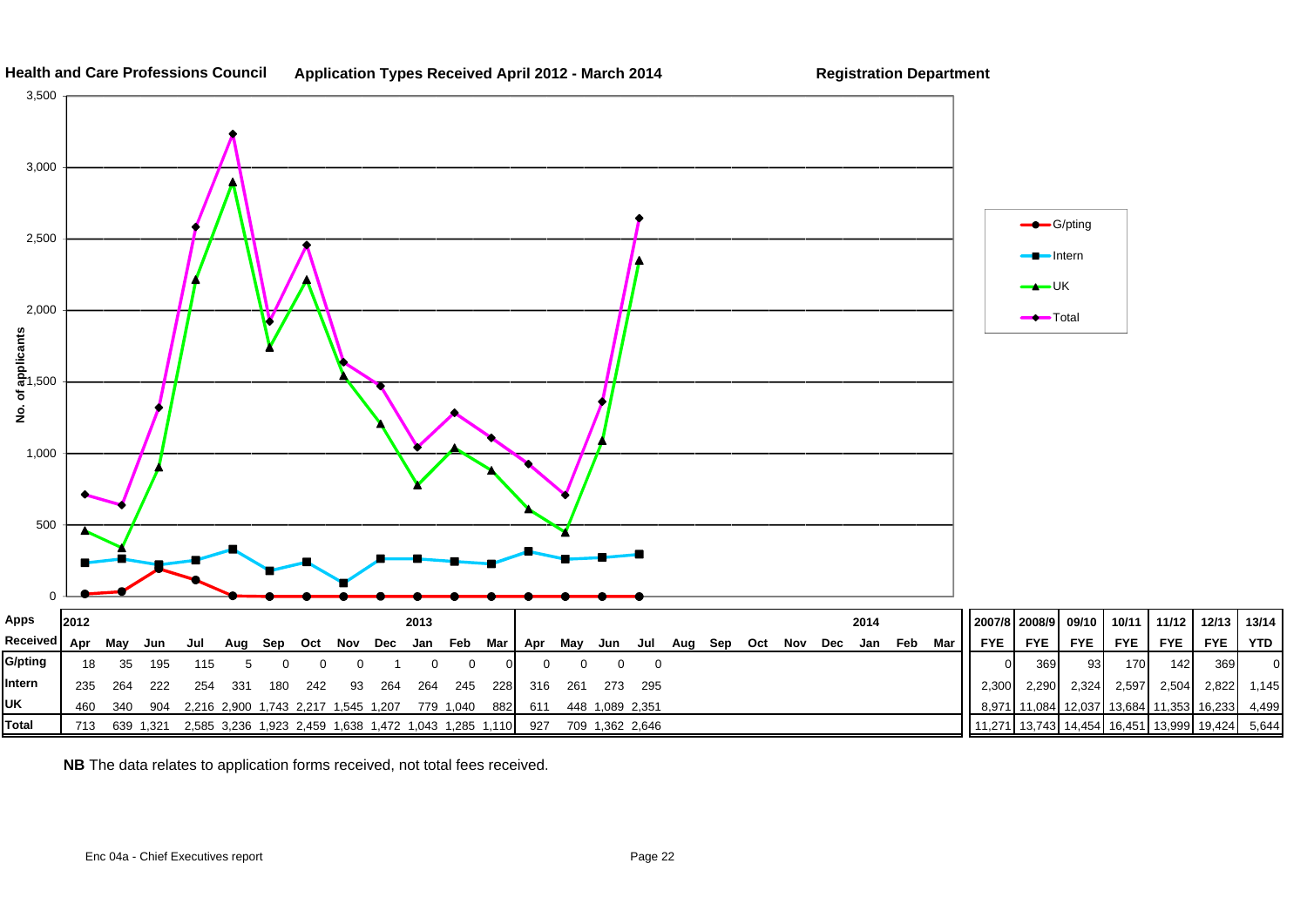

**\*** The inflated figure for UK for August includes the new SW's added on the 1st August 2012

29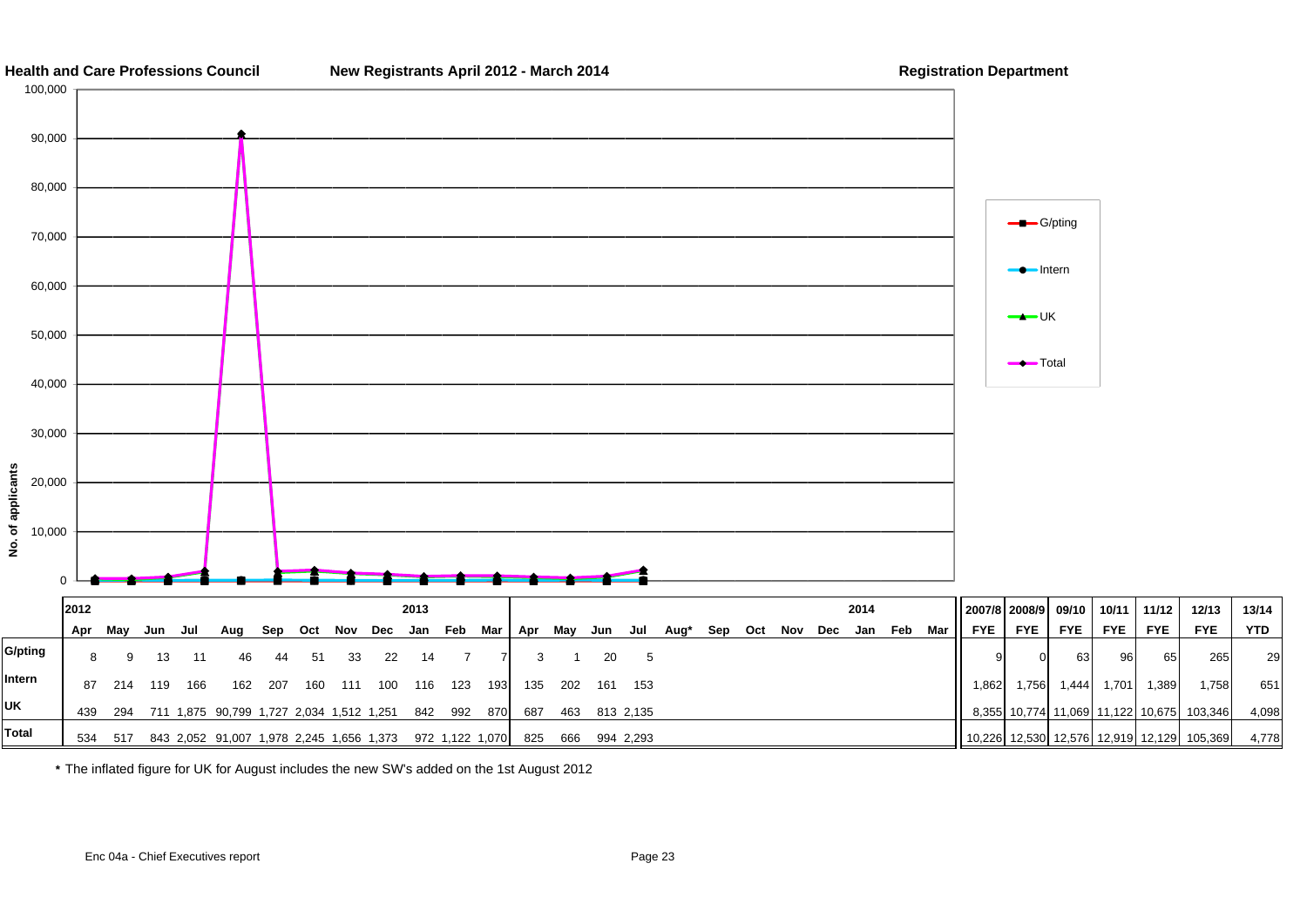

#### **Health and Care Professions Council Registration Telephone Information April 2012 - March 201 4**

**Registration Department**

**Avg answer time (sec)** 51 28 55 39 42 34 61 279 63 77 47 64 55 82 37 54 85 82 85 85 86 85 48 36 38 70 57 **Avg talk time (min)** 3.10 5.63 3.02 3.01 3.21 3.01 2.58 3.06 3.13 3.20 3.21 3.15 3.10 3.11 3.02 2.45 2,58 2.37 2.47 2.61 3.28 2.92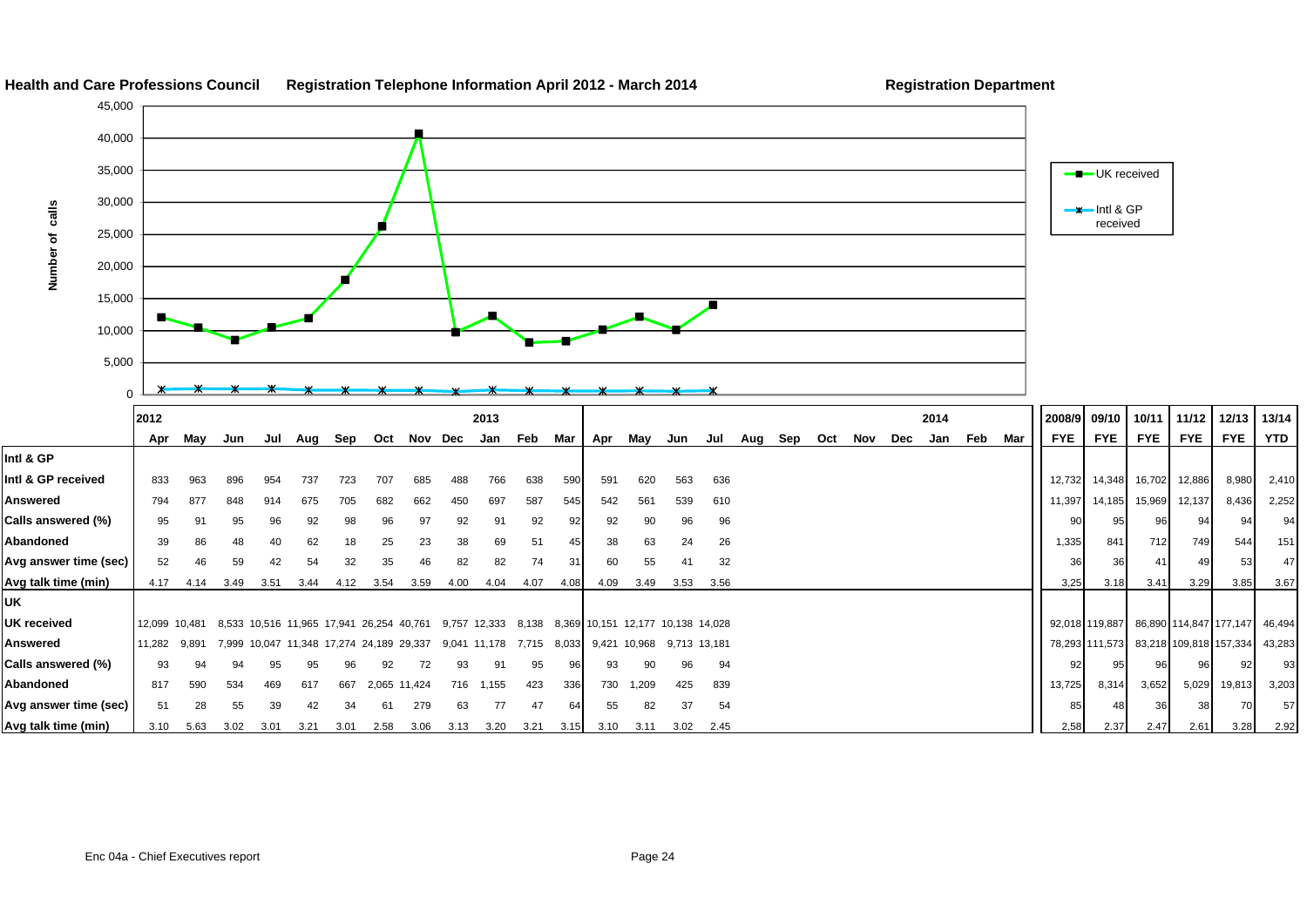#### **Health and Care Professions Council**